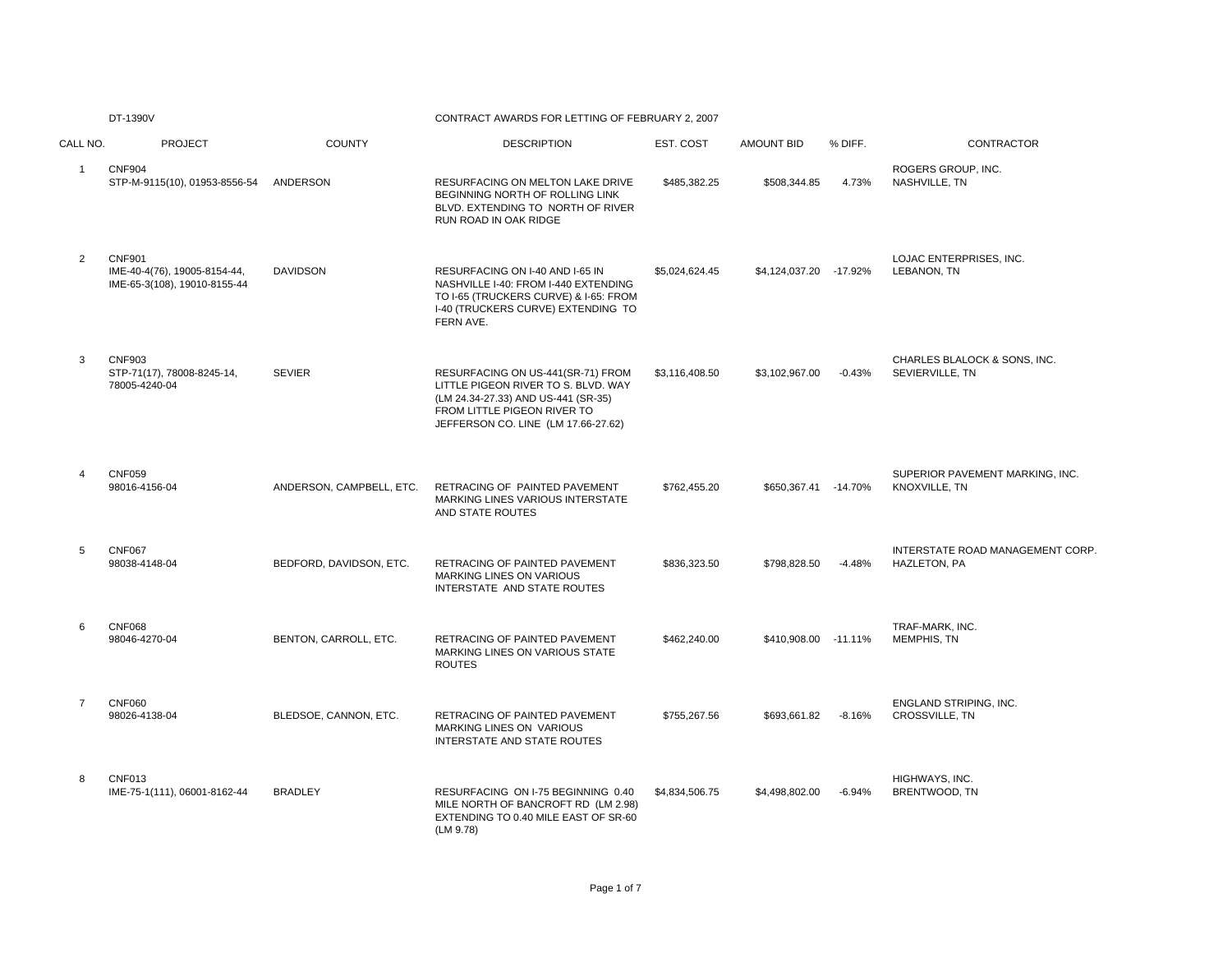| CALL NO. | <b>PROJECT</b>                                 | <b>COUNTY</b>           | <b>DESCRIPTION</b>                                                                                                                                                                           | EST. COST      | <b>AMOUNT BID</b>      | % DIFF.  | CONTRACTOR                                           |
|----------|------------------------------------------------|-------------------------|----------------------------------------------------------------------------------------------------------------------------------------------------------------------------------------------|----------------|------------------------|----------|------------------------------------------------------|
| 9        | <b>CNF049</b><br>STP-NHE-22(55), 09006-8218-14 | CARROLL                 | RESURFACING ON SR-22 BEGINNING<br>NEAR WEATHERFORD ST (LM 4.36) AND<br>EXTENDING TO BENNETT LANE (LM 9.25)                                                                                   | \$1,653,441.45 | \$1,658,722.56         | 0.32%    | DELTA CONTRACTING COMPANY, LLC<br><b>JACKSON, TN</b> |
| 10       | <b>CNF058</b><br>98016-4155-04                 | CARTER, GRAINGER, ETC.  | RETRACING OF PAINTED PAVEMENT<br><b>MARKING LINES ON VARIOUS</b><br>INTERSTATE AND STATE ROUTES                                                                                              | \$772,428.40   | \$709,477.04           | $-8.15%$ | SUMMERS-TAYLOR, INC.<br>ELIZABETHTON, TN             |
| 11       | <b>CNF069</b><br>98038-4149-04                 | CHEATHAM, DICKSON, ETC. | RETRACING OF PAINTED PAVEMENT<br><b>MARKING LINES ON VARIOUS</b><br>INTERSTATE AND STATE ROUTES                                                                                              | \$830,880.00   | \$777,240.00           | $-6.46%$ | INTERSTATE ROAD MANAGEMENT CORP.<br>HAZLETON, PA     |
| 12       | <b>CNF070</b><br>98046-4271-04                 | CHESTER, FAYETTE, ETC.  | RETRACING OF PAINTED PAVEMENT<br><b>MARKING LINES ON VARIOUS</b><br>INTERSTATE AND STATE ROUTES                                                                                              | \$559,760.00   | \$510,286.00           | $-8.84%$ | TRAF-MARK, INC.<br>MEMPHIS, TN                       |
| 13       | <b>CNF033</b><br>STP-63(10), 13005-8223-14     | <b>CLAIBORNE</b>        | RESURFACING ON SR-63 BEGINNING AT<br>SR 32 (US-25E) (LM 18.15) AND<br>EXTENDING TO GREERS CHAPEL ROAD<br>(LM 20.08)                                                                          | \$460,436.85   | \$446,311.68           | $-3.07%$ | TENNESSEE ASPHALT COMPANY<br>KNOXVILLE, TN           |
| 14       | <b>CNF061</b><br>98026-4139-04                 | CLAY, DEKALB, ETC.      | RETRACING OF PAINTED PAVEMENT<br>MARKING LINES ON VARIOUS<br>INTERSTATE AND STATE ROUTES                                                                                                     | \$631,560.00   | \$538,906.16 -14.67%   |          | ENGLAND STRIPING, INC.<br>CROSSVILLE, TN             |
| 15       | <b>CNF030</b><br>STP-24(34), 18004-8223-14     | <b>CUMBERLAND</b>       | RESURFACING ON SR-24 FROM BAKER-<br>POMONA RD(LM 11.22) TO US-70 (SR-1,<br>SPARTA HWY)(LM 16.44) AND ON SR-392<br>FROM SR-101 (LANTANA RD)(LM 1.63) TO<br>US-127 (SR28, S. MAIN ST)(LM 2.81) | \$904,009.75   | \$737,667.00 -18.40%   |          | HIGHWAYS, INC.<br>BRENTWOOD, TN                      |
| 16       | CNF048<br>19036-4219-04                        | <b>DAVIDSON</b>         | RESURFACING ON SR-12 (ASHLAND CITY<br>HIGHWAY) BEGINNING AT US-41A (SR<br>112, CLARKSVILLE HWY) (LM 4.33)<br>EXTENDING TO SR-155 (BRILEY PKWY)                                               | \$283,106.00   | \$244,842.00 -13.52%   |          | ROGERS GROUP, INC.<br>NASHVILLE, TN                  |
| 17       | <b>CNF015</b><br>BRZE-2100(15), 21049-3401-94  | <b>DEKALB</b>           | CONSTRUCTION OF A CONCRETE BULB-<br>TEE BEAM BRIDGE ON DISMAL ROAD<br>OVER SMITH FORK CREEK, LM 4.19                                                                                         | \$1,270,922.09 | \$1,114,203.31 -12.33% |          | HIGHWAYS, INC.<br>BRENTWOOD, TN                      |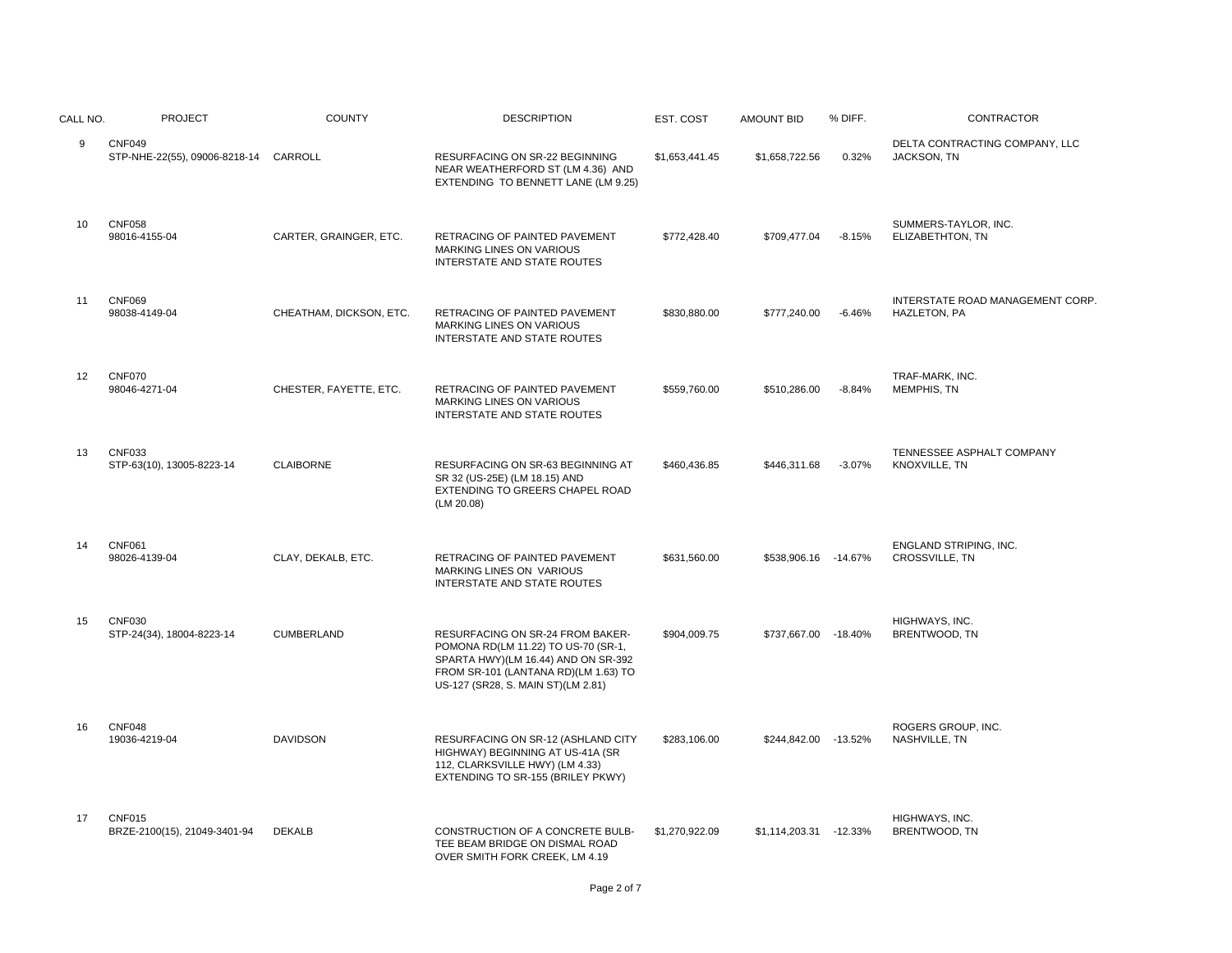| CALL NO. | <b>PROJECT</b>                                | <b>COUNTY</b>   | <b>DESCRIPTION</b>                                                                                                                                          | EST. COST      | <b>AMOUNT BID</b>      | % DIFF.  | CONTRACTOR                                         |
|----------|-----------------------------------------------|-----------------|-------------------------------------------------------------------------------------------------------------------------------------------------------------|----------------|------------------------|----------|----------------------------------------------------|
| 18       | <b>CNF034</b><br>BRZE-2100(17), 21945-3483-94 | <b>DEKALB</b>   | CONSTRUCTION OF A CONCRETE SLAB<br>BRIDGE ON OLD LIBERTY ROAD OVER<br>HELTON CREEK, LM 0.58                                                                 | \$350,868.50   | \$271,693.15 -22.57%   |          | HIGHWAYS, INC.<br>BRENTWOOD, TN                    |
| 19       | CNF047<br>STP-48(31), 22007-8238-14           | <b>DICKSON</b>  | RESURFACING ON SR-48 BEGINNING AT<br>CENTER AVENUE/BROAD STREET (LM<br>9.16) EXTENDING TO SR-49 (SPRING<br>STREET) (LM 17.40)                               | \$1,108,472.40 | \$1,184,963.50         | 6.90%    | EUBANK ASPHALT PAVING AND SEALING<br>CHARLOTTE, TN |
| 20       | <b>CNF045</b><br>STP-59(21), 24008-8233-14    | <b>FAYETTE</b>  | RESURFACING ON SR-59 BEGINNING AT<br>US-70 (US-79, SR-1) (LM 0.00) EXTENDING<br>TO SR-194 (OAKLAND ROAD) (LM 6.08)                                          | \$720,294.00   | \$628,767.75 -12.71%   |          | STANDARD CONSTRUCTION CO., INC.<br>CORDOVA, TN     |
| 21       | <b>CNF044</b><br>STP-54(31), 27005-8229-14    | <b>GIBSON</b>   | <b>RESURFACING ON SR-54 BEGINNING AT</b><br>THE CROCKETT COUNTY LINE (LM 0.00)<br>EXTENDING TO NEAR US-45W (SR-5) (LM<br>11.50)                             | \$1,744,171.95 | \$1,878,566.46         | 7.71%    | DELTA CONTRACTING COMPANY, LLC<br>JACKSON, TN      |
| 22       | <b>CNF035</b><br>STP-1(216), 29001-8228-14    | <b>GRAINGER</b> | RESURFACING ON US-11W (SR-1)<br>BEGINNING 0.11 MILE EAST OF<br>PROMISELAND RD (LM 6.13) EXTENDING<br>TO 0.56 MILE EAST OF OLD BLUE<br>SPRINGS RD (LM 14.22) | \$1,295,659.77 | \$1,168,659.04         | $-9.80%$ | RENFRO CONSTRUCTION CO., INC.<br>KNOXVILLE, TN     |
| 23       | <b>CNF023</b><br>STP-320(5), 33057-8223-14    | <b>HAMILTON</b> | RESURFACING ON SR-320 BEGINNING AT<br>US-11 (US-64, SR-2, BRAINERD RD, LEE<br>HWY) (LM 0.00) EXTENDING TO 0.1 MILE<br>EAST OF GRAYSVILLE RD (LM 3.92)       | \$1,557,710.75 | \$1,284,543.00 -17.54% |          | HIGHWAYS, INC.<br>BRENTWOOD, TN                    |
| 24       | <b>CNF031</b><br>STP-58(29), 33040-8208-14    | <b>HAMILTON</b> | RESURFACING ON SR-58 BEGINNING AT<br>SR-17 (TENNESSEE AVE) (LM 2.17)<br>EXTENDING TO 20TH STREET (LM 4.57)                                                  | \$738,218.00   | \$596,575.00 -19.19%   |          | HIGHWAYS, INC.<br>BRENTWOOD, TN                    |
| 25       | <b>CNF027</b><br>STP-8(37), 33021-8227-14     | <b>HAMILTON</b> | RESURFACING ON US-41 (US-76, SR-8)<br>BEGINNING AT SR-2 (DODDS AVENUE)<br>(LM 5.73) EXTENDING TO SR-17 (BROAD<br>STREET) (LM 8.33)                          | \$810,352.75   | \$697,102.00 -13.98%   |          | HIGHWAYS, INC.<br>BRENTWOOD, TN                    |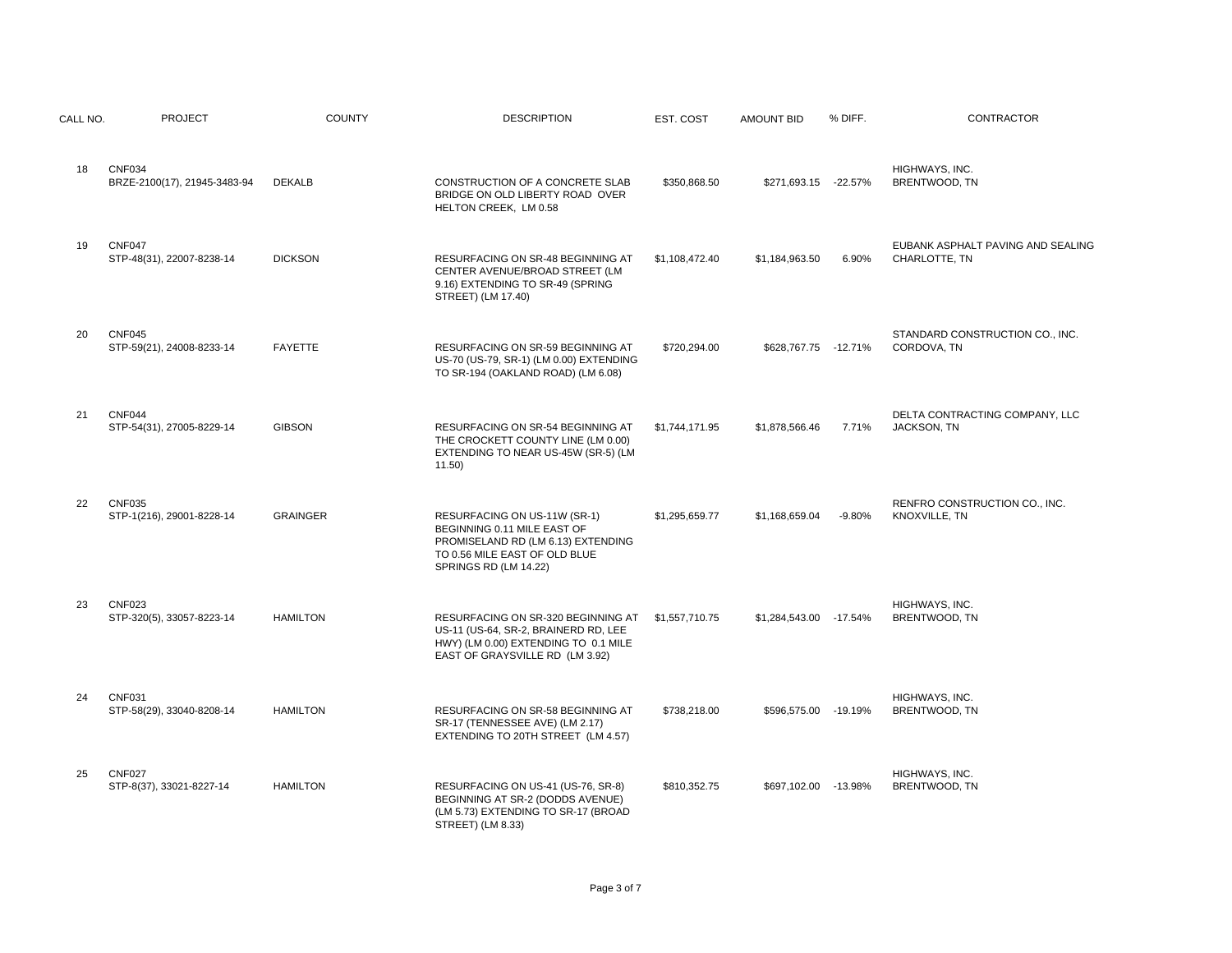| CALL NO. | <b>PROJECT</b>                                | <b>COUNTY</b>               | <b>DESCRIPTION</b>                                                                                                                                  | EST. COST      | <b>AMOUNT BID</b>      | % DIFF. | CONTRACTOR                                         |
|----------|-----------------------------------------------|-----------------------------|-----------------------------------------------------------------------------------------------------------------------------------------------------|----------------|------------------------|---------|----------------------------------------------------|
| 26       | <b>CNF071</b><br>38001-4180-04                | <b>HAYWOOD</b>              | REPAIR OF THE BRIDGE ON HAWKINS<br>LANE OVER I-40 (LM 23.62)                                                                                        | \$138,744.00   | \$68,788.72 -50.42%    |         | FORD CONSTRUCTION COMPANY<br>DYERSBURG, TN         |
| 27       | <b>CNF072</b><br>38007-4226-04, 38008-4213-04 | <b>HAYWOOD</b>              | REPAIR OF THE BRIDGES ON US-70 A (US-<br>79, SR-76) OVER NIXON CREEK (LM 16.00<br>& 15.95) AND OVER JACOCKS CREEK (LM<br>19.00                      | \$1,539,373.25 | \$1,051,799.00 -31.67% |         | THOMSON & THOMSON, INC.<br>JACKSON, TN             |
| 28       | <b>CNF042</b><br>IME-40-2(82), 39001-8166-44  | <b>HENDERSON</b>            | RESURFACING ON I-40 BEGINNING EAST<br>OF SR-22 (LM 13.29) EXTENDING TO<br>MORRIS CREEK (LM 20.29)                                                   | \$2,058,251.70 | \$2,203,129.71         | 7.04%   | DELTA CONTRACTING COMPANY, LLC<br>JACKSON, TN      |
| 29       | <b>CNF051</b><br>98016-4154-04                | KNOX & JEFFERSON            | REPAIR OF OVERHEAD SIGN<br>STRUCTURES ON HENLEY STREET AT<br>JUNCTION WITH I-275 IN KNOX CO. AND<br>ON I-40 AT JUNCTION OF I-81 IN<br>JEFFERSON CO. | \$321,200.00   | \$95,962.32 -70.12%    |         | LAW SIGNS, LLC<br><b>BEECH GROVE, TN</b>           |
| 30       | <b>CNF028</b><br>BRZE-4800(7), 48015-3404-94  | LAKE                        | CONSTRUCTION OF A CONCRETE I-BEAM<br>BRIDGE ON MADIE THOMPSON ROAD<br>OVER REELFOOT BAYOU (LM 2.48)                                                 | \$722,754.65   | \$509,679.19           | -29.48% | FORD CONSTRUCTION COMPANY<br>DYERSBURG, TN         |
| 31       | <b>CNF052</b><br>STP-50(33), 52006-8208-14    | <b>LINCOLN</b>              | RESURFACING ON US-431 (SR-50)<br>BEGINNING AT THE MARSHALL CO. LINE<br>(LM 0.00) EXTENDING TO FISHING FORD<br>ROAD (LM 6.10)                        | \$761,016.70   | \$834,935.17           | 9.71%   | LINCOLN PAVING, L.L.C.<br>FAYETTEVILLE, TN         |
| 32       | <b>CNF053</b><br>57201-4124-04                | <b>MADISON</b>              | REPAIR OF BRIDGE ON US-45 BYPASS<br>(SR-186) OVER I-40 (@LM 3.30)                                                                                   | \$2,641,889.00 | \$1,649,539.50         | -37.56% | THOMSON & THOMSON, INC.<br>JACKSON, TN             |
| 33       | <b>CNF054</b><br>STP-99(24), 59009-8208-14    | <b>MAURY &amp; MARSHALL</b> | RESURFACING ON SR-99 BEGINNING AT<br>US-431 (SR-106) (LM 29.04) IN MAURY<br>COUNTY AND EXTENDING TO US-31A<br>(SR-11) (LM 7.28) IN MARSHALL COUNTY  | \$801,463.15   | \$704,863.66 -12.05%   |         | WRIGHT PAVING CONTRACTORS, INC<br>FAYETTEVILLE, TN |
| 34       | <b>CNF018</b><br>BR-STP-329(2), 65007-3208-94 | <b>MORGAN</b>               | CONSTRUCTION OF A CONCRETE SLAB<br>BRIDGE ON SR-329 OVER PIGEON<br>BRANCH (LM 8.74)                                                                 | \$544,355.15   | \$457,093.58 -16.03%   |         | HIGHWAYS, INC.<br>BRENTWOOD, TN                    |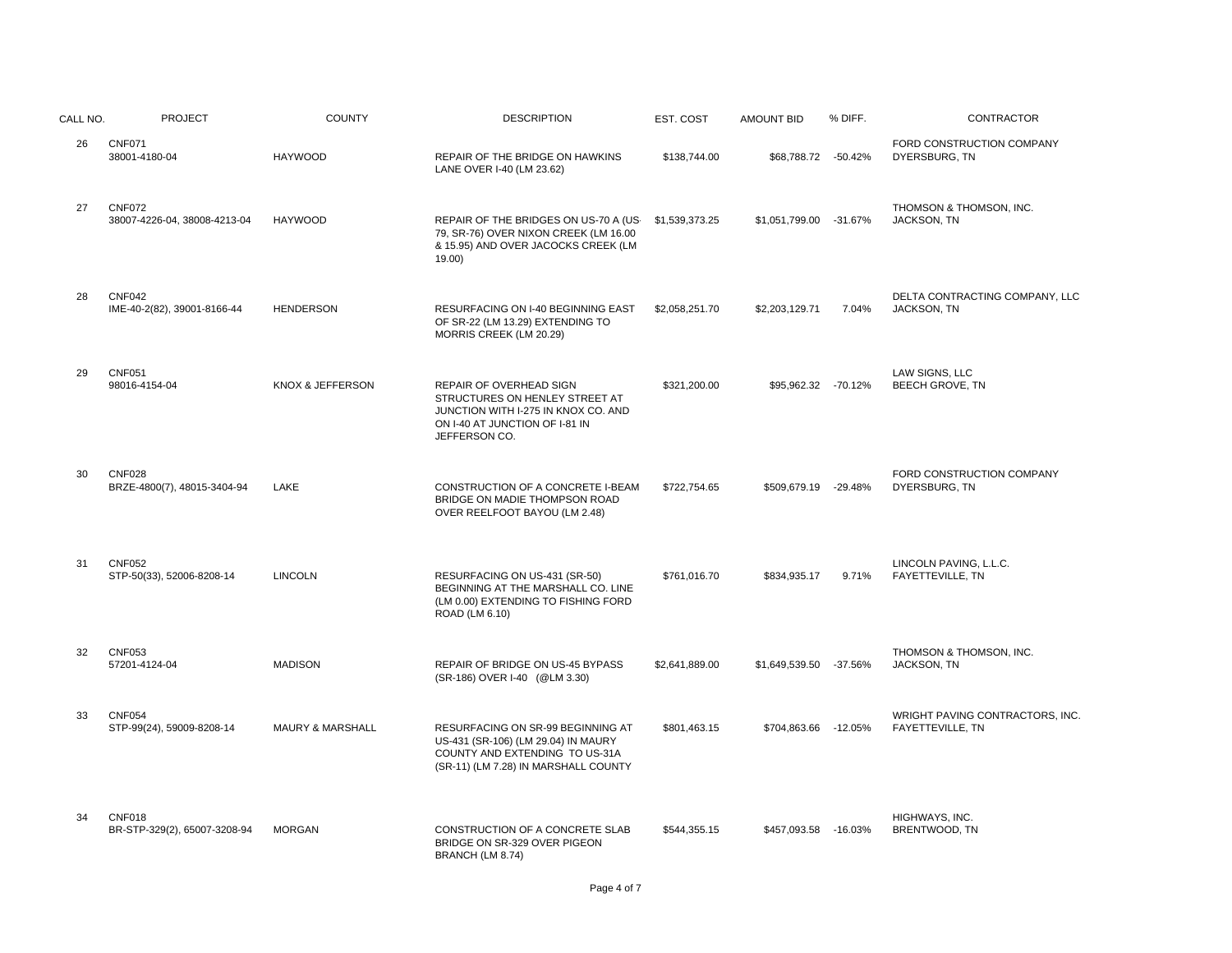| CALL NO. | <b>PROJECT</b>                                | <b>COUNTY</b>     | <b>DESCRIPTION</b>                                                                                                                           | EST. COST      | <b>AMOUNT BID</b>      | % DIFF.  | CONTRACTOR                                             |
|----------|-----------------------------------------------|-------------------|----------------------------------------------------------------------------------------------------------------------------------------------|----------------|------------------------|----------|--------------------------------------------------------|
| 35       | <b>CNF055</b><br>STP-43(32), 66013-8222-14    | <b>OBION</b>      | RESURFACING ON SR -43 BEGINNING AT<br>US-45E (SR-215) (LM 5.46) AND<br>EXTENDING TO THE KENTUCKY STATE<br>LINE (LM 6.58)                     | \$401,654.75   | \$376,311.52           | $-6.31%$ | FORD CONSTRUCTION COMPANY<br>DYERSBURG, TN             |
| 36       | <b>CNF006</b><br>STP-33(65), 70003-8237-14    | <b>POLK</b>       | RESURFACING ON SR-33 BEGINNING AT<br>GEORGIA STATE LINE (LM 0.00) AND<br>EXTENDING TO 1.5 MILES NORTH OF SR-<br>313 (LM 4.63)                | \$896,196.40   | \$821,726.49           | $-8.31%$ | TALLEY CONSTRUCTION COMPANY, INC.<br>ROSSVILLE, GA     |
| 37       | <b>CNF021</b><br>72950-3539-04                | <b>RHEA</b>       | STATE INDUSTRIAL ACCESS ROAD<br>SERVING LEAR CORPORATION IN THE<br>CITY OF DAYTON                                                            | \$1,270,047.75 | \$1,083,360.15 -14.70% |          | <b>J &amp; M INCORPORATED</b><br>HUNTSVILLE, TN        |
| 38       | <b>CNF019</b><br>73100-4104-04                | <b>ROANE</b>      | REPAIR OF THE BRIDGES ON I-40 OVER<br>OAKDALE ROAD (LM 1.08) AND ON<br>OAKDALE ROAD OVER I-40 (LM 1.54)                                      | \$858,460.05   | \$684,797.62 -20.23%   |          | MID-STATE CONSTRUCTION COMPANY, INC.<br>LIVINGSTON, TN |
| 39       | <b>CNF073</b><br>74006-4217-04                | <b>ROBERTSON</b>  | <b>RESURFACING ON SR-25 BEGINNING</b><br>NEAR CARR ROAD (LM 12.30) AND<br>EXTENDING TO US-31W (SR-41,<br>LOUISVILLE HWY) (LM 17.37)          | \$648,648.25   | \$595,393.50           | $-8.21%$ | ROGERS GROUP, INC.<br>NASHVILLE, TN                    |
| 40       | <b>CNF056</b><br>STP-10(33), 75006-8225-14    | <b>RUTHERFORD</b> | RESURFACING ON US-231 (SR-10)<br>BEGINNING AT US-41 (US-70S, SR-1) (LM<br>13.23) AND EXTENDING TO 85 FEET<br>NORTH OF BYRD AVENUE (LM 14.45) | \$388,907.45   | \$377,141.75           | $-3.03%$ | LOJAC ENTERPRISES, INC.<br>LEBANON, TN                 |
| 41       | <b>CNF005</b><br>IME-40-8(131), 78001-8116-44 | <b>SEVIER</b>     | RESURFACING ON I-40 BEGINNING AT<br>THE KNOX COUNTY LINE (LM 0.00)<br>EXTENDING TO THE JEFFERSON<br>COUNTY LINE (LM 4.76)                    | \$7,060,367.80 | \$6,979,272.28         | $-1.15%$ | RENFRO CONSTRUCTION CO., INC.<br>KNOXVILLE, TN         |
| 42       | CNF046<br>STP-NHE-14(45), 79024-8292-14       | SHELBY            | RESURFACING ON SR-14 BEGINNING AT<br>MONTGOMERY STREET (LM 13.60) AND<br>EXTENDING TO THE UNION PACIFIC<br>RAILROAD (LM 16.30)               | \$885,483.65   | \$878,919.00           | $-0.74%$ | APAC-TENNESSEE, INC.<br>MEMPHIS, TN                    |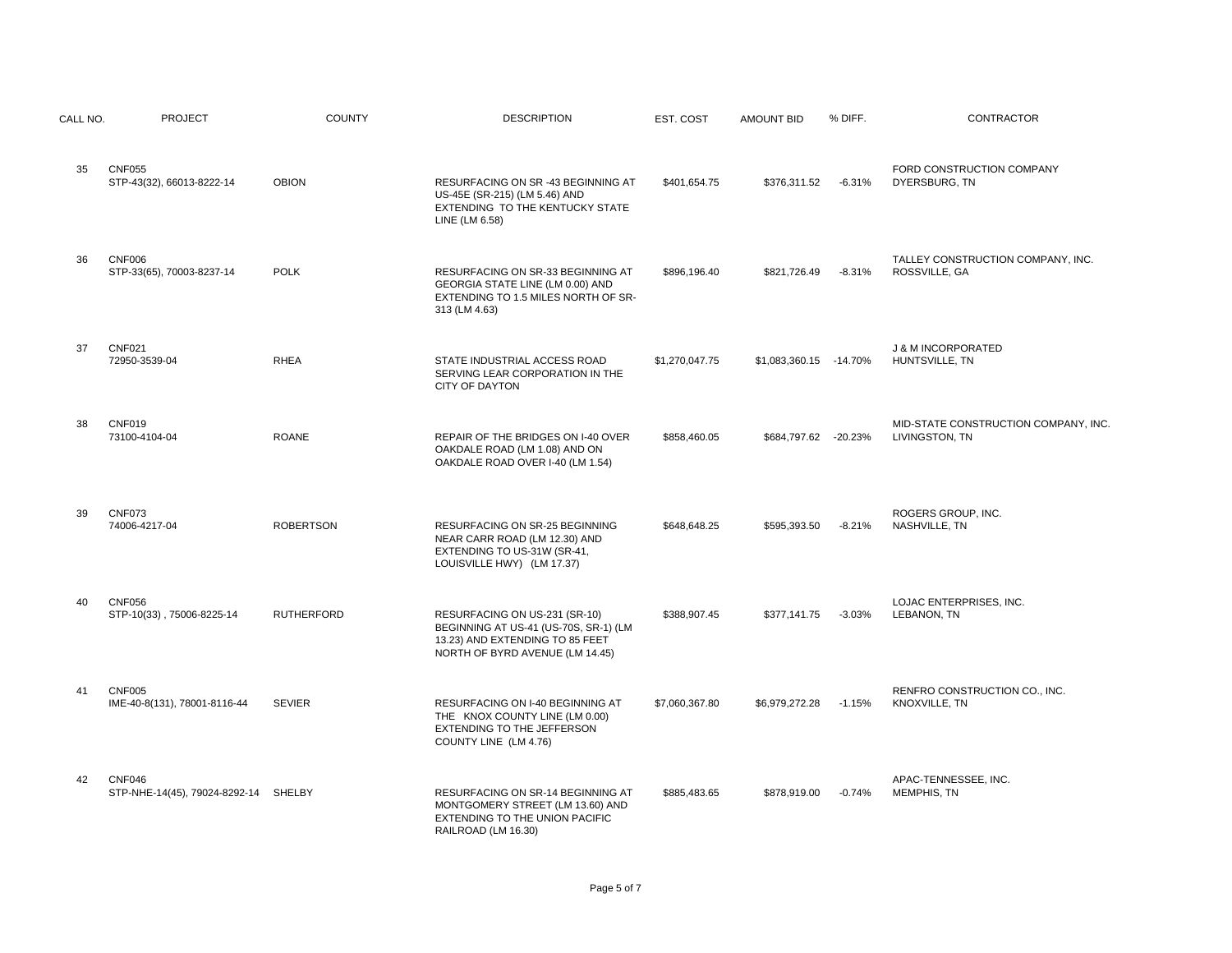| CALL NO. | <b>PROJECT</b>                                | <b>COUNTY</b> | <b>DESCRIPTION</b>                                                                                                                              | EST. COST      | <b>AMOUNT BID</b>      | % DIFF.   | <b>CONTRACTOR</b>                                     |
|----------|-----------------------------------------------|---------------|-------------------------------------------------------------------------------------------------------------------------------------------------|----------------|------------------------|-----------|-------------------------------------------------------|
| 43       | <b>CNF063</b><br>79023-4219-04                | <b>SHELBY</b> | REPAIR OF BRIDGE ON US-61 (SR-14)<br>OVER INDUSTRIAL ROAD AND ILLINOIS<br>CENTRAL RAILROAD (LM 7.66)                                            | \$513,410.55   | \$452,403.05           | $-11.88%$ | THOMSON & THOMSON, INC.<br>JACKSON, TN                |
| 44       | <b>CNF064</b><br>79026-4218-04                | <b>SHELBY</b> | REPAIR OF BRIDGE ON US-72 (SR-23,<br>UNION AVENUE) (LM 2.09) OVER SR-277<br>(EAST PARKWAY)                                                      | \$335,556.20   | \$299,302.55 -10.80%   |           | THOMSON & THOMSON, INC.<br>JACKSON, TN                |
| 45       | <b>CNF026</b><br>79960-3223-04                | <b>SHELBY</b> | THE GRADING, DRAINAGE AND PAVING<br>ON SR-1 (NORTH PARKWAY) BEGINNING<br>AT SECOND STREET AND EXTENDING TO<br>EAST OF SR-4 (DANNY THOMAS BLVD.) | \$5,980,871.85 | \$4,869,917.93 -18.58% |           | FERRELL PAVING, INC.<br>MEMPHIS, TN                   |
| 46       | <b>CNF065</b><br>STP-25(32), 80003-8251-14    | <b>SMITH</b>  | RESURFACING ON SR-25 BEGINNING AT<br>THE TROUSDALE COUNTY LINE (LM 0.00)<br>AND EXTENDING TO SR-80 (LM 7.13)                                    | \$757,215.55   | \$699,678.10           | $-7.60%$  | LOJAC ENTERPRISES, INC.<br>LEBANON, TN                |
| 47       | <b>CNF050</b><br>STP-6(61), 83077-8207-14     | <b>SUMNER</b> | RESURFACING ON US-31E (SR-6)<br>BEGINNING AT DAVIDSON COUNTY LINE<br>(LM 0.00) AND EXTENDING TO SR-258 (LM<br>2.14)                             | \$717,627.35   | \$589,500.20 -17.85%   |           | ROGERS GROUP, INC.<br>NASHVILLE, TN                   |
| 48       | <b>CNF020</b><br>89010-4219-04                | <b>WARREN</b> | REPAIR OF BRIDGE ON SR-108 OVER BIG<br>HICKORY CREEK (LM 3.93)                                                                                  | \$1.129.432.25 | \$882,638.64 -21.85%   |           | BELL & ASSOCIATES CONSTRUCTION, L.P.<br>BRENTWOOD, TN |
| 49       | <b>CNF001</b><br>BRZE-9200(63), 92063-3402-94 | WEAKLEY       | CONSTRUCTION OF A BOX BEAM BRIDGE<br>ON AUSTIN SPRINGS RD. OVER POWELL<br><b>CREEK (LM 5.65)</b>                                                | \$544,234.49   | \$403,131.33 -25.93%   |           | FORD CONSTRUCTION COMPANY<br>DYERSBURG, TN            |
| 50       | <b>CNF002</b><br>BRZE-9200(64), 92025-3409-94 | WEAKLEY       | CONSTRUCTION OF A CONCRETE BOX<br>BEAM BRG ON PARKERS LEVEE ROAD<br>OVER OVERFLOW (LM 2.62)                                                     | \$569,741.55   | \$425,597.47 -25.30%   |           | DEMENT CONSTRUCTION CO., LLC<br>JACKSON, TN           |
| 51       | <b>CNF003</b><br>STP-1(215), 93001-8258-14    | <b>WHITE</b>  | RESURFACING ON US-70 (SR-1)<br>BEGINNING AT LUTHER ROAD (LM 10.61)<br>AND EXTENDING TO OLD SR-1 (LM 13.25)                                      | \$520,817.35   | \$545.789.00           | 4.79%     | HIGHWAYS, INC.<br>BRENTWOOD, TN                       |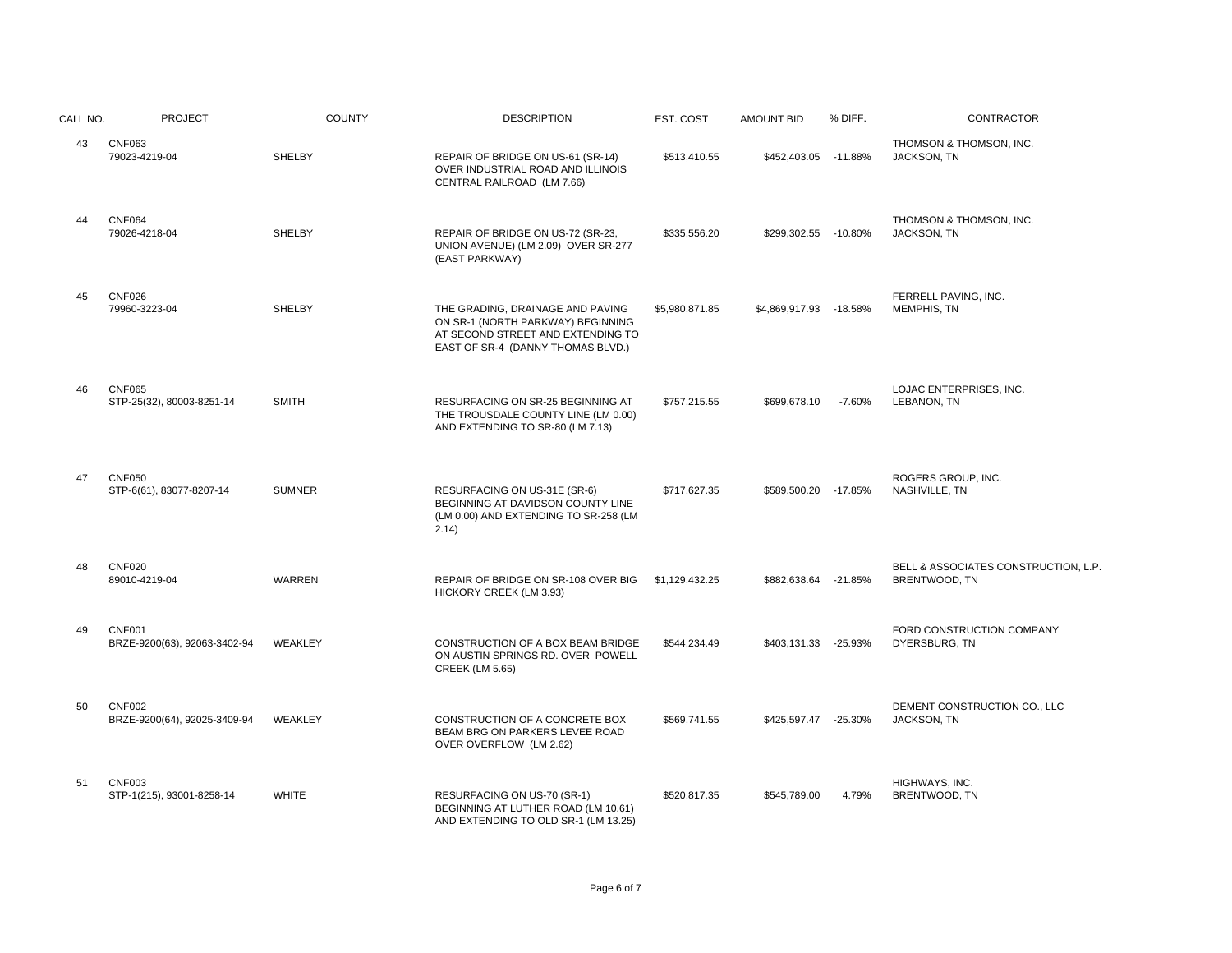| CALL NO. | <b>PROJECT</b>                               | <b>COUNTY</b> | <b>DESCRIPTION</b>                                                                                                                                                         | EST. COST       | AMOUNT BID      | % DIFF.    | <b>CONTRACTOR</b>                   |
|----------|----------------------------------------------|---------------|----------------------------------------------------------------------------------------------------------------------------------------------------------------------------|-----------------|-----------------|------------|-------------------------------------|
| 52       | <b>CNF007</b><br>IM-40-5(122), 95001-3187-44 | WILSON        | THE GRADING, DRAINAGE,<br>CONSTRUCTION OF A CONCRETE I-BEAM<br>BRIDGE AND SEVEN (7) RETAINING<br>WALLS, AND PAVING ON I-40 AT THE<br>JUNCTION WITH SR-171 (MT. JULIET RD.) | \$12,355,154.90 | \$10,851,867.18 | $-12.17\%$ | ROGERS GROUP, INC.<br>NASHVILLE, TN |
|          | <b>LETTING TOTAL</b>                         |               |                                                                                                                                                                            | \$77,332,376.61 | \$68,628,981.04 | -11.25%    |                                     |

Page 7 of 7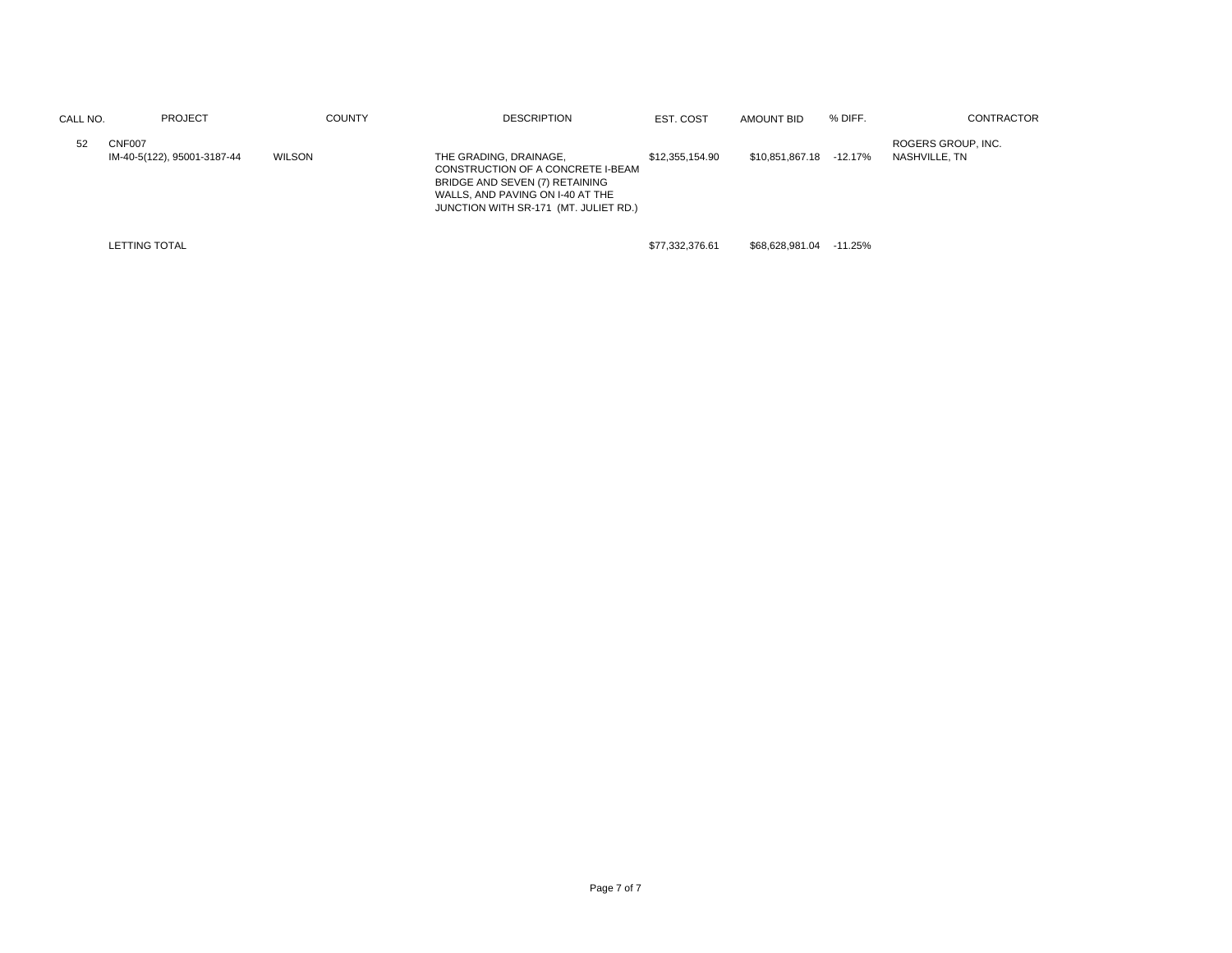|                | DT-1390V                                        |                     | CONTRACT AWARDS FOR LETTING OF MARCH 16, 2007                                                                       |                |                   |          |                                                                        |
|----------------|-------------------------------------------------|---------------------|---------------------------------------------------------------------------------------------------------------------|----------------|-------------------|----------|------------------------------------------------------------------------|
| CALL NO.       | <b>PROJECT</b>                                  | <b>COUNTY</b>       | <b>DESCRIPTION</b>                                                                                                  | EST. COST      | <b>AMOUNT BID</b> | % DIFF.  | <b>CONTRACTOR</b>                                                      |
| $\mathbf{1}$   | <b>CNF906</b><br>98016-4123-04                  | ANDERSON & CAMPBELL | MOWING AND LITTER REMOVAL VARIOUS<br>INTERSTATE AND STATE ROUTES                                                    | \$95,145.00    | \$103.646.00      | 8.93%    | ORR CONTRACTING. INC.<br>ROBBINSVILLE, N.C.                            |
| 2              | <b>CNF905</b><br>33036-4283-04                  | <b>HAMILTON</b>     | STREAM RESTORATION ON US-27 (SR-29) AT<br>ROCK CREEK, @ LM 27.29                                                    | \$371,815.00   |                   |          | THOMAS BROS. CONSTRUCTION CO., INC.<br>\$322,910.00 -13.15% HIXSON, TN |
| 3              | <b>CNF907</b><br>41009-4206-04                  | <b>HICKMAN</b>      | REPAIR OF BRIDGE ON SR-100 OVER CANE<br>CREEK, LM 1.93                                                              | \$870,585.78   | \$844,028.55      | $-3.05%$ | JAMISON CONSTRUCTION, LLC<br><b>MCEWEN, TN</b>                         |
| $\overline{4}$ | CNF014<br>BR-STP-9(36), 15003-3235-94           | <b>COCKE</b>        | CONSTRUCTION OF A CONCRETE BULB-TEE<br>BEAM BRIDGE ON US-25 (US-70, SR-9) OVER<br>THE FRENCH BROAD RIVER (LM 10.57) | \$5,357,743.82 | \$6,169,454.20    | 15.15%   | SIMPSON CONSTRUCTION COMPANY, INC.<br>CLEVELAND, TN                    |
| 5              | <b>CNF088</b><br>STP-6(63), 19031-8213-14       | <b>DAVIDSON</b>     | RESURFACING ON US-31E (SR-6) BEGINNING<br>AT BRILEY PKWY, AND EXTENDING TO SR-45                                    | \$815,582.95   | \$734,580.25      | $-9.93%$ | LOJAC ENTERPRISES, INC.<br>LEBANON, TN                                 |
| 6              | <b>CNF077</b><br>STP-H-NHE-6(59), 19027-3223-94 | <b>DAVIDSON</b>     | INSTALLATION OF SIGNALS ON US-31E (S.R. 6,<br>ELLINGTON PKWY) AT JUNCTION WITH<br>CLEVELAND STREET                  | \$138,550.00   |                   |          | STANSELL ELECTRIC CO., INC.<br>\$121,177.00 -12.54% NASHVILLE, TN      |
| $\overline{7}$ | <b>CNF086</b><br>STP-NHE-6(64), 19024-8209-14   | <b>DAVIDSON</b>     | RESURFACING ON US-31 E (SR-6) BEGINNING<br>AT TRINITY LANE EXTENDING TO<br><b>BROADMOOR LANE</b>                    | \$552,906.05   |                   |          | LOJAC ENTERPRISES, INC.<br>\$466,616.35 -15.61% LEBANON, TN            |
| 8              | <b>CNF083</b><br>19180-4208-04                  | <b>DAVIDSON</b>     | REPAIR OF BRIDGES ON SR-386 OVER I-65.<br>THE CSX RAILROAD, AND TWO MILE<br>PARKWAY (LM 00.24 LEFT AND RIGHT)       | \$327,496.50   | \$498,956.50      | 52.35%   | MID-STATE CONSTRUCTION CO., INC.<br>LIVINGSTON, TN                     |
| 9              | <b>CNF090</b><br>STP-18(22), 35002-8207-14      | <b>HARDEMAN</b>     | RESURFACING ON SR-18 BEGINNING AT<br>FAYETTE COUNTY LINE (LM 0.00) AND<br>EXTENDING TO BUSTER WOODS RD. (LM 9.02)   | \$978,444.30   | \$1,045,195.05    | 6.82%    | STANDARD CONSTRUCTION CO., INC.<br>CORDOVA, TN                         |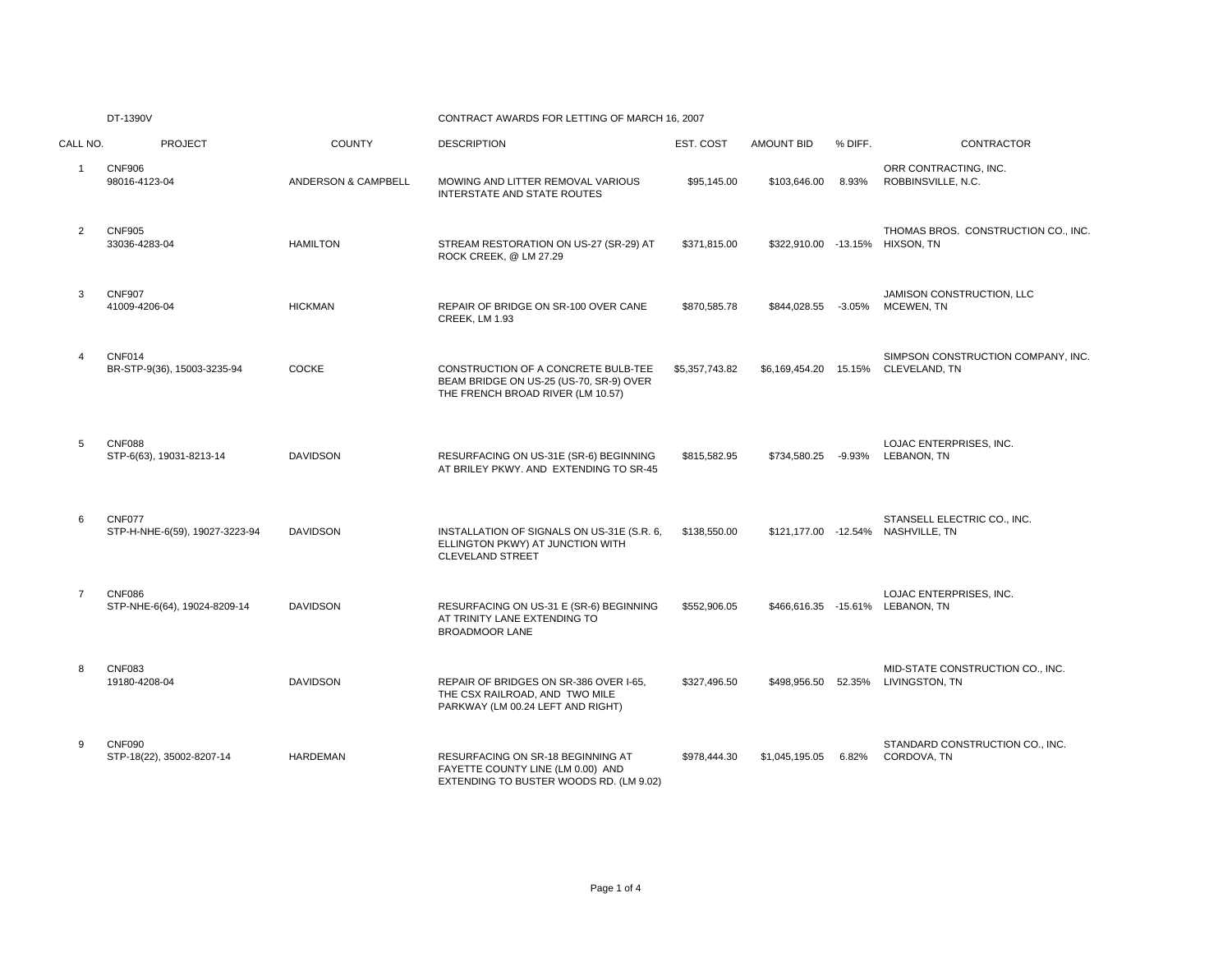| CALL NO. | <b>PROJECT</b>                                | <b>COUNTY</b>    | <b>DESCRIPTION</b>                                                                                                                     | EST. COST      | <b>AMOUNT BID</b> | % DIFF.  | <b>CONTRACTOR</b>                                                             |
|----------|-----------------------------------------------|------------------|----------------------------------------------------------------------------------------------------------------------------------------|----------------|-------------------|----------|-------------------------------------------------------------------------------|
| 10       | <b>CNF091</b><br>STP-226(2), 36023-8218-14    | <b>HARDIN</b>    | <b>RESURFACING ON SR-226 BEGINNING AT SR-</b><br>128 (LM 0.00) AND EXTENDING TO US-64 (SR-<br>15) (LM 7.00)                            | \$1,133,339.10 |                   |          | DELTA CONTRACTING COMPANY, LLC<br>\$977,166.69 -13.78% JACKSON, TN            |
| 11       | <b>CNF092</b><br>STP-100(38), 39007-8213-14   | <b>HENDERSON</b> | RESURFACING ON SR-100 BEGINNING AT<br>CHESTER COUNTY LINE (LM 0.00) AND<br>EXTENDING TO SR-104 (LM 5.82)                               | \$779,406.50   |                   |          | DELTA CONTRACTING COMPANY, LLC<br>\$696,554.07 -10.63% JACKSON, TN            |
| 12       | <b>CNF100</b><br>STP-100(39), 41010-8217-14   | <b>HICKMAN</b>   | RESURFACING ON SR-100 BEGINNING AT SR-<br>48 (LM 14.90) AND EXTENDING TO PRIMM<br>SPRINGS RD. (LM 21.27)                               | \$716.885.65   | \$728,421.50      | 1.61%    | EUBANK ASPHALT PAVING & SEALING<br>CHARLOTTE, TN                              |
| 13       | <b>CNF043</b><br>42945-3662-04                | <b>HOUSTON</b>   | <b>IMPROVEMENT OF THE FERRY LANDING SITE</b><br>AT THE TENNESSEE RIVER (RIVER MILE 77.8)                                               | \$588,576.70   |                   |          | CONCRETE STRUCTURES, INC.<br>\$327,200.00 -44.41% CHARLOTTE, TN               |
| 14       | <b>CNF094</b><br>PSB-92(15), 45011-3224-94    | <b>JEFFERSON</b> | INSTALLATION OF SIGNALS ON SR-92 AT FLAT<br>GAP RD/RUSSELL AVE. (LM 18.11)                                                             | \$144,729.00   |                   |          | HOLLEY ELECTRIC CONSTRUCTION CO., INC.<br>\$103,207.00 -28.69% LOUISVILLE, TN |
| 15       | <b>CNF089</b><br>STP-34(53), 45006-8237-14    | <b>JEFFERSON</b> | RESURFACING ON US-11 E (SR-34)<br>BEGINNING 800 FT. WEST OF SR-92 (LM 11.58)<br>AND EXTENDING TO THE HAMBLEN COUNTY<br>LINE (LM 16.56) | \$1,368,332.05 | \$1,348,670.08    | -1.44%   | RENFRO CONSTRUCTION CO., INC.<br>KNOXVILLE, TN                                |
| 16       | <b>CNF004</b><br>BRZE-9109(82), 47953-3548-94 | <b>KNOX</b>      | CONSTRUCTION OF A STEEL PLATE GIRDER<br>BRIDGE ON RIVERSIDE DRIVE OVER<br>KNOXVILLE AND HOLSTON RIVER RAILROAD<br>(LM 1.34)            | \$1,169,809.61 | \$1,136,059.70    | $-2.89%$ | CHARLES BLALOCK & SONS, INC.<br>SEVIERVILLE, TN                               |
| 17       | <b>CNF011</b><br>CM-STP-332(8), 47033-3222-54 | <b>KNOX</b>      | THE IMPROVEMENT OF THE INTERSECTION<br>ON SR-332 AT CONCORD ROAD AND<br>NORTHSHORE DRIVE                                               | \$804,275.30   |                   |          | TENNESSEE ASPHALT COMPANY<br>\$940,781.21  16.97%  KNOXVILLE, TN              |
| 18       | <b>CNF036</b><br>STP-168(7), 47057-8232-14    | <b>KNOX</b>      | RESURFACING ON SR-168 BEGINNING 0.22<br>MILE EAST OF SR-115 (LM 0.30) AND<br>EXTENDING TO THE FRENCH BROAD RIVER<br>(LM 10.91)         | \$2,534,476.50 |                   |          | RENFRO CONSTRUCTION CO., INC.<br>\$2,266,163.26 -10.59% KNOXVILLE, TN         |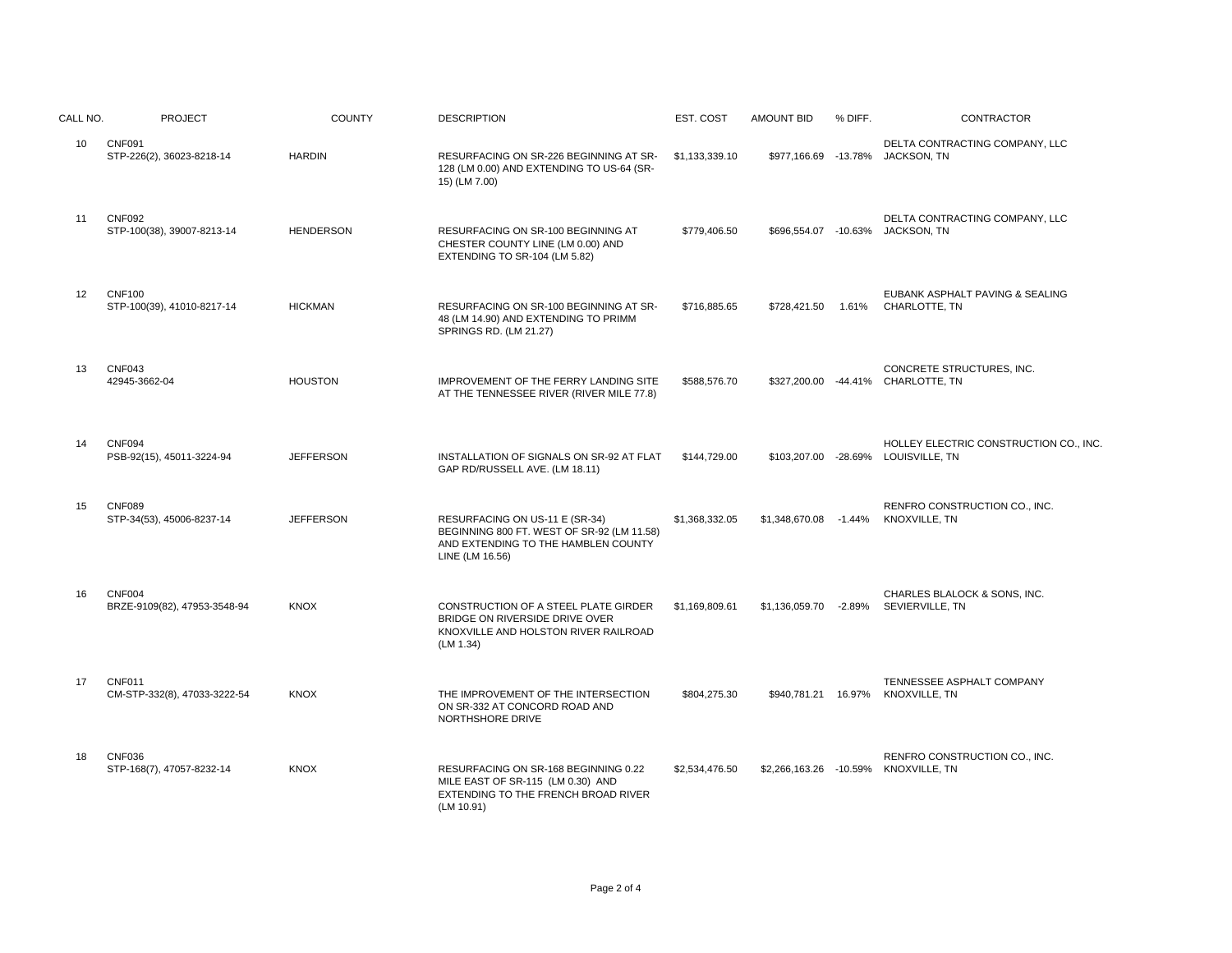| CALL NO. | <b>PROJECT</b>                                 | <b>COUNTY</b>     | <b>DESCRIPTION</b>                                                                                                                                 | EST. COST      | <b>AMOUNT BID</b>    | % DIFF.  | <b>CONTRACTOR</b>                                             |
|----------|------------------------------------------------|-------------------|----------------------------------------------------------------------------------------------------------------------------------------------------|----------------|----------------------|----------|---------------------------------------------------------------|
| 19       | <b>CNF081</b><br>STP-M-9109(55), 47952-3592-54 | <b>KNOX</b>       | GRADING, DRAINAGE AND PAVING ON<br>PLEASANT RIDGE ROAD BEGINNING AT<br>MERCHANT DRIVE AND EXTENDING TO I-640                                       |                | ALL BIDS REJECTED    |          |                                                               |
| 20       | <b>CNF102</b><br>STP-2(85), 58002-8231-14      | <b>MARION</b>     | RESURFACING ON US-41 (US-64, US-72, SR-2)<br>BEGINNING AT SEQUATCHIE RIVER (LM 16.53)<br>AND EXTENDING TO THE TENNESSEE RIVER<br>(@LM 21.14)       | \$748,057.30   | \$729,529.00         | $-2.48%$ | HIGHWAYS, INC.<br>BRENTWOOD, TN                               |
| 21       | <b>CNF017</b><br>58013-4232-04                 | <b>MARION</b>     | REPAIR OF SLIDE ON SR-108 AT LM 3.00                                                                                                               | \$831,357.60   | \$674,395.00 -18.88% |          | HIGHWAYS, INC.<br>BRENTWOOD, TN                               |
| 22       | <b>CNF024</b><br>BRZE-5500(35), 55946-3426-94  | <b>MCNAIRY</b>    | CONSTRUCTION OF A CONCRETE BOX BEAM<br>BRIDGE ON WHITE LANE OVER WHITE OAK<br><b>CREEK (LM 0.25)</b>                                               | \$360,077.18   | \$285,151.80 -20.81% |          | DEMENT CONSTRUCTION CO., LLC<br><b>JACKSON, TN</b>            |
| 23       | <b>CNF097</b><br>STP-48(32), 63013-8204-14     | <b>MONTGOMERY</b> | RESURFACING ON SR-48 BEGINNING AT SR-<br>13 (LM 6.90) (PETTUS ST, KRAFT ST) AND<br>EXTENDING TO SR-374 (101ST AIRBORNE<br>DIVISION PKWY) (LM 7.76) | \$139,144.80   | \$129,806.50         | -6.71%   | MOUNTAIN STATES CONTRACTORS, LLC<br>DURHAM, N.C.              |
| 24       | <b>CNF103</b><br>STP-135(9), 71011-8230-14     | <b>PUTNAM</b>     | THE RESURFACING ON SR-135 BEGINNING AT<br>W. STEVENS STREET (LM 10.16) EXTENDING<br>TO 0.02 MI NORTH OF SR-290 (@LM 11.68)                         | \$512,570.80   | \$498,856.55         | $-2.68%$ | LOJAC ENTERPRISES, INC.<br>LEBANON, TN                        |
| 25       | <b>CNF105</b><br>IME-65-3(111), 74003-8159-44  | <b>ROBERTSON</b>  | THE RESURFACING ON I-65 BEGINNING AT<br>HONEY RUN CREEK AND EXTENDING TO<br>NORTH OF INTERSTATE MILE MARKER 121                                    | \$6,794,581.80 |                      |          | LOJAC ENTERPRISES, INC.<br>\$6,077,045.70 -10.56% LEBANON, TN |
| 26       | <b>CNF096</b><br>STP-34(59), 82005-8243-14     | SULLIVAN          | THE RESURFACING ON SR-34 BEGINNING AT<br>STATE STREET (LM 17.61) EXTENDING TO 265<br>FEET SOUTH OF HAZELWOOD STREET (LM<br>19.20                   |                | ALL BIDS REJECTED    |          |                                                               |
| 27       | <b>CNF008</b><br>83950-3651-04                 | <b>SUMNER</b>     | SIA: THE GRADING, DRAINAGE,<br>CONSTRUCTION OF A CONCRETE I-BEAM<br>BRIDGE, AND PAVING ON A SIA ROUTE<br>SERVING THE GAP                           | \$7,798,804.79 | \$7,997,930.30       | 2.55%    | ROGERS GROUP, INC.<br>NASHVILLE, TN                           |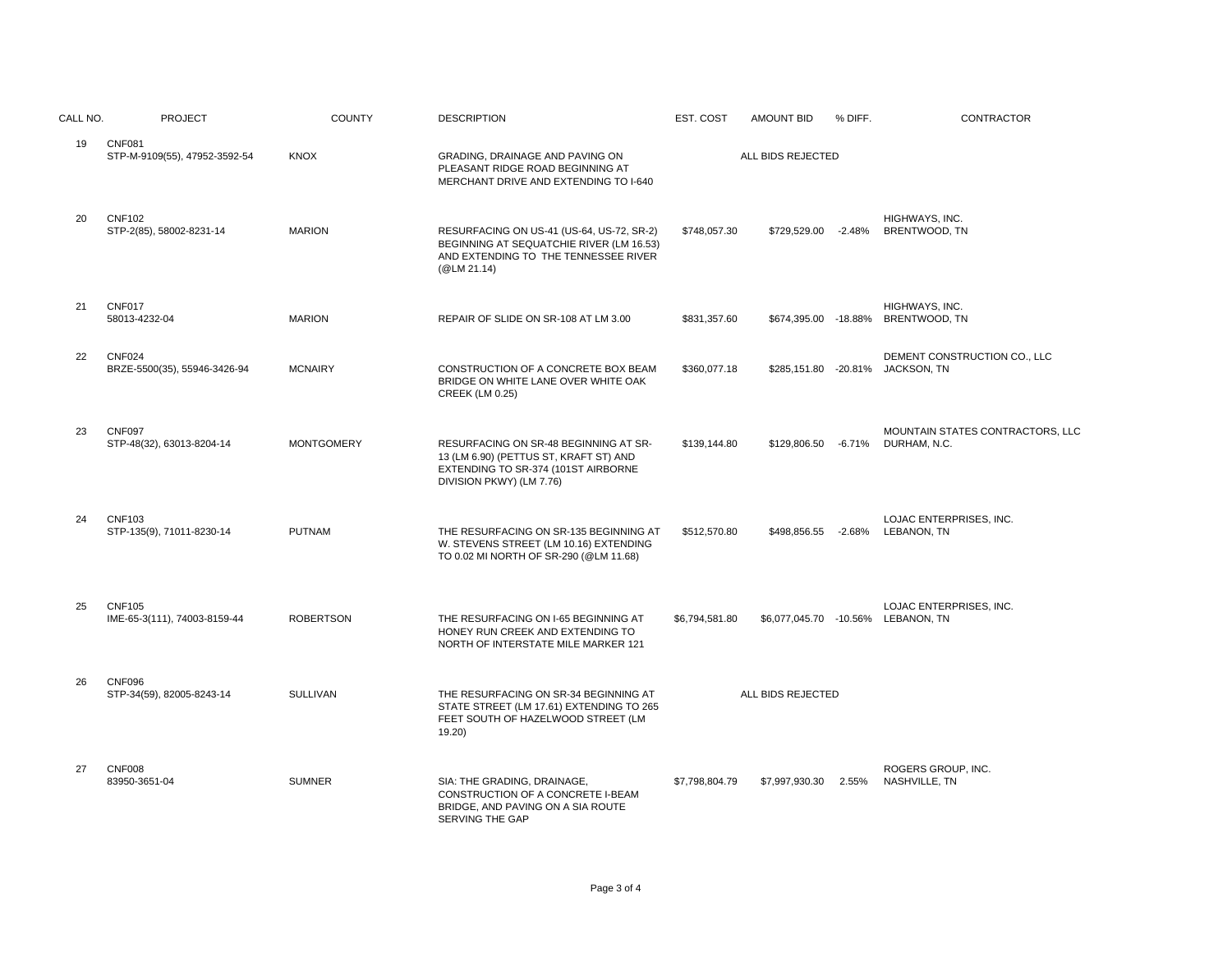| CALL NO. | <b>PROJECT</b>                         | <b>COUNTY</b>     | <b>DESCRIPTION</b>                                                                                                 | EST. COST       | AMOUNT BID      | % DIFF.  | <b>CONTRACTOR</b>                          |
|----------|----------------------------------------|-------------------|--------------------------------------------------------------------------------------------------------------------|-----------------|-----------------|----------|--------------------------------------------|
| 28       | CNF041<br>BRZE-9000(38), 90946-3418-94 | <b>WASHINGTON</b> | THE CONSTRUCTION OF A CONCRETE BULB-<br>TEE BEAM BRIDGE ON BOONE ROAD OVER<br>THE CSX RAILROAD, LM 0.43, NEAR GRAY | \$1,004,257.49  | \$1.068.811.10  | 6.43%    | SUMMERS-TAYLOR, INC.<br>ELIZABETHTON, TN   |
| 29       | CNF039<br>BRZE-9200(62), 92946-3427-94 | WEAKLEY           | CONSTRUCTION OF A CONCRETE BOX<br>BRIDGE ON SUMMERS ROAD OVER<br>PRITCHETT BRANCH (LM 1.70)                        | \$394.715.30    | \$305,270.80    | -22.66%  | FORD CONSTRUCTION COMPANY<br>DYERSBURG. TN |
| 30       | CNF040<br>BRZE-9200(66), 92094-3418-94 | WEAKLEY           | CONSTRUCTION OF A CONCRETE BOX<br>BRIDGE ON BRAWNERS LEVEE ROAD OVER<br>BRANCH (LM 3.17)                           | \$620,649.40    | \$469.033.28    | -24.43%  | FORD CONSTRUCTION COMPANY<br>DYERSBURG. TN |
|          | <b>LETTING TOTAL</b>                   |                   |                                                                                                                    | \$37,952,316.27 | \$37.066.617.44 | $-2.33%$ |                                            |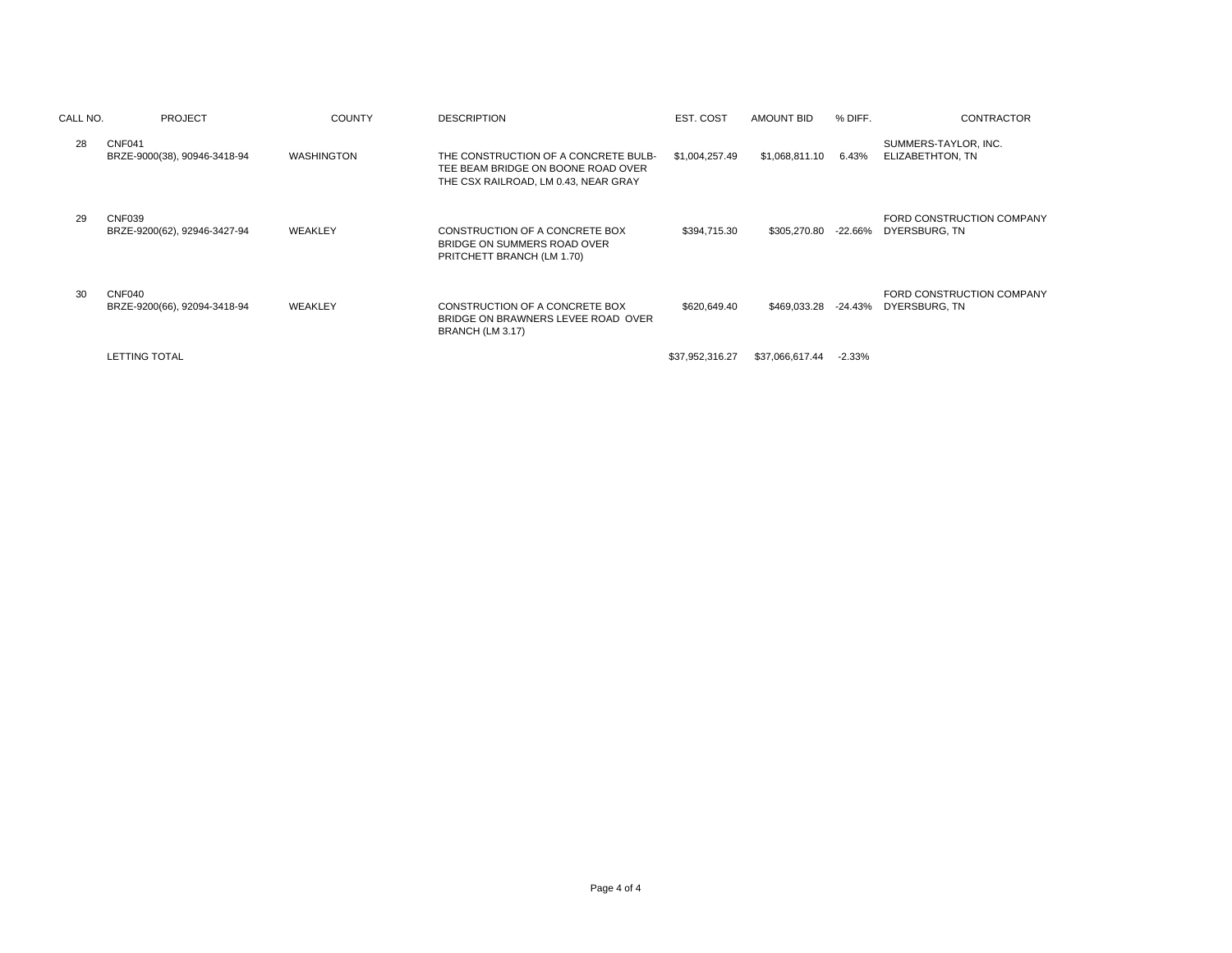|         | DT-1390V                                        |                             | CONTRACT AWARDS FOR LETTING OF JUNE 1, 2007                                                                                                        |                   |                    |                                                           |
|---------|-------------------------------------------------|-----------------------------|----------------------------------------------------------------------------------------------------------------------------------------------------|-------------------|--------------------|-----------------------------------------------------------|
| CALL NO | <b>PROJECT</b>                                  | <b>COUNTY</b>               | <b>DESCRIPTION</b>                                                                                                                                 | EST. COST         | AMOUNT BID % DIFF. | CONTRACTOR                                                |
|         | 001 CNF908<br>10011-4232-04                     | CARTER                      | THE RESURFACING ON SR-91 BEGINNING 160 FEET<br>EAST OF LAUREL HOLLOW ROAD (LM 17.00) AND<br>EXTENDING TO THE JOHNSON COUNTY LINE (LM<br>20.97      | \$457,692.75      | \$442,448.10       | SUMMERS-TAYLOR, INC.<br>-3.33% ELIZABETHTON, TN           |
| 002     | <b>CNF909</b><br>STP-M-9109(55), 47952-3592-54  | <b>KNOX</b>                 | THE GRADING, DRAINAGE, AND PAVING ON<br>PLEASANT RIDGE ROAD BEGINNING AT MERCHANT<br>DRIVE AND EXTENDING TO I-640                                  | ALL BIDS REJECTED |                    |                                                           |
| 003     | <b>CNF173</b><br>99108-4107-04                  | ANDERSON, BLOUNT, ETC.      | THE RELENSING OF SNOWPLOWABLE PAVEMENT<br>MARKERS ON VARIOUS INTERSTATE AND STATE<br><b>ROUTES</b>                                                 | \$712,308.00      | \$699,740.52       | HIGHWAY MARKINGS, INC.<br>-1.76% CORRYTON, TN             |
| 004     | <b>CNF207</b><br>03060-4214-04, 20019-4225-04   | <b>BENTON &amp; DECATUR</b> | RESURFACING IN BENTON CO. ON SR-191 FROM<br>MCCAULEYS BLUFF RD TO SR-1/US-70 AND IN<br>DECATUR CO. ON SR-100 FROM RUSHING CREEK TO<br>SR-20/US-412 | \$1,252,038.80    | \$1,317,477.70     | DELTA CONTRACTING COMPANY, LLC<br>5.23% JACKSON, TN       |
| 005     | <b>CNF156</b><br>PSB-336(10), 05025-3212-94     | <b>BLOUNT</b>               | IMPROVEMENT OF THE INTERSECTION ON SR-336 AT<br>BLOCKHOUSE ROAD (LM 14.30)                                                                         | \$590,827.10      | \$542,013.41       | HILL BROS. EXCAVATING, INC.<br>-8.26% LIVINGSTON, TN      |
| 006     | <b>CNF204</b><br>IME-75-1(122), 06001-8169-44   | <b>BRADLEY</b>              | RESURFACING ON I-75 BEGINNING 4.0 MILES SOUTH<br>OF MCMINN CO. LINE(LM 30.94) EXTENDING TO<br>NORTH OF SR-308 (LM 33.09)                           | \$2,361,649.20    | \$2,275,697.98     | TALLEY CONSTRUCTION COMPANY, INC.<br>-3.64% ROSSVILLE, GA |
| 007     | <b>CNF150</b><br>06009-4219-04                  | <b>BRADLEY</b>              | RESURFACING ON SR-60 BEGINNING AT SR-306<br>(EUREKA ROAD) (LM 19.89) EXTENDING TO THE<br>HAMILTON COUNTY LINE (LM 25.06)                           | \$618,383.70      | \$598.916.20       | TALLEY CONSTRUCTION COMPANY, INC.<br>-3.15% ROSSVILLE, GA |
| 008     | <b>CNF157</b><br>07002-4242-04                  | CAMPBELL                    | RESURFACING ON US-25W (SR-9) BEGINNING 55<br>FEET NORTH OF STINKING CREEK ROAD (LM 13.42)<br>EXTENDING TO DUFF ROAD (LM19.07)                      | \$718,010.05      | \$767,537.58       | TENNESSEE ASPHALT COMPANY<br>6.90% KNOXVILLE, TN          |
| 009     | <b>CNF117</b><br>NHE/DEMO-76(47), 09009-3232-14 | CARROLL                     | THE GRADING, DRAINAGE AND PAVING ON US-79 (SR-<br>76) BEGINNING WEST OF SYDNOR ROAD/WINSTON<br>ROAD EXTENDING TO MCKENZIE                          | \$16,164,767.27   | \$13,176,895.88    | J.R. HAYES CONSTRUCTION CO., INC.<br>-18.48% PARIS, TN    |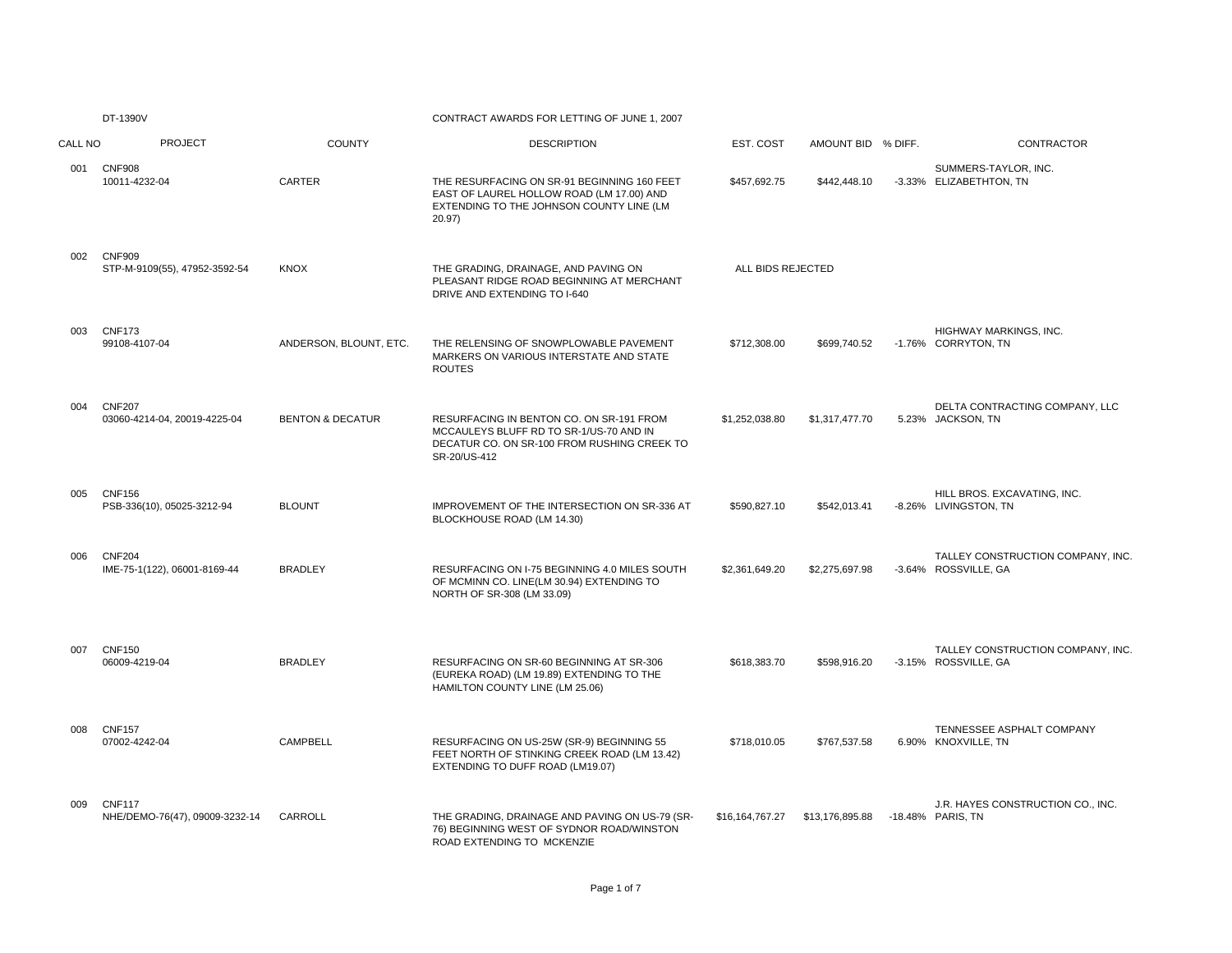| CALL NO | <b>PROJECT</b>                                | <b>COUNTY</b>   | <b>DESCRIPTION</b>                                                                                                                                          | EST. COST      | AMOUNT BID % DIFF. | CONTRACTOR                                                   |
|---------|-----------------------------------------------|-----------------|-------------------------------------------------------------------------------------------------------------------------------------------------------------|----------------|--------------------|--------------------------------------------------------------|
| 010     | <b>CNF213</b><br>09027-4205-04                | CARROLL         | RESURFACING ON SR-190 BEGINNING AT SR-105 (LM<br>0.00) EXTENDING TO THE WEAKLEY COUNTY LINE<br>(LM 7.38)                                                    | \$598,569.55   | \$578,270.98       | TENNESSEE ASPHALT COMPANY<br>-3.39% KNOXVILLE, TN            |
| 011     | <b>CNF158</b><br>10003-4262-04                | <b>CARTER</b>   | RESURFACING US-19E (SR-37) BEGINNING AT THE<br>NORTH CAROLINA STATE LINE (LM 0.00) EXTENDING<br>TO 0.2 MILE SOUTH OF INGRAM BRANCH ROAD (LM<br>8.78)        | \$1,591,111.80 | \$1,649,860.45     | SUMMERS-TAYLOR, INC.<br>3.69% ELIZABETHTON, TN               |
| 012     | <b>CNF201</b><br>12046-4213-04                | <b>CHESTER</b>  | RESURFACING ON SR-225 BEGINNING AT THE<br>MCNAIRY COUNTY LINE (LM 0.00) EXTENDING TO OLD<br>FRIENDSHIP ROAD (LM 7.12)                                       | \$504,576.65   | \$530,343.00       | FORD CONSTRUCTION COMPANY<br>5.11% DYERSBURG, TN             |
| 013     | <b>CNF022</b><br>IME-40-8(127), 15001-8169-44 | <b>COCKE</b>    | RESURFACING ON I-40 BEGINNING AT THE<br>JEFFERSON COUNTY LINE (LM 0.00) EXTENDING TO<br>CARSON SPRINGS RD. (LM 2.27) INCLUDING BRIDGE<br><b>DECK REPAIR</b> | \$5,850,925.15 | \$5,876,297.47     | CHARLES BLALOCK & SONS, INC.<br>0.43% SEVIERVILLE, TN        |
| 014     | <b>CNF206</b><br>17007-4211-04                | <b>CROCKETT</b> | RESURFACING ON SR-88 BEGINNING AT THE<br>LAUDERDALE COUNTY LINE (LM 0.00) EXTENDING TO<br>NEAR BRIDGE BRANCH (LM 7.06)                                      | \$949,080.20   | \$915,121.85       | FORD CONSTRUCTION COMPANY<br>-3.58% DYERSBURG, TN            |
| 015     | <b>CNF166</b><br>IME-40-6(138), 18100-8129-44 | CUMBERLAND      | RESURFACING ON I-40 BEGINNING 0.35 MI EAST OF<br>US-70 (SR-1) (INTERSTATE LM 332.22) EXTENDING TO<br>OZONE ROAD (INTERSTATE LM 336.90)                      | \$1,242,839.90 | \$1,269,872.00     | HIGHWAYS, INC.<br>2.18% BRENTWOOD, TN                        |
| 016     | <b>CNF151</b><br>18010-4211-04                | CUMBERLAND      | RESURFACING ON SR-299 BEGINNING AT THE ROANE<br>COUNTY LINE (LM 0.00) EXTENDING TO THE MORGAN<br>COUNTY LINE (LM 2.45)                                      | \$214,814.25   | \$189,340.00       | HIGHWAYS, INC.<br>-11.86% BRENTWOOD, TN                      |
| 017     | <b>CNF199</b><br>IM-098-3(15), 19960-3608-44  | <b>DAVIDSON</b> | ANNUAL PREVENTATIVE AND UNSCHEDULED<br>MAINTENANCE ON THE NASHVILLE I.T.S. SYSTEM<br>EQUIPMENT, INCLUDING THE TRANSPORTATION<br><b>MANAGEMENT CENTER</b>    | \$1,790,000.00 | \$1,793,039.00     | TRAFFIC CONTROL DEVICES, INC.<br>0.17% ALTAMONTE SPRINGS, FL |
| 018     | <b>CNF164</b><br>21021-4202-04                | <b>DEKALB</b>   | RESURFACING ON SR-83 BEGINNING AT OLD MILL<br>HILL ROAD (LM 2.99) EXTENDING TO SR-56<br>(CONGRESS BLVD) (LM 7.98)                                           | \$374,160.50   | \$324,143.00       | HIGHWAYS, INC.<br>-13.37% BRENTWOOD, TN                      |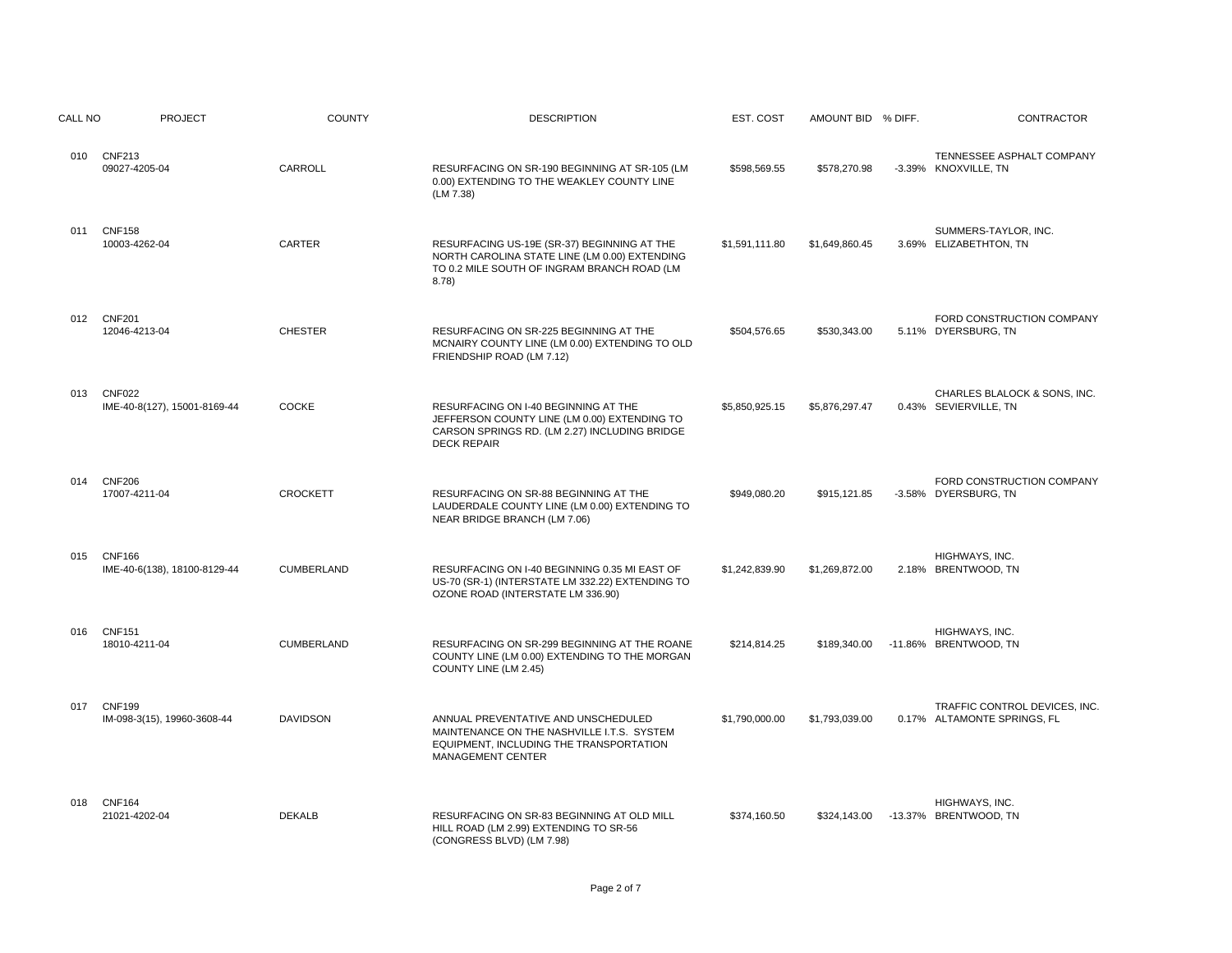| CALL NO | <b>PROJECT</b>                                                                 | <b>COUNTY</b>                  | <b>DESCRIPTION</b>                                                                                                                                               | EST. COST         | AMOUNT BID % DIFF. | CONTRACTOR                                                 |
|---------|--------------------------------------------------------------------------------|--------------------------------|------------------------------------------------------------------------------------------------------------------------------------------------------------------|-------------------|--------------------|------------------------------------------------------------|
| 019     | <b>CNF167</b><br>22010-4217-04                                                 | <b>DICKSON</b>                 | RESURFACING ON SR-49 BEGINNING AT TIMBER<br>RIDGE ROAD (LM 21.75) EXTENDING TO THE<br>CHEATHAM COUNTY LINE (LM 28.57)                                            | \$716.795.55      | \$719.978.75       | EUBANK ASPHALT PAVING & SEALING<br>0.44% CHARLOTTE, TN     |
| 020     | <b>CNF185</b><br>22002-4245-04, 43061-4212-04                                  | <b>DICKSON &amp; HUMPHREYS</b> | RESURFACING ON SR-231 IN HUMPHREYS CO. FROM<br>US-70/SR-1 TO HOUSTON CO. LINE AND ON US-70/SR-<br>1 IN DICKSON CO. FROM HUMPHREYS CO. LINE TO<br>VALLEY WOOD DR. | \$1.462.742.05    | \$1.524.957.50     | EUBANK ASPHALT PAVING & SEALING<br>4.25% CHARLOTTE, TN     |
| 021     | <b>CNF208</b><br>23010-4211-04                                                 | <b>DYER</b>                    | REPAIR OF THE BRIDGE ON SR-77 OVER US-51/SR-3<br>(LM 0.00)                                                                                                       | ALL BIDS REJECTED |                    |                                                            |
| 022     | <b>CNF149</b><br>STP-28(34), 25001-8293-14, 25003-<br>4224-04                  | <b>FENTRESS</b>                | RESURFACING ON US-127/SR-28 FROM N OF SR-52<br>TO N OF OLD NORTH YORK HWY. & ON SR-52 FROM E<br>OF THE EAST FORK OF THE OBEY RIVER TO SR-154<br>(WEST COVE ROAD) | \$1,289,356.15    | \$1,400,804.26     | TENNESSEE ASPHALT COMPANY<br>8.64% KNOXVILLE, TN           |
| 023     | <b>CNF152</b><br>31005-4261-04                                                 | <b>GRUNDY</b>                  | RESURFACING ON SR-56 BEGINNING AT SR-108 (LM<br>20.16) EXTENDING TO 0.1 MILE NORTH OF HEGE<br><b>AVENUE (LM 25.80)</b>                                           | \$516,627.75      | \$490,284.75       | ROGERS GROUP, INC.<br>-5.10% NASHVILLE, TN                 |
| 024     | <b>CNF165</b><br>31006-4232-04, 33048-4203-04,<br>58010-4212-04, 58014-4208-04 | HAMILTON, GRUNDY, ETC.         | MICROSURFACING ON SR-108 GRUNDY COUNTY, SR-<br>27 IN MARION COUNTY & SR-134 IN MARION AND<br><b>HAMILTON COUNTY</b>                                              | ALL BIDS REJECTED |                    |                                                            |
| 025     | <b>CNF186</b><br>STP-H-NHE-100(34), 35007-3220-<br>94                          | <b>HARDEMAN</b>                | IMPROVEMENT OF THE INTERSECTION AND<br>SIGNALIZATION ON US-64/SR-100 AT BASS AVE. &<br>UNION SPRINGS RD. (LM 1.14)                                               | \$486,156.28      | \$422,601.49       | FORD CONSTRUCTION COMPANY<br>-13.07% DYERSBURG, TN         |
| 026     | <b>CNF029</b><br>BRZE-3600(29), 36945-3480-94                                  | <b>HARDIN</b>                  | CONSTRUCTION OF A CONCRETE BOX BEAM BRIDGE<br>ON PRESLEYS RIDGE ROAD OVER THE WEST PRONG<br>OF THE DOE CREEK (LM 0.66)                                           | \$459,533.25      | \$453,976.32       | FORD CONSTRUCTION COMPANY<br>-1.21% DYERSBURG, TN          |
| 027     | <b>CNF160</b><br>BRZE-3700(22), 37031-3402-94                                  | <b>HAWKINS</b>                 | CONSTRUCTION OF A CONCRETE I-BEAM BRIDGE ON<br>SPRUCE PINE RD. OVER POOR VALLEY CREEK (LM<br>0.89                                                                | \$740,897.85      | \$816,863.09       | SIMPSON CONSTRUCTION COMPANY, INC.<br>10.25% CLEVELAND, TN |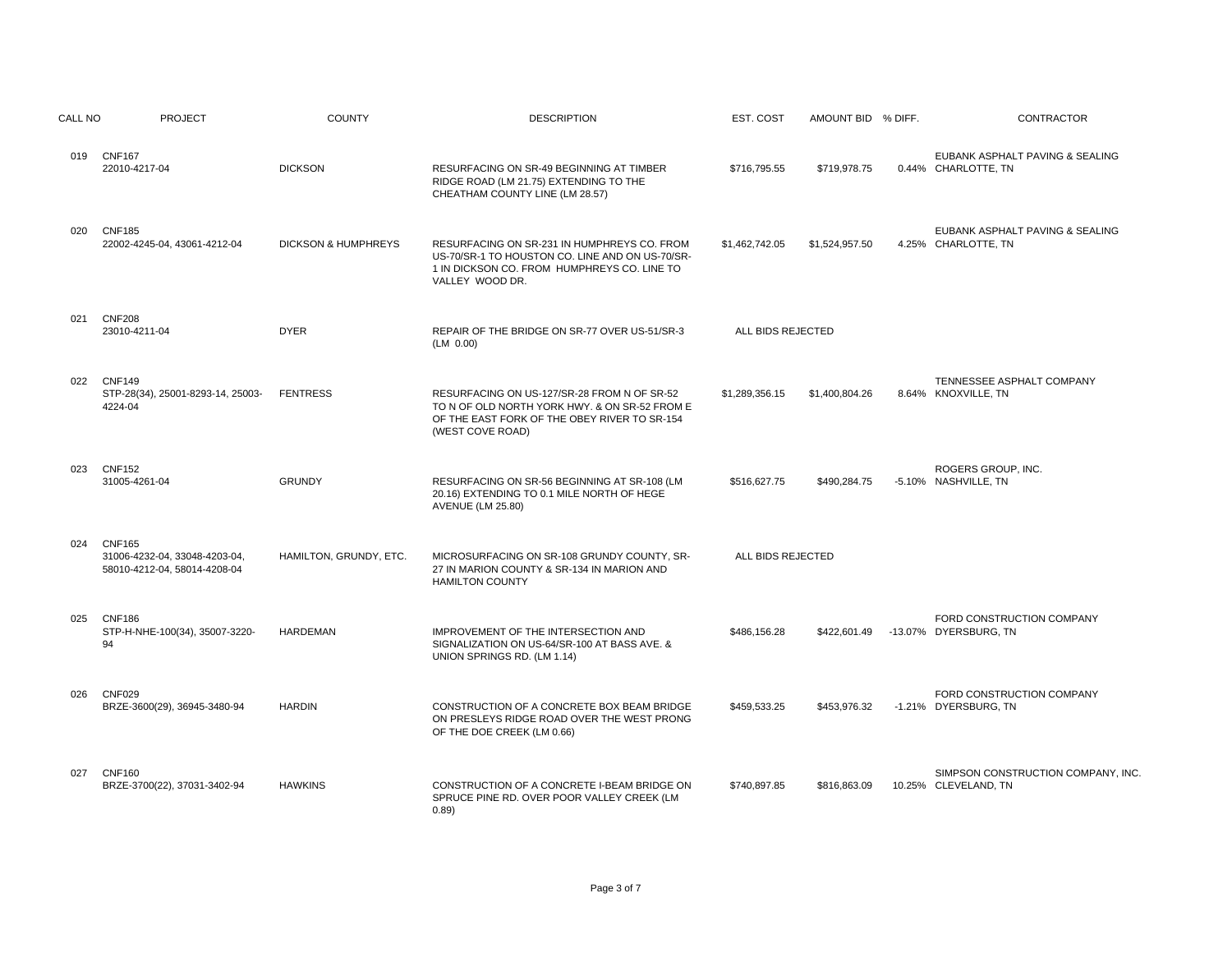| CALL NO | <b>PROJECT</b>                                | <b>COUNTY</b>             | <b>DESCRIPTION</b>                                                                                                                                                                         | EST. COST      | AMOUNT BID % DIFF. | CONTRACTOR                                                  |
|---------|-----------------------------------------------|---------------------------|--------------------------------------------------------------------------------------------------------------------------------------------------------------------------------------------|----------------|--------------------|-------------------------------------------------------------|
|         | 028 CNF168<br>IME-40-3(134), 43001-8153-44    | <b>HUMPHREYS</b>          | RESURFACING ON I-40 BEGINNING AT THE BUFFALO<br>RIVER (LM 6.24) EXTENDING TO THE HICKMAN<br>COUNTY LINE (LM 13.35)                                                                         |                | NO BIDS RECEIVED   |                                                             |
| 029     | <b>CNF162</b><br>47043-4208-04                | <b>KNOX</b>               | RESURFACING ON SR-170 BEGINNING AT THE<br>ANDERSON COUNTY LINE (LM 0.00) EXTENDING TO<br>HEISKELL ROAD (LM 2.27)                                                                           | \$217,380.05   | \$210,919.38       | RENFRO CONSTRUCTION CO., INC.<br>-2.97% KNOXVILLE, TN       |
| 030     | <b>CNF214</b><br>48004-4230-04, 66009-4221-04 | LAKE & OBION              | RESURFACING ON SR-78 IN LAKE COUNTY FROM<br>CLAY WINN RD. TO THE TIPTONVILLE CITY LIMITS<br>AND ON SR-21 IN OBION COUNTY FROM EDWARDS<br>STREET TO GRIFFIN ROAD                            | \$1,202,037.15 | \$1,307,118.50     | FORD CONSTRUCTION COMPANY<br>8.74% DYERSBURG, TN            |
| 031     | <b>CNF146</b><br>STP-M-9304(4), 52951-3528-54 | <b>LINCOLN</b>            | GRADING, DRAINAGE, CONSTRUCTION OF A<br>CONCRETE BOX BEAM BRIDGE, AND PAVING ON<br>NORRIS STREET, BEGINNING AT US-231 (SR-10,<br>THORNTON TAYLOR PKWY) EXTENDING TO FRONT<br><b>STREET</b> | \$1,189,172.88 | \$1,109,319.78     | HIGHWAYS, INC.<br>-6.72% BRENTWOOD, TN                      |
| 032     | <b>CNF212</b><br>52009-4211-04                | <b>LINCOLN</b>            | REPAIR OF THE BRIDGE ON SR-121 OVER THE JENNY<br>RIVER (LM 0.55)                                                                                                                           | \$375,096.85   | \$409,841.74       | MID-STATE CONSTRUCTION COMPANY, INC<br>9.26% LIVINGSTON, TN |
| 033     | <b>CNF192</b><br>52014-4205-04                | <b>LINCOLN</b>            | RESURFACING ON SR-244 BEGINNING AT US-64/SR-15<br>(PULASKI HWY) (LM 0.00) EXTENDING TO US-431/SR-<br>50 (LM 9.19)                                                                          | \$796,081.00   | \$825,175.15       | LINCOLN PAVING, LLC<br>3.65% FAYETTEVILLE, TN               |
| 034     | <b>CNF195</b><br>56001-4220-04, 83027-4216-04 | <b>MACON &amp; SUMNER</b> | RESURFACING ON SR-10 IN MACON CO. FROM MAPLE<br>GROVE RD. TO KY STATE LINE AND ON SR-174 IN<br>SUMNER CO. FROM DANA KEPLEY RD. TO KY STATE<br>LINE                                         | \$1,161,544.70 | \$1,039,000.00     | ROGERS GROUP, INC.<br>-10.55% NASHVILLE, TN                 |
| 035     | <b>CNF078</b><br>62011-4220-04                | <b>MONROE</b>             | REPAIR OF THE BRIDGE ON SR-360 OVER TELLICO<br>RIVER (LM 21.45)                                                                                                                            | \$645,281.40   | \$522,735.00       | GENERAL CONSTRUCTIORS, INC.<br>-18.99% MT. JULIET, TN       |
| 036     | <b>CNF174</b><br>62014-4221-04                | <b>MONROE</b>             | RESURFACING ON SR-322 BEGINNING 0.24 MILE<br>WEST OF FORKNERS CHAPEL ROAD (RIGHT) AND<br>SUNNYSIDE ROAD (LEFT) (LM 6.50) EXTENDING TO<br>SANDS ROAD (LM 8.09)                              | \$143,985.10   | \$154,797.00       | APAC-ATLANTIC, INC.<br>7.51% ALCOA, TN                      |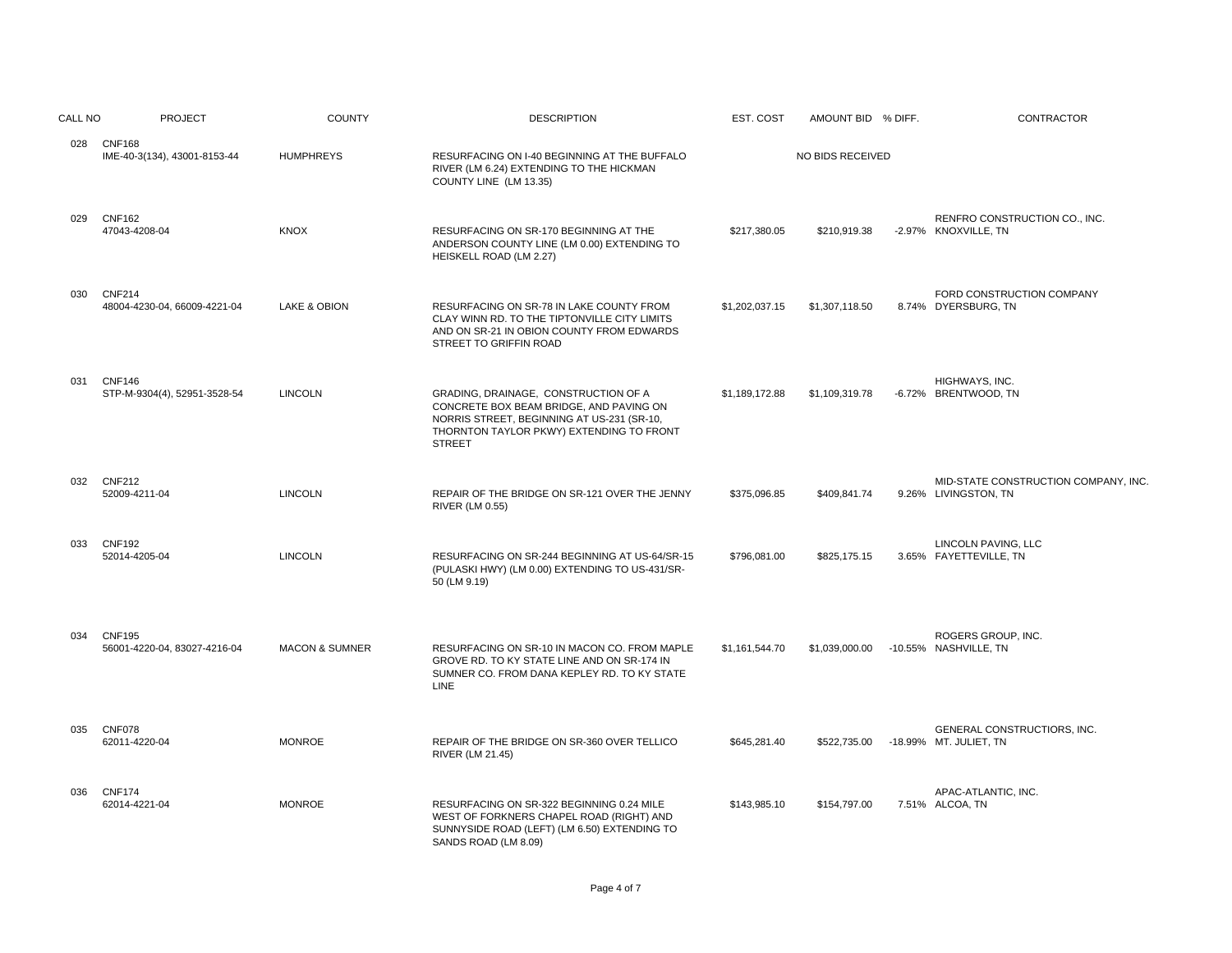| CALL NO | <b>PROJECT</b>                                | <b>COUNTY</b>            | <b>DESCRIPTION</b>                                                                                                                                                         | EST. COST         | AMOUNT BID % DIFF. | CONTRACTOR                                                 |
|---------|-----------------------------------------------|--------------------------|----------------------------------------------------------------------------------------------------------------------------------------------------------------------------|-------------------|--------------------|------------------------------------------------------------|
| 037     | <b>CNF163</b><br>62007-4246-04, 70006-4238-04 | <b>MONROE &amp; POLK</b> | RESURFACING ON SR-68 IN MONROE CO. FROM 0.26<br>MI S OF HOT WATER RD/JOE BROWN HWY TO POLK<br>CO. LINE AND IN POLK CO. FROM S OF HIWASSEE<br>RIVER TO SR-123 (SAW MILL RD) | \$809,886.95      | \$867,667.25       | APAC-ATLANTIC, INC.<br>7.13% ALCOA, TN                     |
| 038     | <b>CNF155</b><br>67008-4242-04                | <b>OVERTON</b>           | RESURFACING ON SR-136 FROM THE ROARING<br>RIVER (LM 3.78) EXTENDING TO SR-85 (LM 9.21)                                                                                     | \$794,139.05      | \$769,625.00       | HIGHWAYS, INC.<br>-3.09% BRENTWOOD, TN                     |
| 039     | <b>CNF194</b><br>68009-4237-04                | PERRY                    | RESURFACING ON SR-438 FROM CULVERT BRANCH<br>(LM 14.67) EXTENDING TO SR-13 (LOBELVILLE HWY)<br>(LM 20.28)                                                                  | \$539,747.60      | \$575,703.00       | EUBANK ASPHALT PAVING & SEALING<br>6.66% CHARLOTTE, TN     |
| 040     | <b>CNF196</b><br>68006-4213-04, 91002-4227-04 | PERRY & WAYNE            | MICROSURFACING ON SR-128 IN PERRY CO. FROM<br>SW OF CEDAR CREEK EXTENDING TO SR-13 AND ON<br>SR-13 IN WAYNE CO. FROM WAYNESBORO SQ. TO<br>DORRIS MCDONALD RD.              | ALL BIDS REJECTED |                    |                                                            |
| 041     | <b>CNF216</b><br>79010-4226-04                | <b>SHELBY</b>            | REPAIR OF THE BRIDGE ON MADISON AVENUE OVER<br>US-51/SR-1 (DANNY THOMAS BLVD.) (LM 3.48) AND ON<br>JEFFERSON AVE. OVER US-51/SR-1 (DANNY THOMAS<br>BLVD.) (LM 0.53)        | \$1,344,993.00    | \$1,212,200.00     | BELL & ASSOCIATES CONSTRUCTION, LP<br>-9.87% BRENTWOOD, TN |
| 042     | <b>CNF218</b><br>79034-4215-04                | <b>SHELBY</b>            | RESURFACING ON SR-205 BEGINNING AT OVERFLOW<br>(LM 3.14) EXTENDING TO RALEIGH-LAGRANGE ROAD<br>(LM 4.71)                                                                   | \$189,268.95      | \$188,065.20       | STANDARD CONSTRUCTION CO., INC.<br>-0.64% CORDOVA, TN      |
| 043     | <b>CNF217</b><br>79946-4144-04                | <b>SHELBY</b>            | REPAIR OF FOUR (4) BRIDGES ON I-240 AT JUNCTION<br>WITH MILLBRANCH ROAD, IN MEMPHIS                                                                                        | \$1,518,043.65    | \$1,661,921.60     | BELL & ASSOCIATES CONSTRUCTION, LP<br>9.48% BRENTWOOD, TN  |
| 044     | <b>CNF180</b><br>82006-4272-04                | SULLIVAN                 | RESURFACING ON SR-36 BEGINNING AT<br>WASHINGTON COUNTY LINE (LM 0.00) EXTENDING TO<br>NORTH OF LAKESIDE LANE (LM 2.75)                                                     | \$422,984.55      | \$429,652.25       | SUMMERS-TAYLOR, INC.<br>1.58% ELIZABETHTON, TN             |
| 045     | <b>CNF182</b><br>87002-4232-04, 87035-4205-04 | <b>UNION</b>             | RESURFACING ON SR-61 FROM SR-131 (LM 16.63)<br>EXTENDING TO 0.3 MILE EAST OF JIM TOWN RD. (LM<br>18.53) & ON SR-144 FROM SR-33 (LM 5.03) EXTENDING<br>TO SR-170 (LM 7.66)  | \$679,480.05      | \$473,414.69       | RENFRO CONSTRUCTION, CO, INC.<br>-30.33% KNOXVILLE, TN     |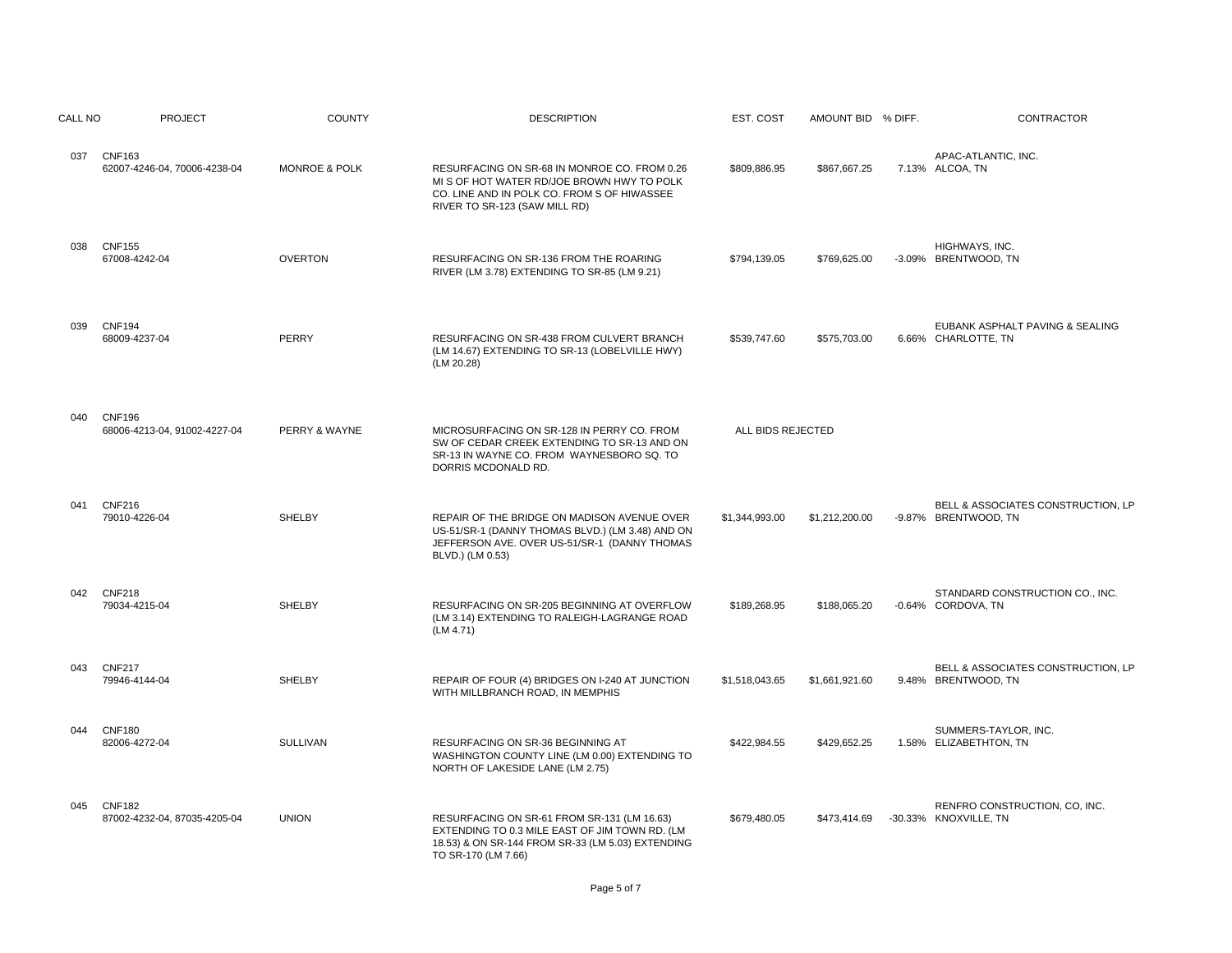| CALL NO | <b>PROJECT</b>                                                | <b>COUNTY</b>     | <b>DESCRIPTION</b>                                                                                                                                                  | EST. COST       | AMOUNT BID % DIFF. | <b>CONTRACTOR</b>                                      |
|---------|---------------------------------------------------------------|-------------------|---------------------------------------------------------------------------------------------------------------------------------------------------------------------|-----------------|--------------------|--------------------------------------------------------|
| 046     | <b>CNF197</b><br>BRZE-9100(32), 91945-3491-94                 | WAYNE             | CONSTRUCTION OF A CONCRETE I-BEAM BRIDGE ON<br>BROMLEY ROAD OVER BUTLER CREEK (LM 0.21)                                                                             | \$505,961.75    | \$607,287.69       | DEMENT CONSTRUCTION COMPANY, LLC<br>20.03% JACKSON, TN |
| 047     | <b>CNF144</b><br>BRZE-9100(35), 91945-3493-94                 | WAYNE             | CONSTRUCTION OF A CONCRETE I-BEAM BRIDGE ON<br>LAY HOLLOW ROAD OVER INDIAN CREEK (LM 0.05)                                                                          | \$846,730.59    | \$753,959.25       | CONCRETE STRUCTURES, INC.<br>-10.96% CHARLOTTE, TN     |
| 048     | <b>CNF193</b><br>STP-203(5), 91010-8213-14, 91003-<br>4212-04 | <b>WAYNE</b>      | RESURFACING ON SR-203 FROM BEAR CREEK LAKE<br>TO THE COLLINWOOD CITY LIMITS AND ON US-64/SR-<br>15 FROM EMERY MILLITOR BRANCH TO US-64<br><b>BYPASS</b>             | \$1,575,095.10  | \$1,513,234.69     | DELTA CONTRACTING COMPANY, LLC<br>-3.93% JACKSON, TN   |
| 049     | <b>CNF153</b><br>93004-4221-04                                | <b>WHITE</b>      | RESURFACING ON SR-84 BEGINNING AT CHERRY<br>CREEK RD (LM 5.55) EXTENDING TO THE PUTNAM<br>COUNTY LINE (LM 11.73)                                                    | \$510.523.65    | \$479,778.00       | HIGHWAYS, INC.<br>-6.02% BRENTWOOD, TN                 |
| 050     | <b>CNF170</b><br>IME-65-2(90), 94002-8179-44                  | <b>WILLIAMSON</b> | RESURFACING ON I-65 BEGINNING AT MOORES LANE<br>(LM 16.27) EXTENDING TO THE DAVIDSON COUNTY<br>LINE (LM 21.38)                                                      | \$3,166,572.70  | \$2,874,254.50     | LOJAC ENTERPRISES, INC.<br>-9.23% LEBANON, TN          |
| 051     | <b>CNF181</b><br>STP-M-106(20), 94015-3229-54                 | <b>WILLIAMSON</b> | INSTALLATION OF SIGNALS ON US-431/SR-106<br>(HILLSBORO ROAD) AT BATTLEWOOD STREET                                                                                   | \$82,502.00     | \$88,531.00        | S & W CONTRACTING CO., INC.<br>7.31% MURFREESBORO, TN  |
| 052     | <b>CNF172</b><br>94019-4203-04                                | <b>WILLIAMSON</b> | RESURFACING ON SR-46 (OLD HILLSBORO ROAD)<br>BEGINNING AT US-431/SR-106 (HILLSBORO ROAD) (LM<br>0.00) EXTENDING TO SR-96 (LM 5.64)                                  | \$503,232.20    | \$516,459.00       | LOJAC ENTERPRISES, INC.<br>2.63% LEBANON, TN           |
| 053     | <b>CNF121</b><br>94840-3231-04                                | <b>WILLIAMSON</b> | GRADING, DRAINAGE AND CONSTRUCTION OF<br>SEVEN (7) CONCRETE BULB-TEE BEAM BRIDGES & A<br>RETAINING WALL ON SR-840 FROM E OF SR-100 TO E<br>OF SR-46 (PINEWOOD ROAD) | \$49.519.743.07 | \$44,215,290.68    | HIGHWAYS, INC.<br>-10.71% BRENTWOOD, TN                |
| 054     | <b>CNF198</b><br>95014-4219-04                                | <b>WILSON</b>     | MICROSURFACING ON SR-141 BEGINNING AT BIG<br>SPRINGS RD/BOBO RD (LM 16.53) EXTENDING TO THE<br>SMITH COUNTY LINE (LM 21.11)                                         | \$218,149.45    | \$214,809.00       | HIGHWAYS, INC.<br>-1.53% BRENTWOOD, TN                 |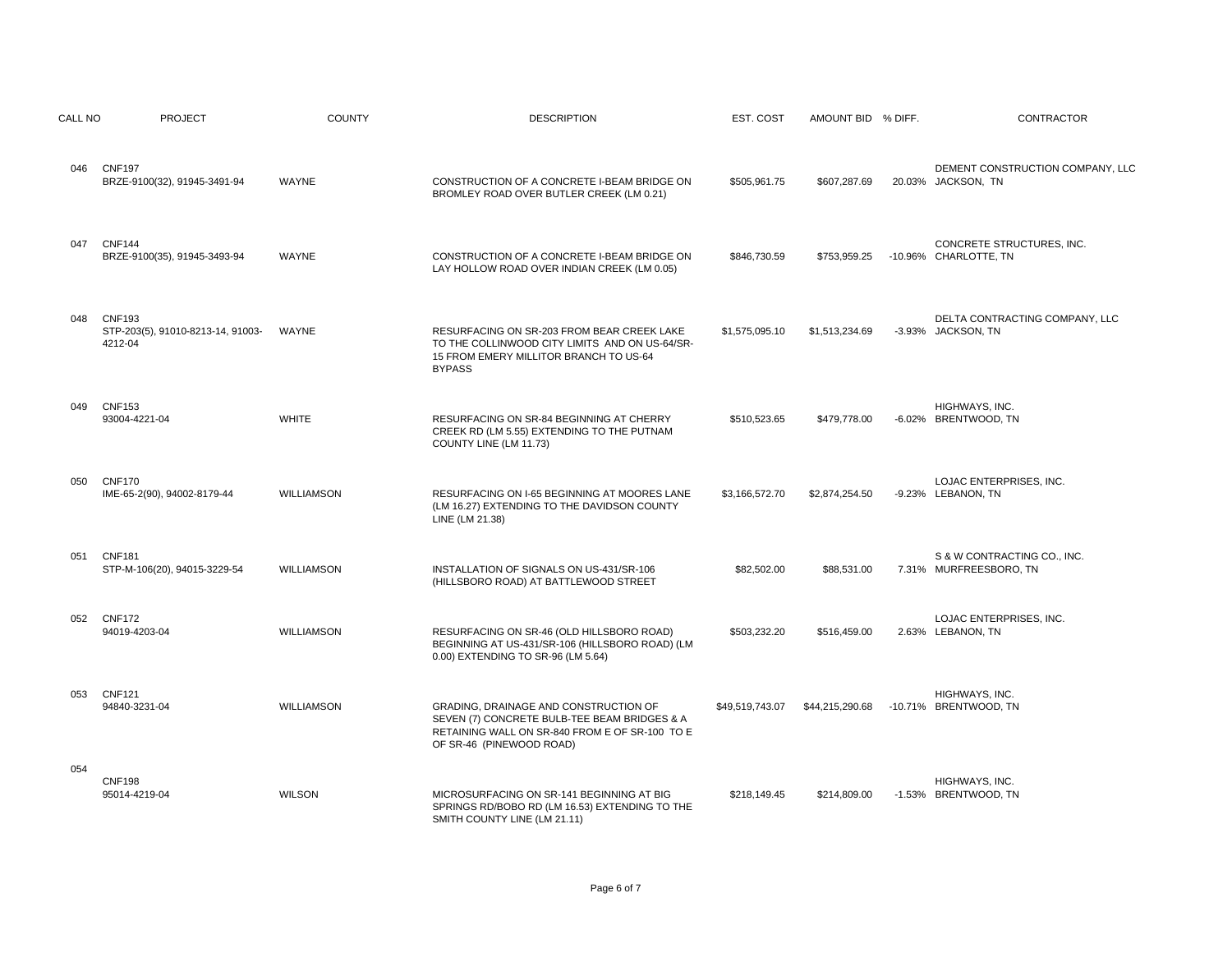| CALL NO | <b>PROJECT</b>                 | <b>COUNTY</b> | <b>DESCRIPTION</b>                                                                                                                    | EST. COST    | AMOUNT BID % DIFF. |        | <b>CONTRACTOR</b>                          |
|---------|--------------------------------|---------------|---------------------------------------------------------------------------------------------------------------------------------------|--------------|--------------------|--------|--------------------------------------------|
| 055     | <b>CNF169</b><br>95014-4220-04 | <b>WILSON</b> | RESURFACING ON SR-141 BEGINNING AT US-70/SR-26<br>(E HIGH ST., BADDOUR PKWY) (LM 10.82) EXTENDING<br>TO TUCKERS CROSSROADS (LM 16.80) | \$570.101.00 | \$551.384.90       |        | ROGERS GROUP, INC.<br>-3.28% NASHVILLE, TN |
|         | <b>LETTING TOTAL</b>           |               |                                                                                                                                       |              |                    | -7.95% |                                            |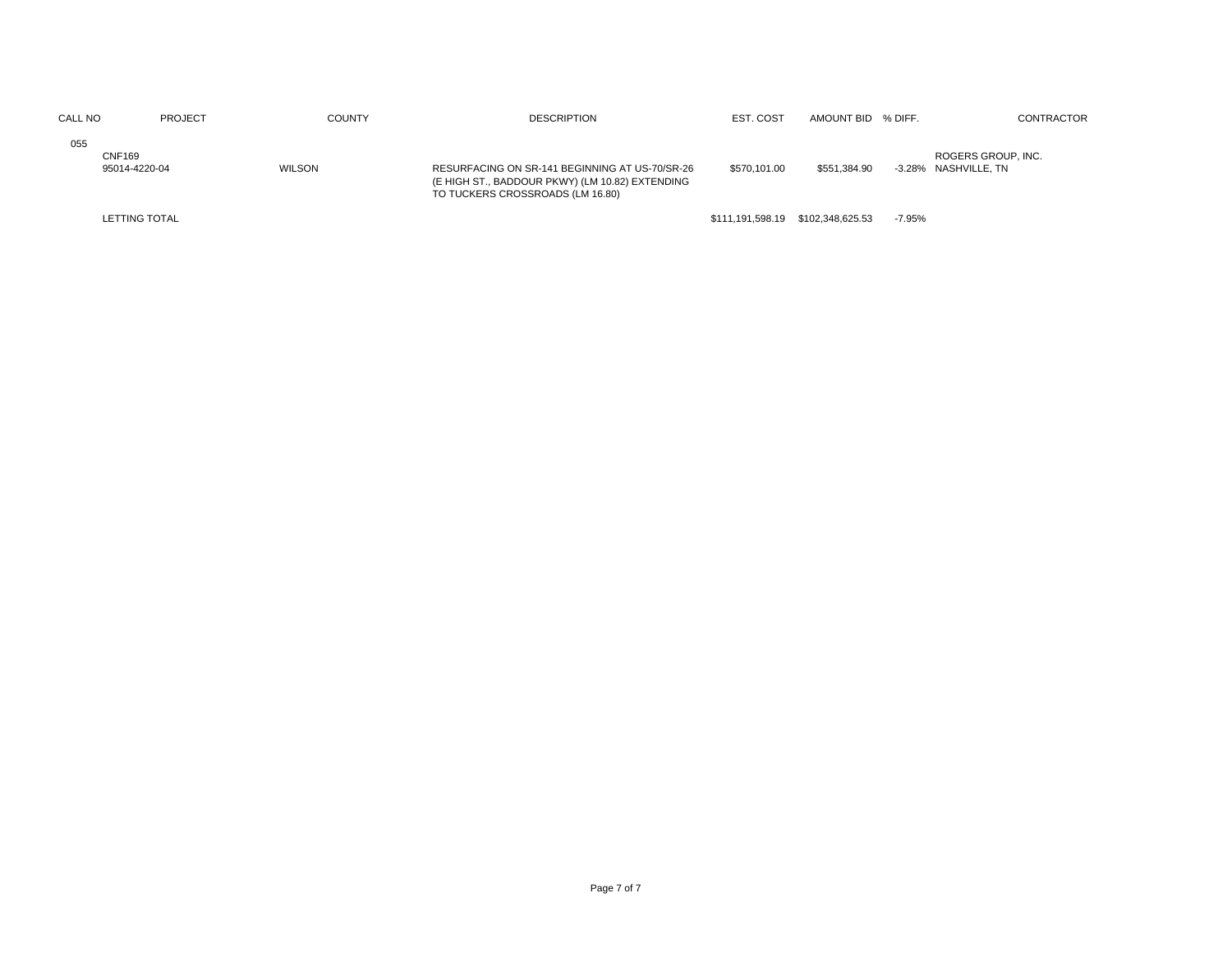## DT-1390V CONTRACT AWARDS FOR LETTING OF JULY 13, 2007

| CALL NO. | <b>PROJECT</b>                                 | <b>COUNTY</b>          | <b>DESCRIPTION</b>                                                                                                                                                               | EST. COST      | AMOUNT BID % DIFF.     | CONTRACTOR                                           |
|----------|------------------------------------------------|------------------------|----------------------------------------------------------------------------------------------------------------------------------------------------------------------------------|----------------|------------------------|------------------------------------------------------|
| 001      | <b>CNF913</b><br>19047-4225-04                 | <b>DAVIDSON</b>        | THE TUNNEL CLEANING ON THE THOMPSON<br>LANE UNDERPASS ON SR-155                                                                                                                  | \$61,600.00    | \$51,150.00 -16.96%    | B.M.T., LLC<br>NASHVILLE, TN                         |
| 002      | <b>CNF917</b><br>23010-4211-04                 | <b>DYER</b>            | THE REPAIR OF THE BRIDGE ON SR-77 OVER<br>US-51 (SR-3) (LM 0.00)                                                                                                                 | \$425,533.50   | \$366,186.80 -13.95%   | DEMENT CONSTRUCTION COMPANY, LLC<br>JACKSON, TN      |
| 003      | <b>CNF914</b><br>33947-4293-04                 | <b>HAMILTON</b>        | THE CLEANING OF THE MCCALLIE TUNNEL ON<br>US-11 (US-64, SR-2), THE STRINGERS RIDGE<br>TUNNEL ON US-127 (SR-8), AND THE BACHMAN<br>TUBES ON US-41 (US-76, SR-8, RINGGOLD<br>ROAD) | \$174,240.00   | \$137,000.00 -21.37%   | DIAMOND SPECIALIZED, INC.<br>STEUBENVILLE, OH        |
| 004      | <b>CNF916</b><br>IME-40-3(134), 43001-8153-44  | <b>HUMPHREYS</b>       | THE RESURFACING ON I-40 BEGINNING AT THE<br>BUFFALO RIVER (LM 6.24) EXTENDING TO THE<br>HICKMAN CO. LINE (LM 13.35)                                                              |                | NO BIDS RECEIVED       |                                                      |
| 005      | <b>CNF910</b><br>NH-I-40-7(164), 47100-3108-44 | <b>KNOX</b>            | THE LANDSCAPING ON I-40 BEGINNING 2,050<br>FEET WEST OF WEISGARBER ROAD AND<br>EXTENDING TO 1,650 FEET EAST OF PAPERMILL<br><b>ROAD</b>                                          | \$1,066,162.40 | \$1,279,036.59 19.97%  | CHW LANDSCAPING, INC.<br>CROSSVILLE, TN              |
| 006      | <b>CNF915</b><br>47010-4236-04                 | <b>KNOX</b>            | THE TUNNEL CLEANING ON THE HENLEY<br>STREET CONNECTOR TUNNEL ON SR-1                                                                                                             | \$70,400.00    | \$56,600.00 -19.60%    | DIAMOND SPECIALIZED, INC.<br>STEUBENVILLE, OH        |
| 007      | <b>CNF912</b><br>79007-4172-04                 | <b>SHELBY</b>          | THE CONCRETE PAVEMENT REPAIR ON I-40<br>BEGINNING AT THE PEDESTRIAN WALKWAY<br>(LM 4.53) AND EXTENDING TO NEAR<br>HOLLYWOOD STREET (LM 7.29)                                     | \$1,720,903.25 | \$1,176,380.00 -31.64% | <b>KELCRIS CORPORATION</b><br><b>WILLIAMSTON, MI</b> |
| 008      | <b>CNF911</b><br>87003-4215-04, 87005-4204-04  | <b>UNION</b>           | RESURFACING ON SR-61 (LM 0.00) FROM<br>ANDERSON COUNTY LINE TO SR-33 (LM 10.73)<br>AND ON SR-131 FROM SR-61 (LM 4.86) TO<br><b>GRAINGER COUNTY LINE (LM 7.83)</b>                |                | NO BIDS RECEIVED       |                                                      |
| 009      | <b>CNF112</b><br>98016-4145-04                 | ANDERSON, BLOUNT, ETC. | RANDOM ON CALL SIGNING VARIOUS<br><b>INTERSTATE AND STATE ROUTES</b>                                                                                                             | \$240,803.50   | \$209,857.56 -12.85%   | LAW SIGNS, LLC<br><b>BEACH GROVE, TN</b>             |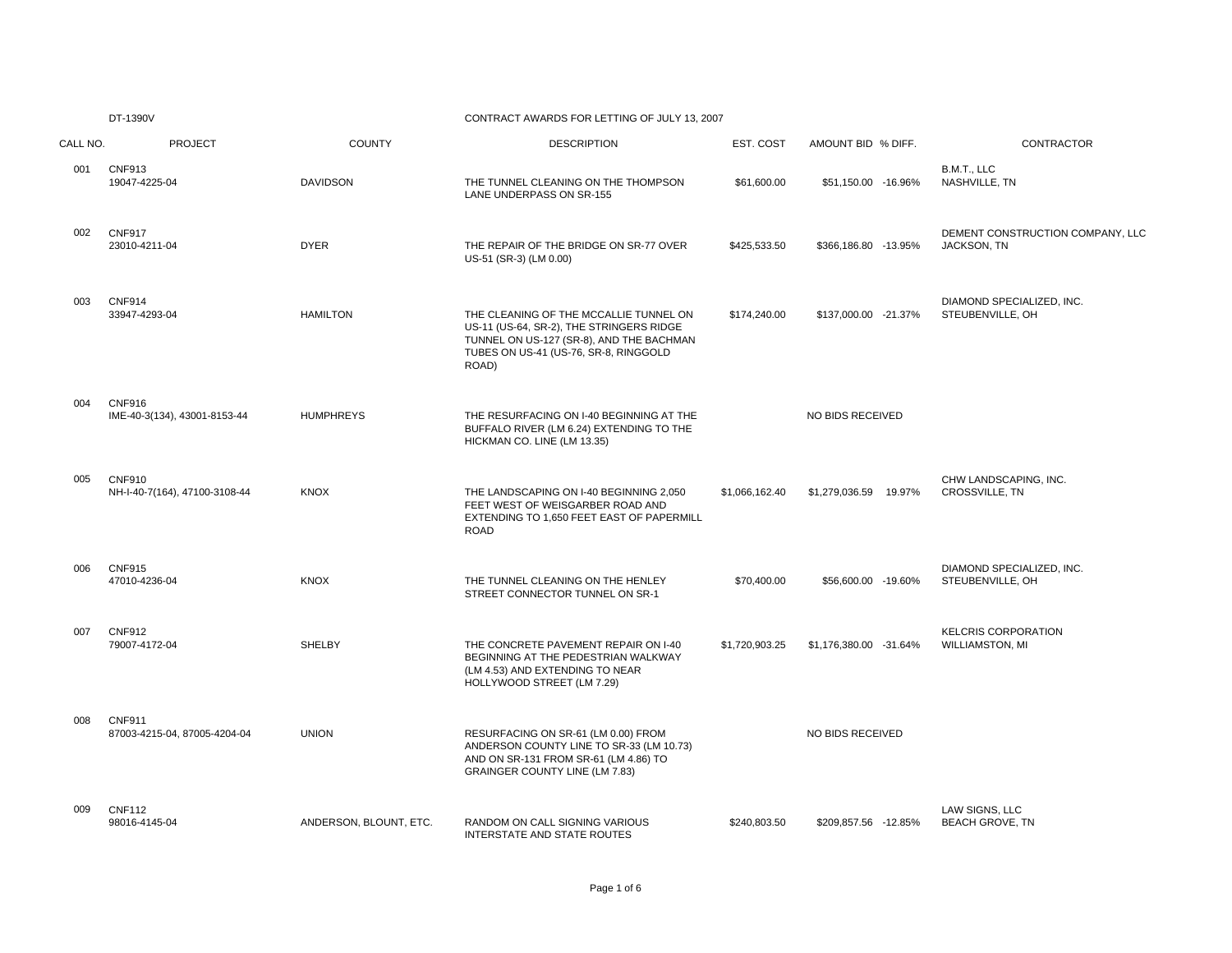| CALL NO. | <b>PROJECT</b>                                                                  | <b>COUNTY</b>                | <b>DESCRIPTION</b>                                                                                                                                 | EST. COST      | AMOUNT BID % DIFF.       | <b>CONTRACTOR</b>                               |
|----------|---------------------------------------------------------------------------------|------------------------------|----------------------------------------------------------------------------------------------------------------------------------------------------|----------------|--------------------------|-------------------------------------------------|
| 010      | <b>CNF266</b><br>STP-365(6), 12002-8210-14                                      | <b>CHESTER</b>               | THE RESURFACING ON SR-365 BEGINNING AT<br>SR-100 (LM 0.03) AND EXTENDING TO US-45 (SR-<br>5) (LM 2.86)                                             | \$376,612.70   | \$327,754.66 -12.97%     | DELTA CONTRACTING COMPANY, LLC<br>JACKSON, TN   |
| 011      | <b>CNF244</b><br>98026-4240-04                                                  | <b>CLAY &amp; CUMBERLAND</b> | THE REPAIR OF THE SALT BINS ON I-40 IN<br>CUMBERLAND COUNTY AND ON SR-52 IN CLAY<br><b>COUNTY</b>                                                  | \$150,000.00   | \$92,000.00 -38.67%      | GRIFFIN BUILDING GROUP, LLC<br><b>BURNS, TN</b> |
| 012      | <b>CNF267</b><br>17132-4209-04                                                  | <b>CROCKETT</b>              | THE RESURFACING ON SR-189 BEGINNING AT<br>SR-88 (LM 0.00) AND EXTENDING TO US-412 (SR-<br>20) (LM 5.37)                                            | \$509,414.35   | \$466.829.14<br>$-8.36%$ | DELTA CONTRACTING COMPANY, LLC<br>JACKSON, TN   |
| 013      | <b>CNF246</b><br>21945-4687-04                                                  | <b>DEKALB</b>                | THE RESURFACING ON EDGAR EVINS STATE<br>PARK ROAD BEGINNING AT THE PARK<br>ENTRANCE AND EXTENDING TO THE CAMPING<br><b>AREAS</b>                   | \$407,649.80   | \$369,993.00<br>$-9.24%$ | HIGHWAYS, INC.<br>BRENTWOOD, TN                 |
| 014      | <b>CNF234</b><br>BR-STP-1(130), 22002-3230-94, BR-<br>STP-48(16), 22008-3217-94 | <b>DICKSON</b>               | THE CONSTRUCTION OF A CONCRETE BOX<br>BEAM BRIDGE ON US-70 (SR-1) OVER CSX RR<br>AND A CONCRETE BULB-TEE BEAM BRIDGE ON<br>SR-48 OVER US-70 (SR-1) | \$3,826,869.67 | \$3,739,913.18 -2.27%    | DEMENT CONSTRUCTION COMPANY, LLC<br>JACKSON, TN |
| 015      | <b>CNF268</b><br>23006-4237-04, 23002-4230-04                                   | <b>DYER</b>                  | THE RESURFACING ON US-51 (SR-3) FROM<br>LAUDERDALE COUNTY LINE TO SR-210 AND ON<br>SR-104 FROM OVERFLOW (LM 4.89) TO<br><b>CRESTVIEW DRIVE</b>     | \$1,454,784.55 | \$1,640,391.50 12.76%    | FORD CONSTRUCTION COMPANY<br>DYERSBURG, TN      |
| 016      | <b>CNF147</b><br>BRZE-2700(33), 27945-3477-94                                   | <b>GIBSON</b>                | THE CONSTRUCTION OF A CONCRETE BOX<br>BEAM BRIDGE ON CLAUDE MCKNIGHT ROAD<br>OVER REEDS CREEK (LM 0.46)                                            | \$366.340.24   | \$310.491.40 -15.25%     | DEMENT CONSTRUCTION COMPANY, LLC<br>JACKSON, TN |
| 017      | <b>CNF269</b><br>27015-4214-04                                                  | <b>GIBSON</b>                | THE RESURFACING ON SR-105 BEGINNING AT<br>MCKNIGHT STREET (LM 8.98) AND EXTENDING<br>TO OLD SR-5 (LM 10.09)                                        |                | ALL BIDS REJECTED        |                                                 |
| 018      | <b>CNF227</b><br>30016-4220-04                                                  | GREENE                       | THE RESURFACING ON SR-351 BEGINNING 105<br>FEET NORTH OF US-11E (US-321, SR-34) (LM<br>18.10) AND EXTENDING TO SR-93 (LM 23.18)                    | \$484,151.70   | 7.00%<br>\$518,057.25    | SUMMERS-TAYLOR, INC.<br>ELIZABETHTON, TN        |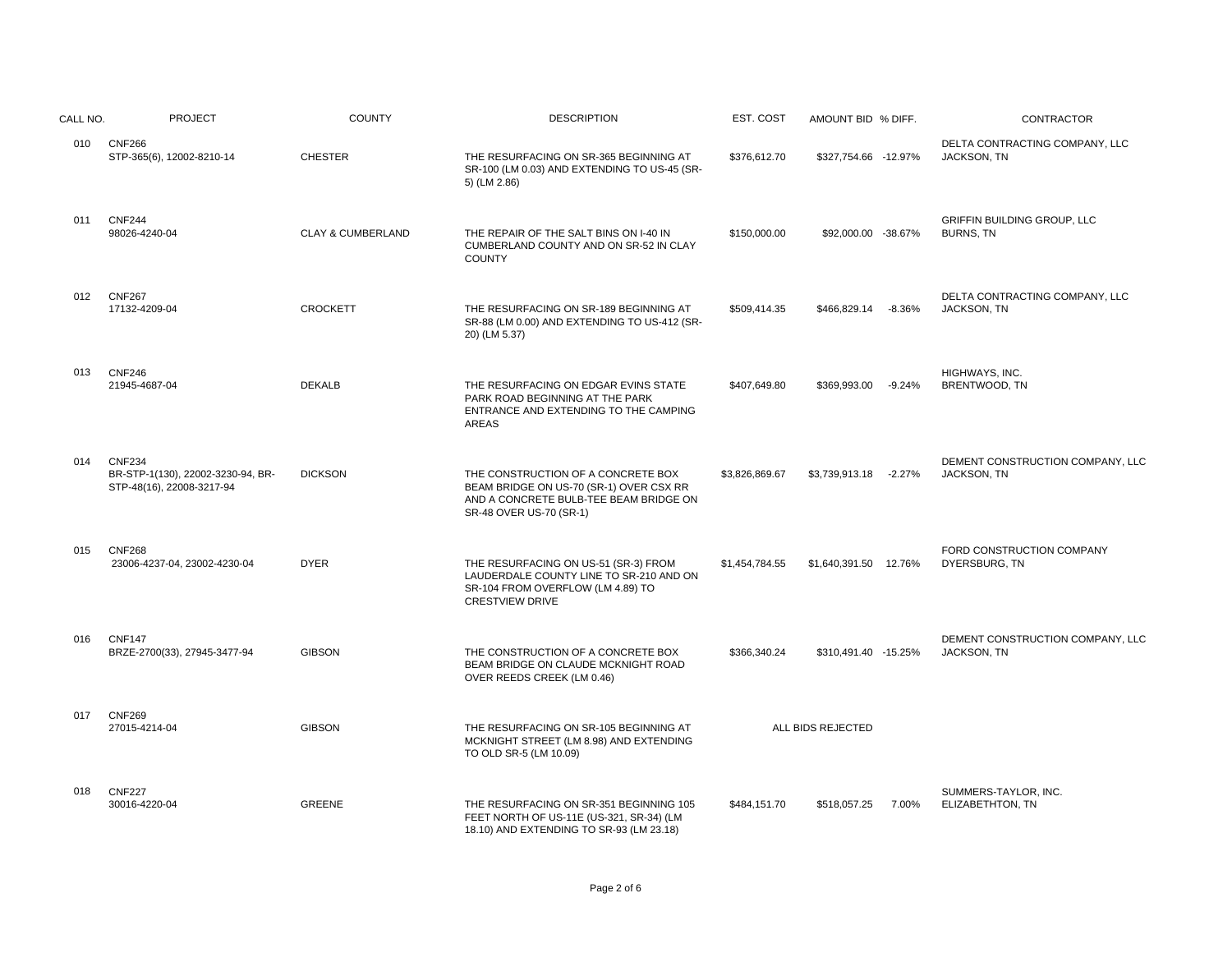| CALL NO. | <b>PROJECT</b>                                                | <b>COUNTY</b>               | <b>DESCRIPTION</b>                                                                                                                                           | EST. COST      | AMOUNT BID % DIFF.      | CONTRACTOR                                             |
|----------|---------------------------------------------------------------|-----------------------------|--------------------------------------------------------------------------------------------------------------------------------------------------------------|----------------|-------------------------|--------------------------------------------------------|
| 019      | <b>CNF093</b><br>STP-34(58), 32004-8221-14, 30024-<br>4209-04 | <b>GREENE &amp; HAMBLEN</b> | RESURFACING ON SR-340 IN GREENE CO.<br>FROM SR-349 TO THE HAMBLEN CO. LINE, AND<br>ON US-11E (SR-34) IN HAMBLEN CO. FROM W<br>MORRIS BLVD. TO US-25E (SR-32) |                | ALL BIDS REJECTED       |                                                        |
| 020      | <b>CNF016</b><br>BR-STP-56(40), 31005-3257-94                 | <b>GRUNDY</b>               | CONSTRUCTION OF A CONCRETE BOX BRIDGE<br>ON SR-56 (MAIN STREET) OVER PINEY CREEK<br>(LM 20.56), IN ALTAMONT                                                  | \$1,743,875.25 | 8.50%<br>\$1,892,146.82 | DEMENT CONSTRUCTION COMPANY, LLC<br><b>JACKSON, TN</b> |
| 021      | <b>CNF270</b><br>38006-4229-04                                | <b>HAYWOOD</b>              | <b>RESURFACING ON SR-54 BEGINNING AT</b><br>CHILCUTT ROAD (LM 21.11) AND EXTENDING TO<br>THE CROCKETT COUNTY LINE (LM 24.60)                                 | \$307.111.65   | \$274.736.79 -10.54%    | DELTA CONTRACTING COMPANY, LLC<br>JACKSON, TN          |
| 022      | <b>CNF135</b><br>BRZE-4300(23), 43946-3414-94                 | <b>HUMPHREYS</b>            | THE CONSTRUCTION OF A CONCRETE BULB-<br>TEE BEAM BRIDGE ON BAKERSVILLE ROAD<br>OVER THE BUFFALO RIVER (LM 4.10)                                              |                | ALL BIDS REJECTED       |                                                        |
| 023      | <b>CNF236</b><br>STP-85(15), 44005-8237-14, 44001-<br>4231-04 | <b>JACKSON</b>              | RESURFACING ON SR-85 FROM SR-262<br>(WARTRACE HWY) TO SR-262 (GLADDICE HWY),<br>AND ON SR-53 FROM SHAKE RAG ROAD TO<br>0.06 MI WEST OF YOUNG STREET          | \$809,064.75   | \$699,006.00 -13.60%    | HIGHWAYS, INC.<br>BRENTWOOD, TN                        |
| 024      | <b>CNF229</b><br>46006-4235-04                                | <b>JOHNSON</b>              | RESURFACING ON SR-91 FROM NEAR RAMBO<br>ROAD/SILVER LAKE ROAD (LM 8.97) EXTENDING<br>TO THE VIRGINIA STATE LINE (LM 15.33)                                   | \$757,039.20   | \$792,154.00<br>4.64%   | MAYMEAD, INC.<br>MOUNTAIN CITY, TN                     |
| 025      | <b>CNF262</b><br>49006-4231-04                                | LAUDERDALE                  | RESURFACING ON SR-87 BEGINNING AT GREEN<br>CHAPEL ROAD (LM 9.09) EXTENDING TO JONES<br>ROAD (LM 14.47)                                                       |                | ALL BIDS REJECTED       |                                                        |
| 026      | <b>CNF225</b><br>STP-H-52(47), 56003-3255-94                  | <b>MACON</b>                | THE IMPROVEMENT OF THE INTERSECTION ON<br>SR-52 AT SR-261 (RED BOILING SPRINGS ROAD)                                                                         | \$172,591.45   | \$147,907.73 -14.30%    | STANSELL ELECTRIC CO., INC.<br>NASHVILLE, TN           |
| 027      | <b>CNF264</b><br>57014-4221-04                                | <b>MADISON</b>              | RESURFACING ON SR-138 BEGINNING AT THE<br>HARDEMAN COUNTY LINE (LM 0.00) EXTENDING<br>TO BATCHELOR ROAD (LM 6.22)                                            | \$529,648.10   | \$549,616.26<br>3.77%   | DELTA CONTRACTING COMPANY, LLC<br>JACKSON, TN          |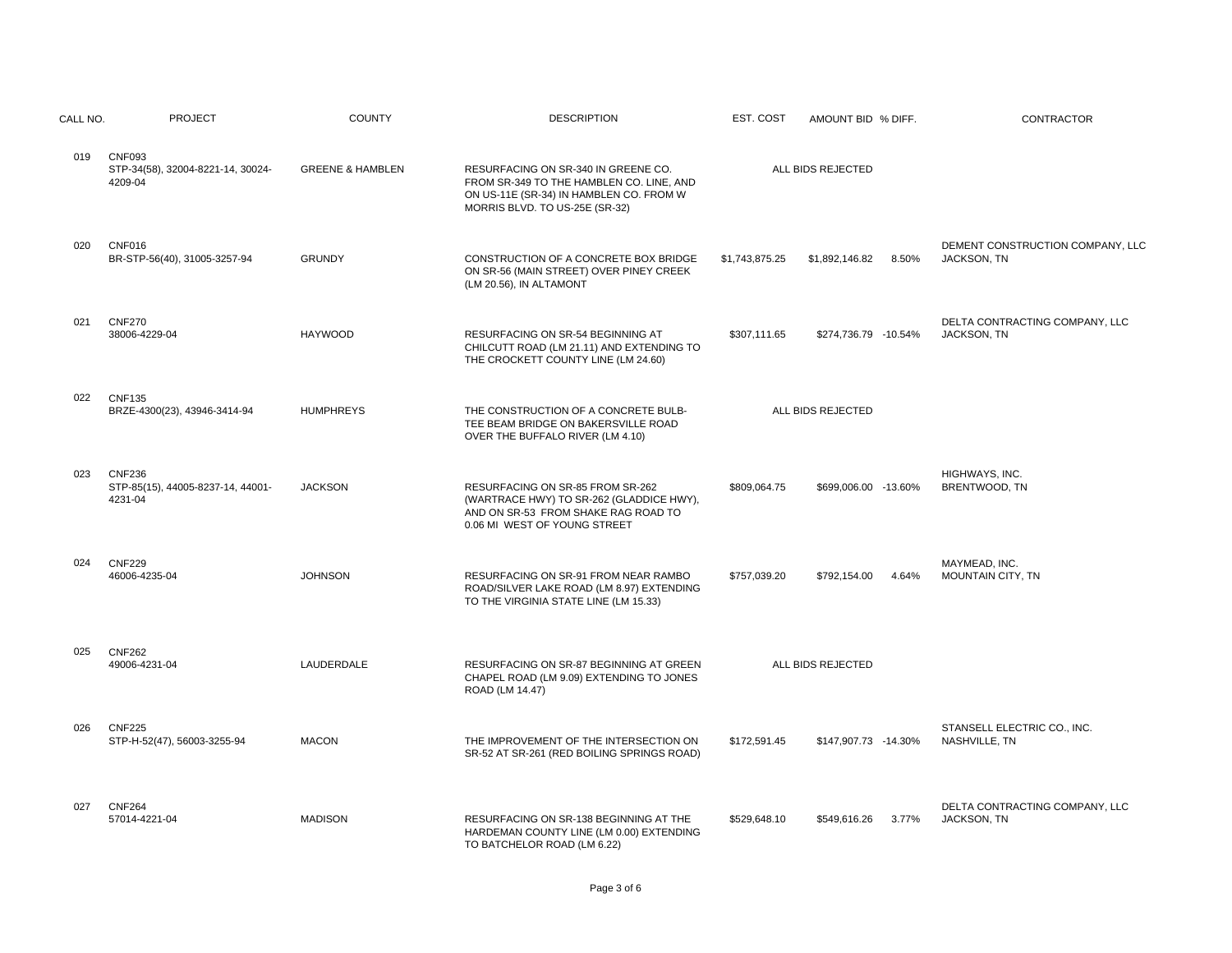| CALL NO. | <b>PROJECT</b>                                | <b>COUNTY</b>     | <b>DESCRIPTION</b>                                                                                                                                       | EST. COST      | AMOUNT BID % DIFF.     |          | CONTRACTOR                                            |
|----------|-----------------------------------------------|-------------------|----------------------------------------------------------------------------------------------------------------------------------------------------------|----------------|------------------------|----------|-------------------------------------------------------|
| 028      | <b>CNF271</b><br>60002-4282-04                | <b>MAURY</b>      | RESURFACING ON US-31 (SR-6) BEGINNING AT<br>US-43 (SR-7) LEFT AND US-412 (SR-99) RIGHT<br>(LM 23.29) EXTENDING TO SATURN PARKWAY<br>(LM 30.00)           | \$1.753.319.95 | \$1,387,217.00 -20.88% |          | ROGERS GROUP, INC.<br>NASHVILLE, TN                   |
| 029      | <b>CNF257</b><br>60011-4215-04                | <b>MAURY</b>      | RESURFACING ON US-412 (SR-99) BEGINNING<br>AT HIGH STREET (LM 16.82) EXTENDING TO I-65<br>(LM 24.00)                                                     | \$1,015,227.60 | \$818,851.00 -19.34%   |          | ROGERS GROUP, INC.<br>NASHVILLE, TN                   |
| 030      | <b>CNF241</b><br>54015-4208-04                | <b>MCMINN</b>     | RESURFACING ON SR-307 BEGINNING 0.06 MILE<br>NORTH OF TELLICO AVENUE (LM 1.93)<br>EXTENDING TO THE MONROE COUNTY LINE (LM<br>8.43)                       | \$449,883.80   | \$436,356.80           | $-3.01%$ | ROGERS GROUP, INC.<br>NASHVILLE, TN                   |
| 031      | <b>CNF239</b><br>61007-4211-04                | <b>MEIGS</b>      | RESURFACING ON SR-304 BEGINNING 0.05 MILE<br>NORTH OF ABLE LANE (LM 12.94) EXTENDING<br>TO THE ROANE COUNTY LINE (LM 16.87)                              | \$334,551.50   | \$324,334.90           | $-3.05%$ | ROGERS GROUP, INC.<br>NASHVILLE, TN                   |
| 032      | <b>CNF226</b><br>62008-4210-04                | <b>MONROE</b>     | RESURFACING ON SR-72 BEGINNING 0.16 MILE<br>EAST OF LITTLE TENNESSEE SCHOOL ROAD<br>(LM 1.69) EXTENDING TO 475 FEET EAST OF US-<br>411 (SR-33) (LM 5.36) | \$410,841.80   | \$372,799.95           | $-9.26%$ | APAC-ATLANTIC, INC.<br>ALCOA, TN                      |
| 033      | <b>CNF250</b><br>63021-4217-04                | <b>MONTGOMERY</b> | RESURFACING ON US-41A (SR-112) BEGINNING<br>AT DOGWOOD LANE (LM 10.28) EXTENDING TO<br>SR-48 (COLLEGE STREET) (LM 14.23)                                 | \$1,110,896.15 | \$1.019.738.50         | $-8.21%$ | EUBANK ASPHALT PAVING & SEALING<br>CHARLOTTE, TN      |
| 034      | <b>CNF233</b><br>BR-STP-68(19), 70006-3234-94 | <b>POLK</b>       | CONSTRUCTION OF A CONCRETE BULB-TEE<br>BEAM BRIDGE ON SR-68 OVER THE TENNESSEE<br>OVERHILL HERITAGE ASSOCIATION RAILROAD<br>(LM 6.22)                    | \$1,122,648.31 | \$1,110,380.63         | $-1.09%$ | MID-STATE CONSTRUCTION COMPANY, INC<br>LIVINGSTON, TN |
| 035      | <b>CNF238</b><br>71002-4220-04                | <b>PUTNAM</b>     | RESURFACING ON US-70N (SR-24) BEGINNING<br>AT SR-96 (LM 5.98) EXTENDING TO SR-56 (LM<br>11.64)                                                           | \$539,876.30   | \$491,555.00           | $-8.95%$ | HIGHWAYS, INC.<br>BRENTWOOD, TN                       |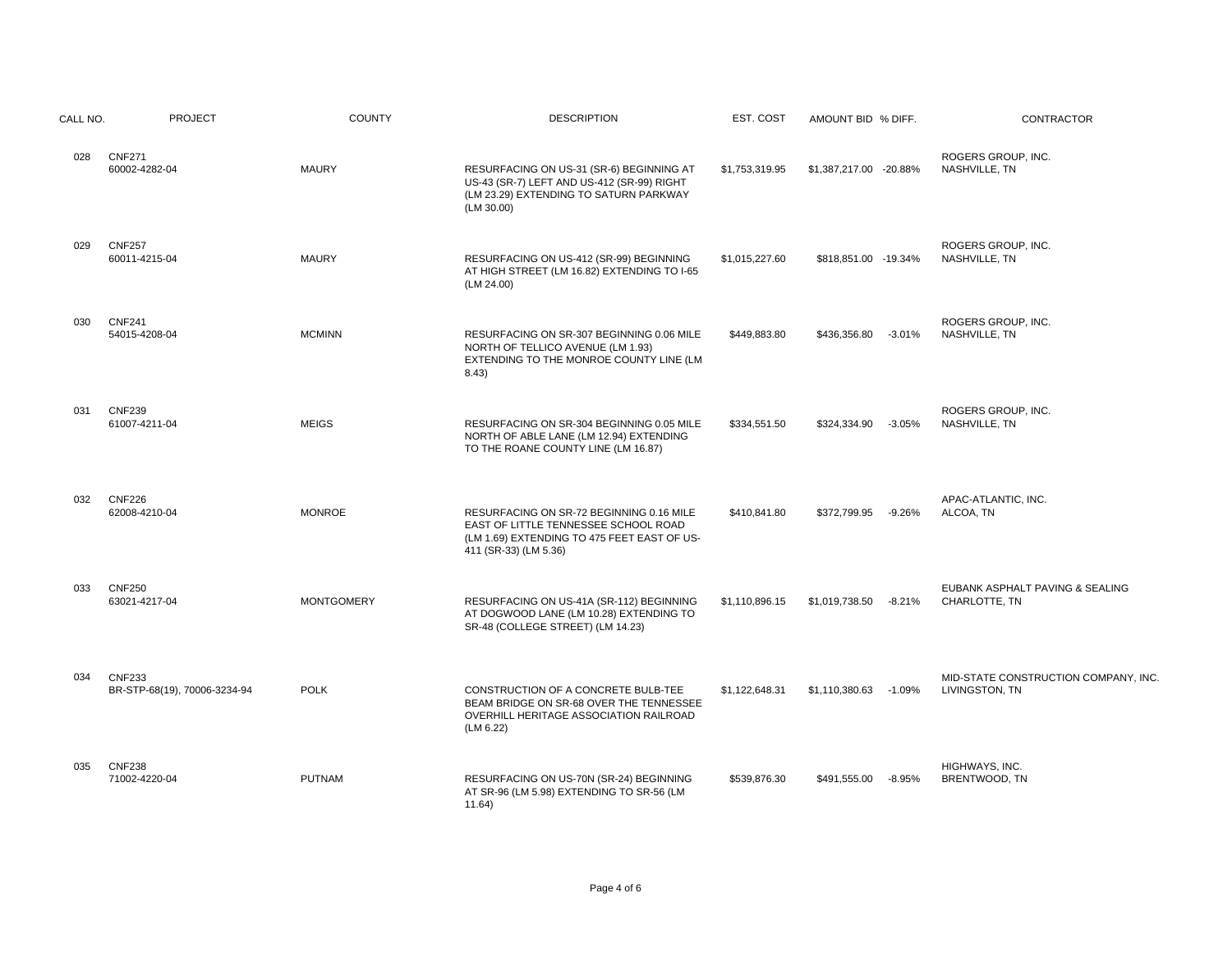| CALL NO. | <b>PROJECT</b>                                 | <b>COUNTY</b>     | <b>DESCRIPTION</b>                                                                                                                                   | EST. COST      | AMOUNT BID % DIFF.    |          | CONTRACTOR                                             |
|----------|------------------------------------------------|-------------------|------------------------------------------------------------------------------------------------------------------------------------------------------|----------------|-----------------------|----------|--------------------------------------------------------|
| 036      | <b>CNF240</b><br>72011-4213-04                 | <b>RHEA</b>       | RESURFACING ON SR-303 BEGINNING AT US-27<br>(SR-29)(LM 0.00) EXTENDING TO SALE CREEK<br>(LM 2.94)                                                    | \$309,972.50   | \$293,914.00          | $-5.18%$ | ROGERS GROUP, INC.<br>NASHVILLE, TN                    |
| 037      | <b>CNF248</b><br>STP-NHE-10(35), 75006-8226-14 | <b>RUTHERFORD</b> | RESURFACING ON US-231 (SR-10) BEGINNING<br>NORTH OF SR-269 (LM 5.00) EXTENDING TO<br>INDIAN PARK (LM 10.25)                                          | \$1.124.045.80 | \$1,215,071.35        | 8.10%    | MOUNTAIN STATES CONTRACTORS, LLC<br>DURHAM, N.C.       |
| 038      | <b>CNF179</b><br>BRZE-7800(42), 78063-3406-94  | <b>SEVIER</b>     | CONSTRUCTION OF A CONCRETE SLAB BRIDGE<br>ON RAMSEY HOLLOW ROAD (DOCKERY<br>HOLLOW ROAD) OVER DUNN CREEK (LM 0.05)                                   | \$516,876.75   | \$496,576.00          | $-3.93%$ | CHARLES BLALOCK & SONS, INC.<br>SEVIERVILLE, TN        |
| 039      | <b>CNF243</b><br>STP-M-9417(3), 79953-3525-54  | <b>SHELBY</b>     | THE GRADING, DRAINAGE, AND PAVING ON<br>PROGRESS ROAD BEGINNING AT KEOUGH<br>ROAD AND EXTENDING TO SOUTH STREET                                      | \$846,641.25   | \$730,058.63 -13.77%  |          | FERRELL PAVING, INC.<br>MEMPHIS, TN                    |
| 040      | <b>CNF242</b><br>79028-3260-04                 | <b>SHELBY</b>     | THE GRADING, DRAINAGE, AND PAVING ON US-<br>72 (SR-57, POPLAR AVENUE) BEGINNING WEST<br>OF SHEA ROAD AND EXTENDING TO EAST OF<br>POPLAR VIEW PARKWAY | \$573.001.55   | \$494.939.69 -13.62%  |          | FERRELL PAVING, INC.<br>MEMPHIS, TN                    |
| 041      | <b>CNF247</b><br>79953-3524-04                 | <b>SHELBY</b>     | THE GRADING, DRAINAGE, AND PAVING ON A<br>SIA ROUTE (WINCHESTER ROAD) IN<br>COLLIERVILLE SERVING CARRIER<br>CORPORATION                              | \$236,427.85   | \$204,243.50 -13.61%  |          | DIXIELAND CONTRACTORS, INC.<br>MILLINGTON, TN          |
| 042      | <b>CNF104</b><br>BRZE-8000(8), 80945-3474-94   | <b>SMITH</b>      | CONSTRUCTION OF A CONCRETE BULB-TEE<br>BEAM BRIDGE ON BETTYS BEND ROAD OVER<br>THE CANEY FORK RIVER (LM 0.10)                                        | \$3,020,781.03 | \$3,588,561.52 18.80% |          | SIMPSON CONSTRUCTION COMPANY, INC.<br>CLEVELAND, TN    |
| 043      | <b>CNF251</b><br>82010-4233-04                 | <b>SULLIVAN</b>   | RESURFACING ON SR-93 BEGINNING 0.13 MILE<br>SOUTH OF MORELAND DRIVE (LM 7.34)<br>EXTENDING TO 160 FEET NORTH OF INDIAN<br>CENTER COURT (LM 11.65)    | \$1.145.421.85 | \$1.189.600.00        | 3.86%    | APAC-ATLANTIC, INC.<br>ALCOA. TN                       |
| 044      | <b>CNF187</b><br>BRZE-8400(60), 84115-3402-94  | <b>TIPTON</b>     | THE CONSTRUCTION OF A CONCRETE BOX<br>BRIDGE ON BRINGLE ROAD OVER ROCKY<br>BRANCH (LM 1.43)                                                          | \$443,905.35   | \$434,176.21          | $-2.19%$ | DEMENT CONSTRUCTION COMPANY, LLC<br><b>JACKSON, TN</b> |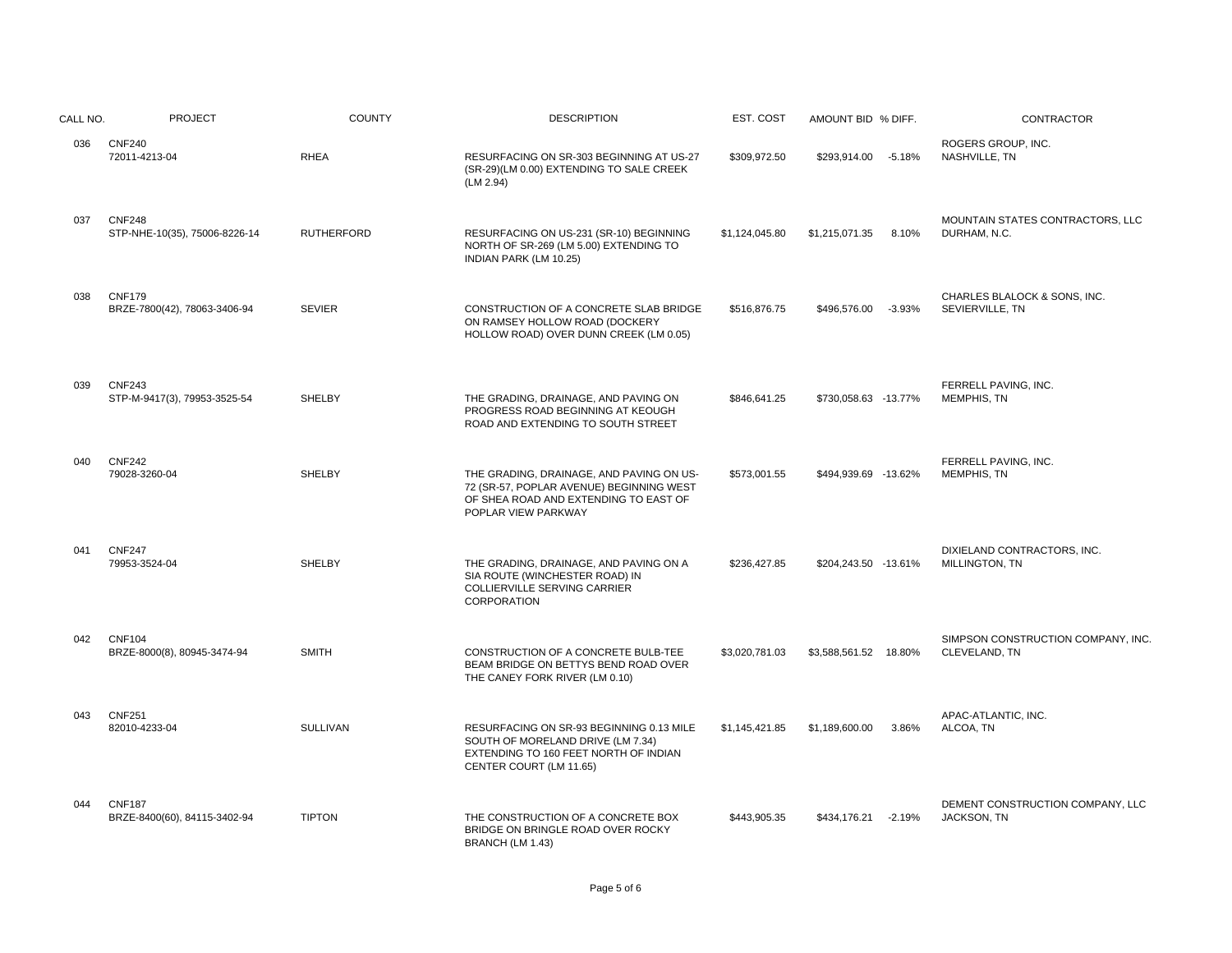| CALL NO. | <b>PROJECT</b>                 | <b>COUNTY</b> | <b>DESCRIPTION</b>                                                                                                                            | EST. COST       | AMOUNT BID % DIFF. |        | <b>CONTRACTOR</b>                                       |
|----------|--------------------------------|---------------|-----------------------------------------------------------------------------------------------------------------------------------------------|-----------------|--------------------|--------|---------------------------------------------------------|
| 045      | <b>CNF222</b><br>86004-3148-04 | <b>UNICOI</b> | THE INTERCHANGE LIGHTING ON I-26 AT THE<br>JUNCTIONS WITH JACKSON LOVE HIGHWAY<br>AND WITH HARRIS HOLLOW ROAD                                 | \$358,317.00    | \$357,183.00       | -0.32% | DAVIS H. ELLIOT CONSTRUCTION CO., INC.<br>LEXINGTON, KY |
| 046      | <b>CNF237</b><br>89011-4207-04 | WARREN        | RESURFACING ON SR-287 BEGINNING AT SR-<br>379 (E. MAPLE STREET) (LM 5.15) AND<br>EXTENDING TO 0.2 MILE EAST OF SHELBYVILLE<br>ROAD (LM 10.00) |                 | ALL BIDS REJECTED  |        |                                                         |
|          | <b>LETTING TOTAL</b>           |               |                                                                                                                                               | \$30.967.432.40 | \$30,062,766.36    | -2.92% |                                                         |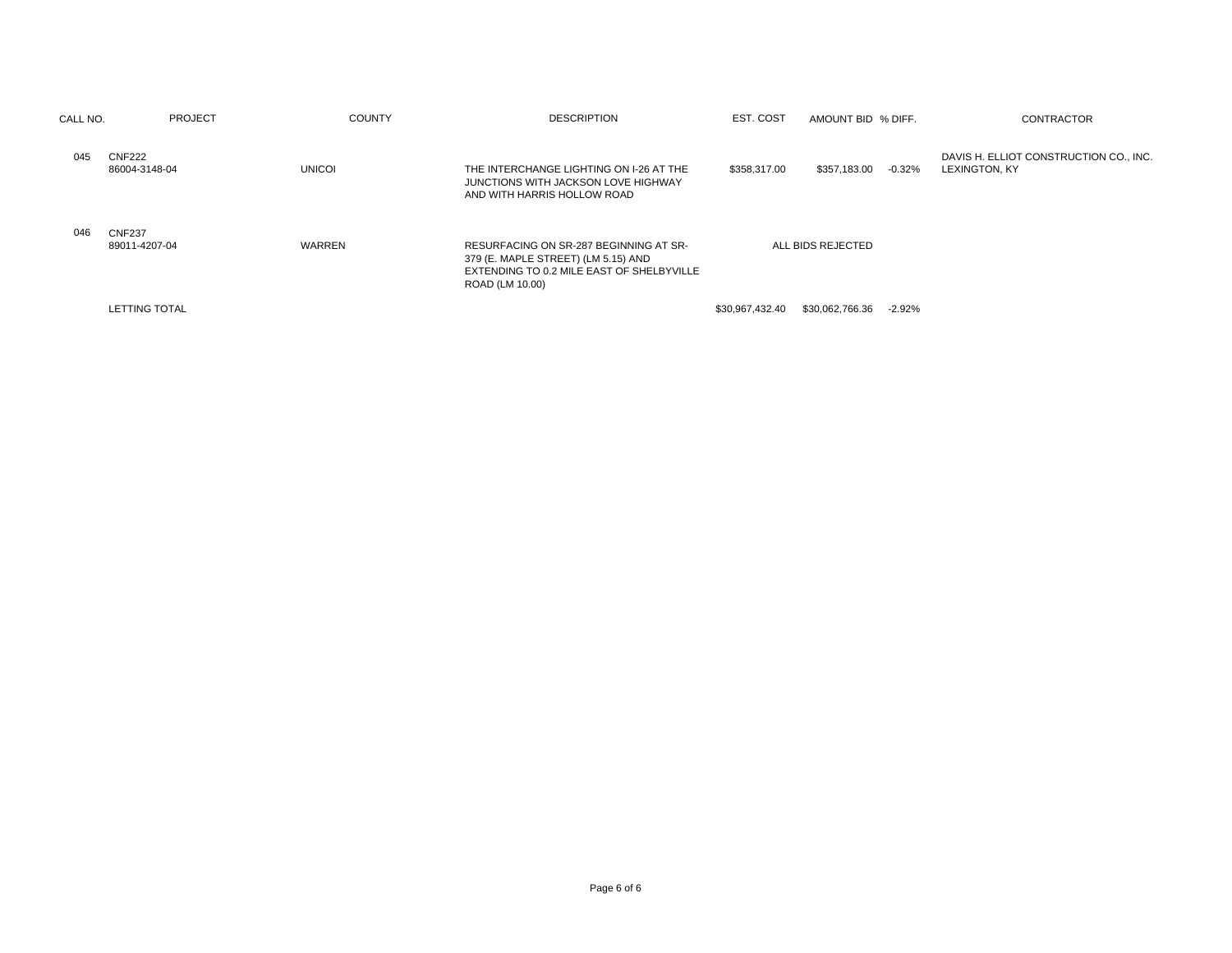|          | DT-1390V                                       |                                 | CONTRACT AWARDS FOR LETTING OF APRIL 27, 2007                                                                                                          |              |                    |           |                                                        |
|----------|------------------------------------------------|---------------------------------|--------------------------------------------------------------------------------------------------------------------------------------------------------|--------------|--------------------|-----------|--------------------------------------------------------|
| CALL NO. | <b>PROJECT</b>                                 | <b>COUNTY</b>                   | <b>DESCRIPTION</b>                                                                                                                                     | EST. COST    | AMOUNT BID % DIFF. |           | <b>CONTRACTOR</b>                                      |
| 001      | <b>CNF112</b><br>98016-4145-04                 | ANDERSON, BLOUNT, ETC.          | RANDOM ON CALL SIGNING VARIOUS<br>INTERSTATE AND STATE ROUTES                                                                                          |              | WITHDRAWN          |           |                                                        |
| 002      | <b>CNF110</b><br>98016-4146-04                 | ANDERSON, BLOUNT, ETC.          | RANDOM ON-CALL ATTENUATOR<br>REPAIR ON VARIOUS INTERSTATE<br>AND STATE ROUTES IN REGION 1                                                              | \$445,066.00 | \$409,935.50       | $-7.89%$  | TENNESSEE GUARDRAIL. INC.<br>KNOXVILLE, TN             |
| 003      | <b>CNF111</b><br>98016-4147-04                 | ANDERSON, BLOUNT, ETC.          | SWEEPING AND DRAIN CLEANING ON<br>VARIOUS INTERSTATE AND STATE<br><b>ROUTES</b>                                                                        | \$777,661.65 | \$704,793.04       | $-9.37%$  | SWEEPING CORPORATION OF AMERICA, INC.<br>NASHVILLE, TN |
| 004      | <b>CNF082</b><br>02950-3657-04                 | <b>BEDFORD</b>                  | GRADING, DRAINAGE AND PAVING<br>ON SIA ROUTE SERVING BEMIS<br><b>CUSTOM PRODUCTS</b>                                                                   | \$504,222.30 | \$396,596.75       | $-21.34%$ | CONCRETE STRUCTURES, INC.<br>CHARLOTTE, TN             |
| 005      | <b>CNF124</b><br>98038-4141-04                 | BEDFORD, CHEATHAM, ETC.         | RANDOM ON-CALL SIGNING ON<br><b>VARIOUS INTERSTATE AND STATE</b><br><b>ROUTES</b>                                                                      | \$270.550.30 | \$251.294.00       | $-7.12%$  | LU, INC.<br>KINGSTON SPRINGS, TN                       |
| 006      | <b>CNF134</b><br>STP-NHE-10(34), 75005-8228-14 | <b>BEDFORD &amp; RUTHERFORD</b> | RESURFACING ON US-231 (SR-10) IN<br>BEDFORD COUNTY (LM 21.60)<br>EXTENDING APPROXIMATELY 0.5 MILE<br>NORTH OF SR-269 IN RUTHERFORD<br>COUNTY (LM 5.00) |              |                    | 7.16%     | HOOVER, INC.<br>LAVERGNE, TN                           |
| 007      | <b>CNF127</b><br>98046-4164-04                 | BENTON, CARROLL, ETC.           | RANDOM ON-CALL SIGNING ON<br>VARIOUS INTERSTATE AND STATE<br><b>ROUTES</b>                                                                             | \$284.533.00 | \$242,040.00       | $-14.93%$ | LAW SIGNS, LLC<br><b>BEECH GROVE. TN</b>               |
| 008      | <b>CNF128</b><br>98046-4165-04                 | BENTON, CARROLL, ETC.           | RANDOM ON-CALL ATTENUATOR<br><b>REPAIR ON VARIOUS INTERSTATE</b><br>AND STATE ROUTES IN REGION 4                                                       | \$486,606.00 | \$394,923.23       | $-18.84%$ | SITE SAFE PRODUCTS, LLC<br><b>CLARKSON, KY</b>         |
| 009      | <b>CNF122</b><br>98026-4132-04                 | BLEDSOE, BRADLEY, ETC.          | RANDOM ON-CALL SIGNING ON<br>VARIOUS INTERSTATE AND STATE<br><b>ROUTES</b>                                                                             | \$190,217.00 | \$160,945.00       | $-15.39%$ | LAW SIGNS, LLC<br><b>BEECH GROVE, TN</b>               |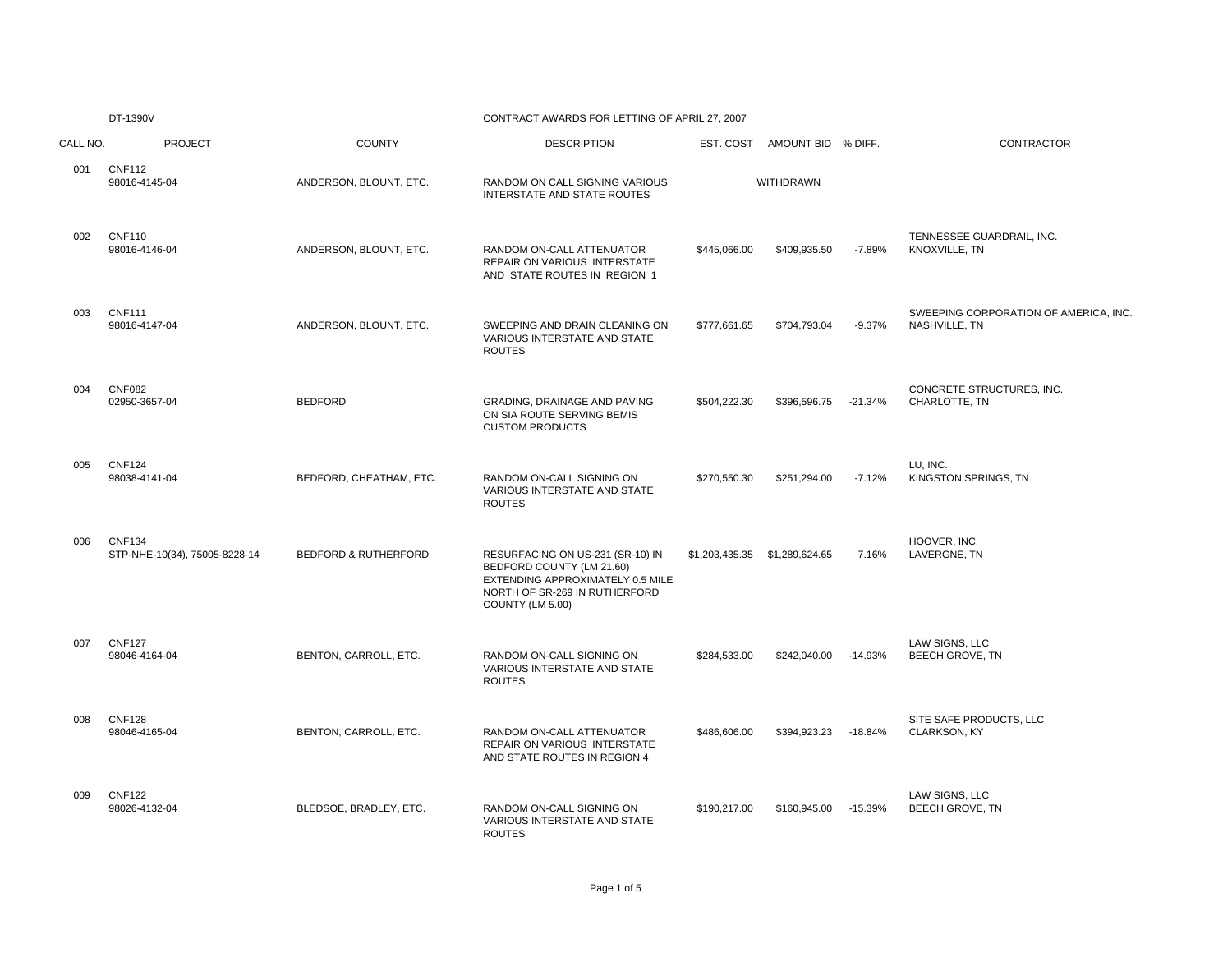| CALL NO. | <b>PROJECT</b>                                               | <b>COUNTY</b>                 | <b>DESCRIPTION</b>                                                                                                                                                   | EST. COST         | AMOUNT BID % DIFF.            |           | CONTRACTOR                                         |
|----------|--------------------------------------------------------------|-------------------------------|----------------------------------------------------------------------------------------------------------------------------------------------------------------------|-------------------|-------------------------------|-----------|----------------------------------------------------|
| 010      | <b>CNF137</b><br>STP-NHE-40(20), 06006-8232-14               | <b>BRADLEY</b>                | RESURFACING ON US-64 (US-74, SR-40) \$1,554, 342.88<br>FROM LM 1.98 TO LM 6.20, ON SR-74<br>SB FROM LM 0.00 TO LM 0.41, AND ON<br>SR-74 NB FROM LM 13.87 TO LM 14.29 |                   | \$1,496,237.00                | $-3.74%$  | TALLEY CONSTRUCTION COMPANY, INC.<br>ROSSVILLE, GA |
| 011      | <b>CNF123</b><br>98026-4133-04                               | BRADLEY, DEKALB, ETC.         | RANDOM ON-CALL ATTENUATOR<br>REPAIR ON VARIOUS INTERSTATE &<br><b>STATE ROUTES</b>                                                                                   |                   | \$470,967.00 \$378,095.50     | $-19.72%$ | TENNESSEE GUARDRAIL, INC.<br>KNOXVILLE, TN         |
| 012      | <b>CNF119</b><br>STP-53(32), 08002-8231-14                   | CANNON                        | RESURFACING ON SR-53 BEGINNING<br>0.06 MILE NORTH OF TENPENNY ROAD<br>(LM 9.00) AND EXTENDING TO THE<br>WOODBURY CITY LIMITS (LM 12.00)                              | \$529,301.55      | \$499,149.36                  | $-5.70%$  | ROGERS GROUP, INC.<br>NASHVILLE, TN                |
| 013      | <b>CNF099</b><br>BR-STP-37(12), 10003-3256-94                | <b>CARTER</b>                 | CONSTRUCTION OF A CONCRETE I-<br>BEAM BRIDGE ON US-19E (SR-37)<br>OVER THE DOE RIVER (LM 6.65)                                                                       |                   | \$1,611,366.64 \$1,758,532.56 | 9.13%     | SUMMERS-TAYLOR, INC.<br>ELIZABETHTON, TN           |
| 014      | <b>CNF140</b><br>STP-65(12), 74010-8230-14,<br>11010-4210-04 | CHEATHAM & ROBERTSON          | RESURFACING ON US-41A (SR-112) &<br>US-431 (SR-65) CHEATHAM SR-112<br>FROM SR-49 TO ROBERTSON CO. LINE<br>AND ROBERTSON SR-65 FROM<br>DAVIDSON CO. LINE TO SR-11     |                   | \$1,713,731.15 \$1,579,427.53 | $-7.84%$  | LOJAC ENTERPRISES, INC.<br>LEBANON, TN             |
| 015      | <b>CNF142</b><br>18003-4237-04                               | <b>CUMBERLAND &amp; ROANE</b> | REPAIR OF BRIDGE ON US-70 (SR-1)<br>OVER PINEY CREEK (LM 34.17)                                                                                                      | \$301,095.50      | \$307,763.14                  | 2.21%     | GENERAL CONSTRUCTORS, INC.<br>MT. JULIET, TN       |
| 016      | <b>CNF133</b><br>STP-H-NHE-155(12), 19074-3250-<br>94        | <b>DAVIDSON</b>               | INSTALLATION OF SIGNALS ON<br>SOUTHBOUND RAMP FROM SR-155<br>(BRILEY PARKWAY) AT JUNCTION<br>WITH CENTENNIAL BLVD.                                                   | \$98,991.00       | \$103,063.50                  | 4.11%     | STANSELL ELECTRIC CO., INC.<br>NASHVILLE, TN       |
| 017      | <b>CNF131</b><br>19047-4225-04                               | <b>DAVIDSON</b>               | TUNNEL CLEANING ON THOMPSON<br>LANE UNDERPASS ON SR-155                                                                                                              | ALL BIDS REJECTED |                               |           |                                                    |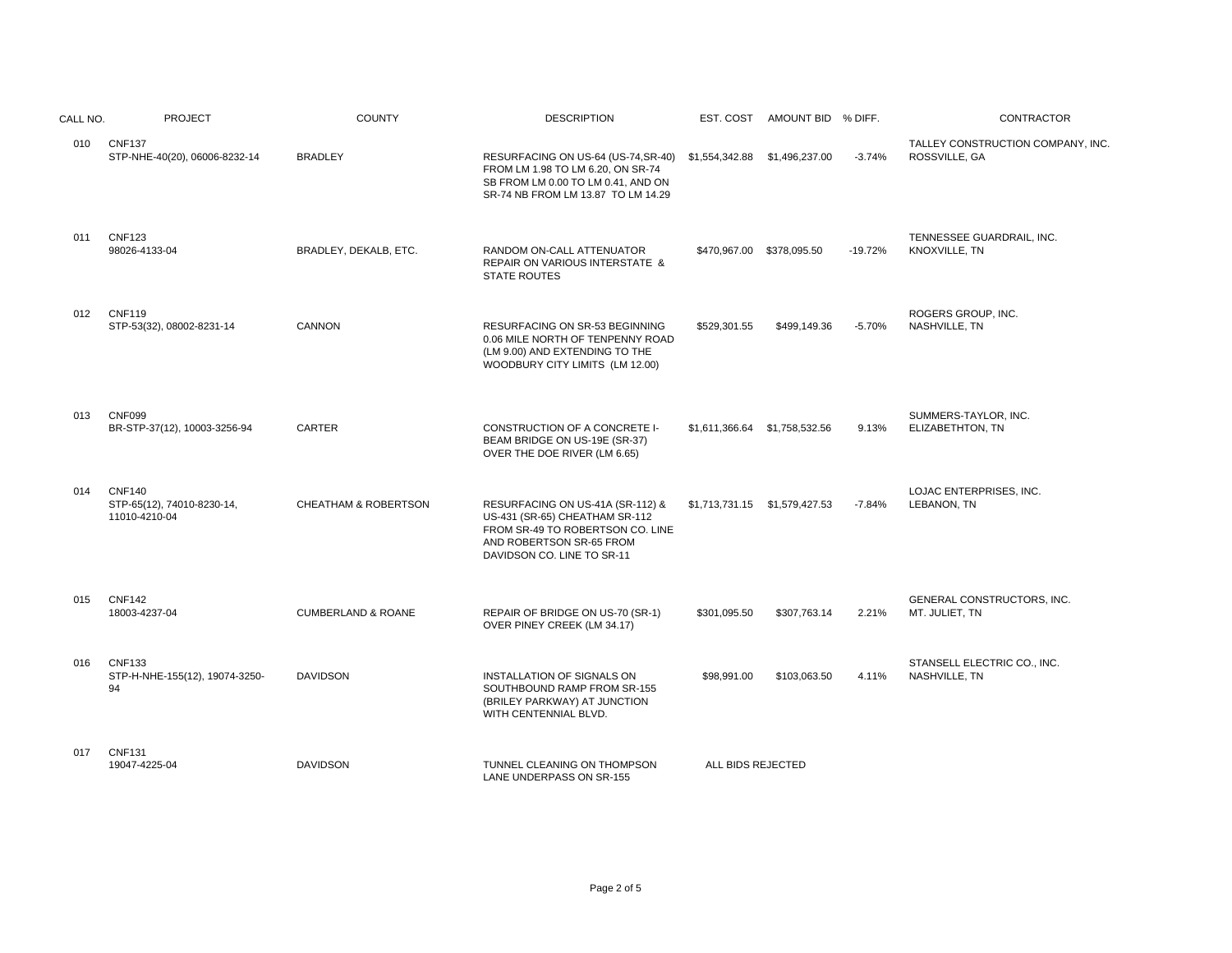| CALL NO. | <b>PROJECT</b>                                                | <b>COUNTY</b>                 | <b>DESCRIPTION</b>                                                                                                                                                             |                   | EST. COST AMOUNT BID % DIFF. |           | <b>CONTRACTOR</b>                                     |
|----------|---------------------------------------------------------------|-------------------------------|--------------------------------------------------------------------------------------------------------------------------------------------------------------------------------|-------------------|------------------------------|-----------|-------------------------------------------------------|
| 018      | <b>CNF126</b><br>98038-4143-04                                | DAVIDSON, MONTGOMERY, ETC.    | SWEEPING AND DRAIN CLEANING ON<br><b>VARIOUS INTERSTATE AND STATE</b><br><b>ROUTES</b>                                                                                         | \$1,167,345.95    | \$894,541.55                 | $-23.37%$ | ONESOURCE LANDSCAPE & GOLF SERVICES, INC<br>MASON, TN |
| 019      | <b>CNF132</b><br>98038-4146-04                                | DAVIDSON & RUTHERFORD         | <b>CONSTRUCTION OF THREE (3)</b><br>OVERHEAD SIGN STRUCTURES AT<br>VARIOUS LOCATIONS ON VARIOUS<br>INTERSTATE ROUTES IN DAVIDSON<br>AND RUTHERFORD COUNTIES                    | \$234,090.00      | \$262,059.51                 | 11.95%    | LU, INC.<br>KINGSTON SPRINGS, TN                      |
| 020      | <b>CNF125</b><br>98038-4142-04                                | DICKSON, HUMPHREYS, ETC.      | RANDOM ON-CALL ATTENUATOR<br>REPAIR ON VARIOUS INTERSTATE<br>AND STATE ROUTES                                                                                                  | \$540,990.00      | \$369,623.59                 | $-31.68%$ | SITE SAFE PRODUCTS, LLC<br>CLARKSON, KY               |
| 021      | <b>CNF085</b><br>26026-4206-04, 58024-4214-04                 | <b>FRANKLIN &amp; MARION</b>  | THE RESURFACING<br>(MICROSURFACING) ON SR-156 IN<br>FRANKLIN AND MARION COUNTIES                                                                                               | \$487,802.50      | \$403,109.00                 | $-17.36%$ | STRAWSER INCORPORATED<br>COLUMBUS, OH                 |
| 022      | <b>CNF115</b><br>STP-131(17), 29007-8213-14,<br>34004-8208-14 | <b>GRAINGER &amp; HANCOCK</b> | RESURFACING (MICROSURFACING)<br>ON SR-131 BEGINNING AT US-25E (SR-<br>32) (LM 17.08) IN GRAINGER COUNTY<br>EXTENDING TO SR-31 (LM 5.27) IN<br><b>HANCOCK COUNTY</b>            | \$708,809.30      | \$720,754.65                 | 1.69%     | STRAWSER INCORPORATED<br>COLUMBUS, OH                 |
| 023      | <b>CNF130</b><br>33947-4293-04                                | <b>HAMILTON</b>               | THE CLEANING OF THE MCCALLIE<br>TUNNEL ON US-11 (US-64, SR-2), THE<br>STRINGERS RIDGE TUNNEL ON US-127<br>(SR-8) AND THE BACHMAN TUBES ON<br>US-41 (US-76, SR-8, RINGGOLD RD.) | ALL BIDS REJECTED |                              |           |                                                       |
| 024      | <b>CNF106</b><br>BRZE-9109(81), 47953-3547-94                 | <b>KNOX</b>                   | CONSTRUCTION OF A CONCRETE<br>SLAB BRIDGE ON BROOKS ROAD<br>OVER WILLIAMS CREEK (LM 2.05)                                                                                      | \$472,661.45      | \$417,138.15 -11.75%         |           | RENFRO CONSTRUCTION CO., INC.<br>KNOXVILLE, TN        |
| 025      | <b>CNF080</b><br>HSIP-33(64), 47018-3243-94                   | <b>KNOX</b>                   | IMPROVEMENT OF INTERSECTION ON<br>US-441 (SR-33, BROADWAY) AT WEST<br>FIFTH AVE.                                                                                               | \$551,692.20      | \$454,547.25                 | -17.61%   | SOUTHERN CONSTRUCTORS, INC.<br>KNOXVILLE, TN          |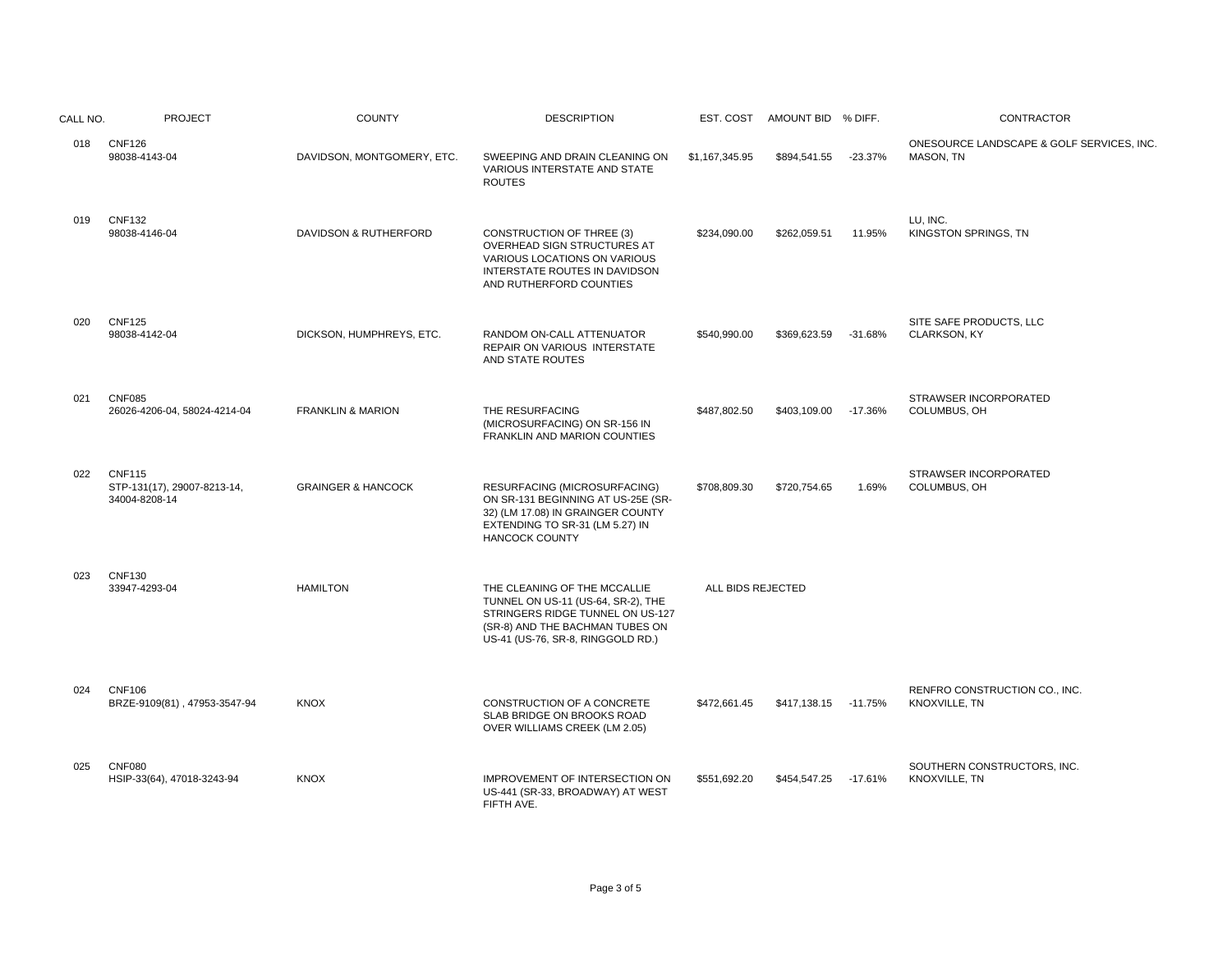| CALL NO. | PROJECT                                        | <b>COUNTY</b>          | <b>DESCRIPTION</b>                                                                                                                                                                        |                   | EST. COST AMOUNT BID % DIFF. |           | CONTRACTOR                                              |
|----------|------------------------------------------------|------------------------|-------------------------------------------------------------------------------------------------------------------------------------------------------------------------------------------|-------------------|------------------------------|-----------|---------------------------------------------------------|
| 026      | <b>CNF095</b><br>47006-4148-04                 | <b>KNOX</b>            | REPAIR OF BRIDGE ON MURRAY ROAD<br>OVER I-75 (LM 0.80)                                                                                                                                    | \$375,096.10      | \$259,575.30                 | $-30.80%$ | GENERAL CONSTRUCTORS, INC.<br>MT. JULIET, TN            |
| 027      | <b>CNF113</b><br>47010-4236-04                 | <b>KNOX</b>            | THE TUNNEL CLEANING ON THE<br>HENLEY STREET CONNECTOR<br>TUNNEL ON SR-1                                                                                                                   | ALL BIDS REJECTED |                              |           |                                                         |
| 028      | <b>CNF143</b><br>48002-4227-04                 | LAKE                   | THE REPAIR OF THE SPILLWAY AT THE \$1,036,046.25 \$1,269,224.00<br>BRIDGE ON SR-21 OVER REELFOOT<br><b>BAYOU (LM 7.60)</b>                                                                |                   |                              | 22.51%    | DEMENT CONSTRUCTION COMPANY, LLC<br>JACKSON, TN         |
| 029      | <b>CNF107</b><br>53002-3159-04                 | <b>LOUDON</b>          | INSTALLATION OF LIGHTS AT THE<br>JUNCTION OF I-75 WITH SR-72                                                                                                                              | \$332,190.00      | \$275,063.00                 | $-17.20%$ | DAVIS H. ELLIOT CONSTRUCTION CO., INC.<br>LEXINGTON, KY |
| 030      | <b>CNF084</b><br>69001-4216-04                 | <b>PICKETT</b>         | RESURFACING (MICROSURFACING)<br>ON US-127 (SR-28) & SR-111 SR-28:<br>FROM S. OF HOLBERT CREEK TO KY<br>STATE LINE SR-111: FROM N. OF JIM<br>BEATY RD TO PENDERGRASS &<br><b>SMYRNA RD</b> | \$478,780.50      | \$514,074.25                 | 7.37%     | STRAWSER, INC.<br>COLUMBUS, OH                          |
| 031      | <b>CNF101</b><br>77002-4242-04, 88001-4214-04  | SEQUATCHIE & VAN BUREN | RESURFACING (MICROSURFACING)<br>ON SR-8 BEGINNING AT SR-111 (LM<br>30.06) IN SEQUATCHIE COUNTY AND<br>EXTENDING TO WARREN COUNTY<br>LINE (LM 4.17) IN VAN BUREN CO.                       | \$262,659.40      | \$222,781.00                 | $-15.18%$ | STRAWSER, INC.<br>COLUMBUS, OH                          |
| 032      | <b>CNF138</b><br>STP-NHE-204(7), 79172-8215-14 | <b>SHELBY</b>          | RESURFACING ON SR-204 BEGINNING<br>AT SR-14 (AUSTIN PEAY HWY) (LM 4.75)<br>EXTENDING TO SR-385 (PAUL<br>BARRETT MEMORIAL PKWY) (LM 11.15)                                                 |                   |                              | $-18.04%$ | LEHMAN-ROBERTS COMPANY<br>MEMPHIS, TN                   |
| 033      | <b>CNF129</b><br>79946-4184-04                 | <b>SHELBY</b>          | SWEEPING AND DRAIN CLEANING ON<br>VARIOUS INTERSTATE AND STATE<br><b>ROUTES</b>                                                                                                           | \$812,577.05      | \$604,885.00                 | $-25.56%$ | ONESOURCE LANDSCAPE & GOLF SERVICES, INC<br>MASON, TN   |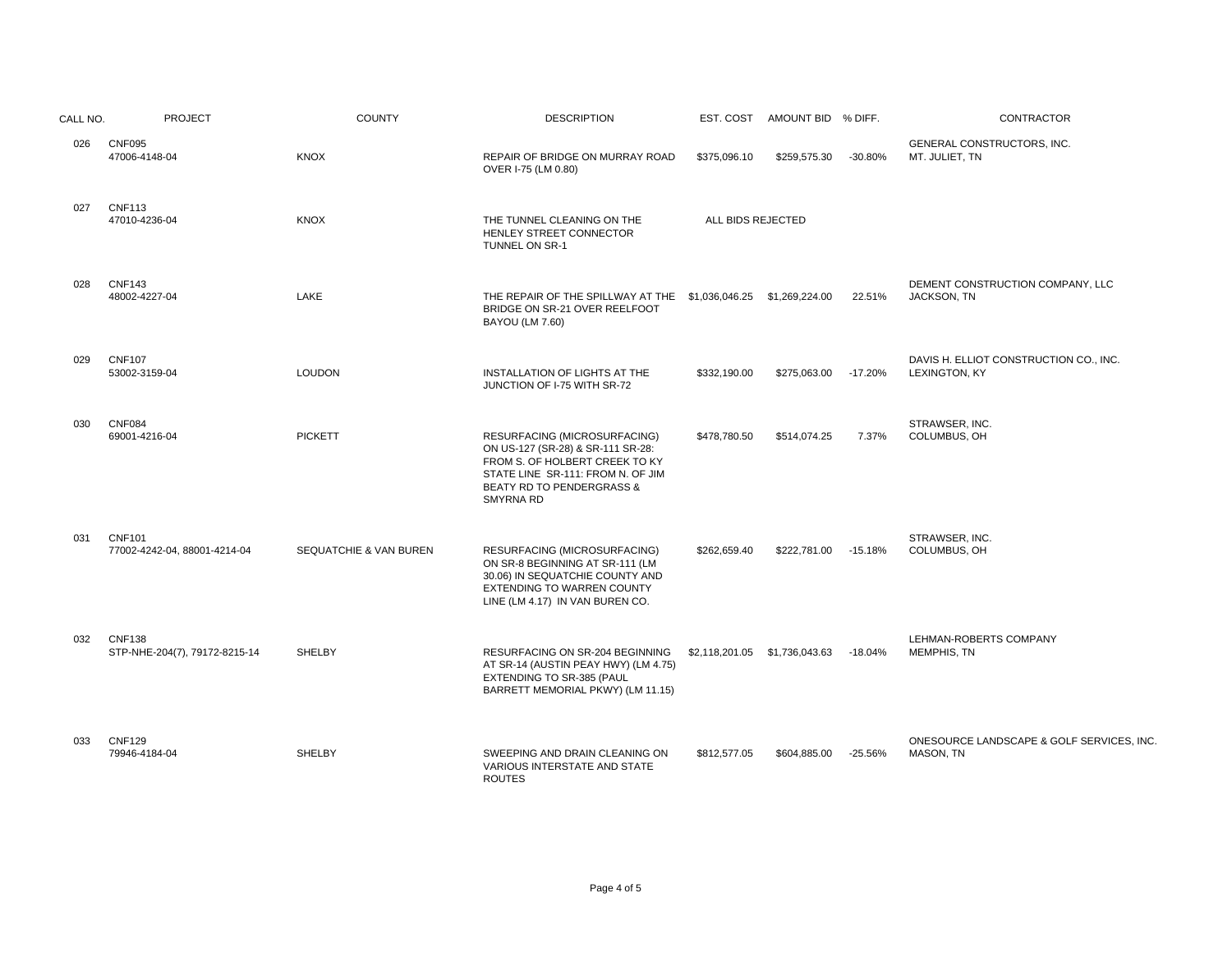| CALL NO. | <b>PROJECT</b>                                | <b>COUNTY</b>     | <b>DESCRIPTION</b>                                                                                                                              | EST. COST                       | AMOUNT BID % DIFF. |            | <b>CONTRACTOR</b>                                       |
|----------|-----------------------------------------------|-------------------|-------------------------------------------------------------------------------------------------------------------------------------------------|---------------------------------|--------------------|------------|---------------------------------------------------------|
| 034      | <b>CNF136</b><br>BRZE-9100(33), 91945-3492-94 | <b>WAYNE</b>      | CONSTRUCTION OF A CONCRETE I-<br>BEAM BRIDGE ON ROANOKE CREEK<br>RD OVER INDIAN CREEK (LM 0.02)                                                 | \$585,538.47                    | \$525,024.35       | $-10.33%$  | VOLUNTEER BRIDGE CONSTRUCTION, INC.<br>STANTONVILLE, TN |
| 035      | <b>CNF120</b><br>BRZE-9100(36), 91945-3494-94 | <b>WAYNE</b>      | CONSTRUCTION OF A CONCRETE I-<br><b>BEAM BRIDGE ON WORLEY</b><br>CEMETERY ROAD OVER BRANCH (LM<br>0.04), AND BRANCH OF BEECH CREEK<br>(LM 0.09) | \$575,800.30                    | \$446,987.40       | $-22.37\%$ | VOLUNTEER BRIDGE CONSTRUCTION, INC.<br>STANTONVILLE, TN |
| 036      | <b>CNF148</b><br>STP-6(65), 94003-8271-14     | <b>WILLIAMSON</b> | RESURFACING ON US-31 (SR-6)<br>BEGINNING AT WEST HARPETH RIVER<br>(LM 5.72) AND EXTENDING TO BATTLE<br><b>AVENUE (LM 11.44)</b>                 | \$638,253.40                    | \$678,140.80       | 6.25%      | LOJAC ENTERPRISES, INC.<br>LEBANON, TN                  |
| 037      | <b>CNF032</b><br>95950-3666-04                | <b>WILSON</b>     | THE GRADING, DRAINAGE, AND<br>PAVING ON HARTMANN DRIVE<br>BEGINNING AT WEST MAIN STREET<br>AND EXTENDING TO 100 FEET NORTH<br>OF CANAL STREET   | \$2,209,248.75                  | \$2,124,520.85     | -3.84%     | CIVIL CONSTRUCTORS, INC.<br>MT. JULIET, TN              |
|          | <b>LETTING TOTAL</b>                          |                   |                                                                                                                                                 | \$24,029,869.99 \$22,150,514.04 |                    | $-7.82%$   |                                                         |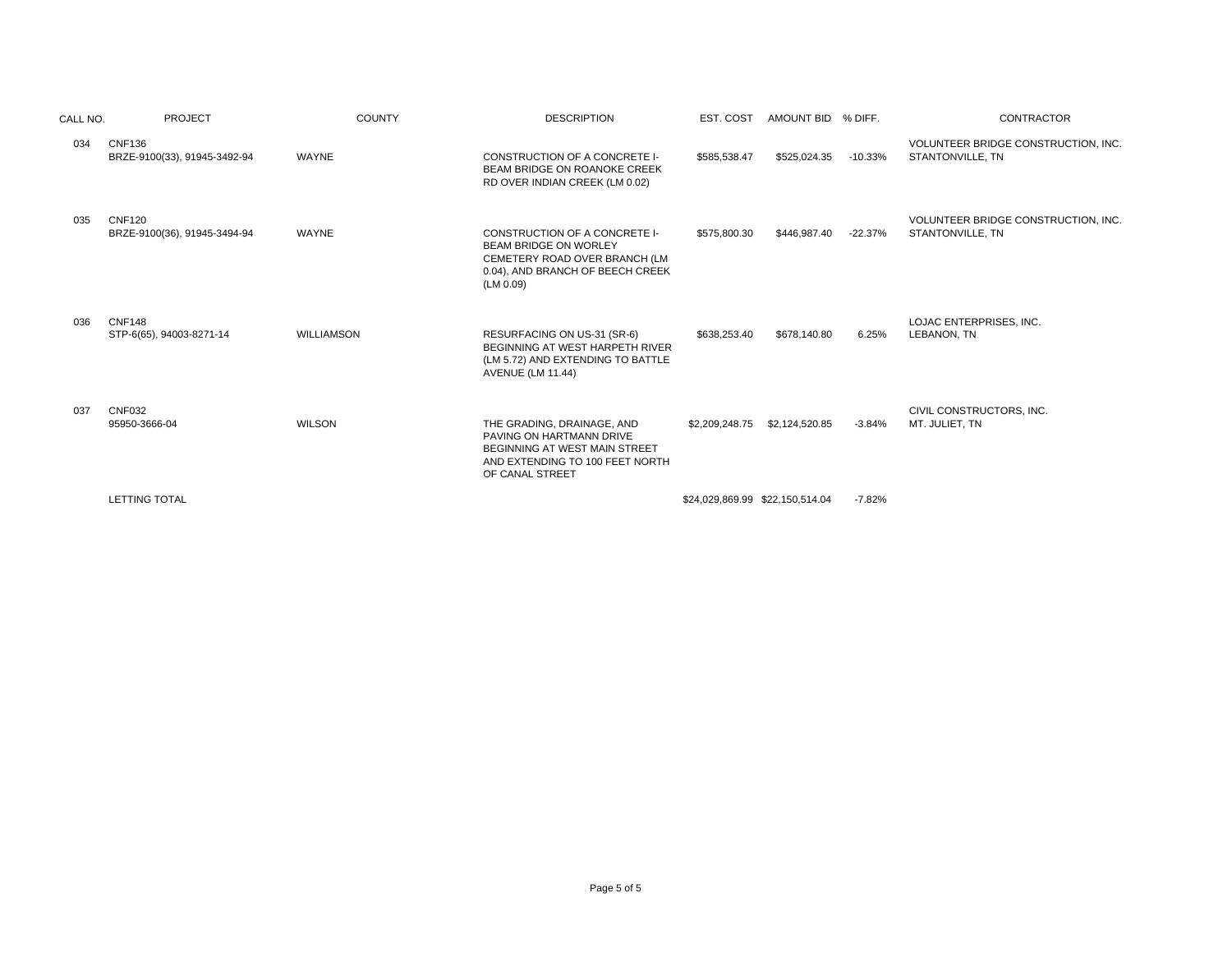DT-1390V

CONTRACT AWARDS FOR LETTING OF AUGUST 31, 2007

| CALL NO. | <b>PROJECT</b>                                                                 | <b>COUNTY</b>               | <b>DESCRIPTION</b>                                                                                                                                           | EST. COST      | AMOUNT BID % DIFF.     |          | <b>CONTRACTOR</b>                                   |
|----------|--------------------------------------------------------------------------------|-----------------------------|--------------------------------------------------------------------------------------------------------------------------------------------------------------|----------------|------------------------|----------|-----------------------------------------------------|
| 001      | <b>CNF924</b><br>27015-4214-04                                                 | <b>GIBSON</b>               | THE RESURFACING ON SR-105 FROM<br>MCKNIGHT STREET (LM 8.98) TO OLD SR-5 (LM<br>10.09                                                                         | \$136,438.90   | \$149,803.36           | 9.80%    | DELTA CONTRACTING COMPANY, LLC<br>JACKSON, TN       |
| 002      | <b>CNF923</b><br>STP-160(4), 32008-8214-14, 30024-<br>4209-04                  | <b>GREENE &amp; HAMBLEN</b> | RESURFACING ON SR-340 FROM SR-349 TO THE<br>HAMBLEN COUNTY LINE AND ON SR-160 FROM<br>NOLICHUCKY RIVER TO 0.26 MILE SOUTH OF<br>THE NORFOLK SOUTHERN RAILWAY | \$1,016,104.55 | \$1,048,550.75         | 3.19%    | SUMMERS-TAYLOR, INC.<br>ELIZABETHTON. TN            |
| 003      | <b>CNF919</b><br>31006-4232-04, 33048-4203-04,<br>58010-4212-04, 58014-4208-04 | GRUNDY, HAMILTON, ETC.      | RESURFACING (MICROSURFACING) ON SR-108<br>IN GRUNDY COUNTY, SR-27 IN MARION<br>COUNTY, AND SR-134 IN MARION AND<br><b>HAMILTON COUNTY</b>                    | \$1,043,741.30 | \$1,225,122.55 17.38%  |          | STRAWSER INCORPORATED<br>COLUMBUS, OH               |
| 004      | <b>CNF925</b><br>STP-34(58), 32004-8221-14                                     | <b>HAMBLEN</b>              | RESURFACING ON US-11E (SR-34) BEGINNING<br>AT W. MORRIS BLVD. (LM 7.09) EXTENDING TO<br>US-25E (SR-32) (LM 11.10)                                            | \$1.026.115.00 | \$1,061,075.07         | 3.41%    | APAC-ATLANTIC, INC.<br>ALCOA, TN                    |
| 005      | <b>CNF920</b><br>BRZE-4300(23), 43946-3414-94                                  | <b>HUMPHREYS</b>            | CONSTRUCTION OF A CONCRETE BULB-TEE<br>BEAM BRIDGE ON BAKERSVILLE ROAD OVER<br>THE BUFFALO RIVER (LM 4.10)                                                   | \$6,459,349.52 | \$5,579,898.89 -13.62% |          | CONCRETE STRUCTURES, INC.<br>CHARLOTTE, TN          |
| 006      | <b>CNF922</b><br>87003-4215-04, 87004-4212-04,<br>87005-4204-04                | <b>UNION</b>                | RESURFACING ON SR-61 FROM ANDERSON<br>COUNTY LINE TO SR-33, ON SR-131 FROM KNOX<br>COUNTY LINE TO SR-61, AND ON SR-131 FROM<br>SR-61 TO GRAINGER COUNTY LINE | \$1,752,419.50 | \$1,933,103.38 10.31%  |          | APAC-ATLANTIC, INC.<br>ALCOA, TN                    |
| 007      | <b>CNF921</b><br>89011-4207-04                                                 | WARREN                      | RESURFACING ON SR-287 BEGINNING AT SR-<br>379 (E MAPLE STREET) (LM 5.15) EXTENDING TO<br>0.2 MILE EAST OF SHELBYVILLE RD (LM 10.00)                          | \$441,942.00   | \$419,295.22 -5.12%    |          | APAC-ATLANTIC, INC.<br>ALCOA, TN                    |
| 008      | <b>CNF290</b><br>02005-4252-04                                                 | <b>BEDFORD</b>              | RESURFACING ON US-41A (SR-16) BEGINNING<br>AT SR-270 (LM 10.41) EXTENDING TO JOSTENS<br>LANE (LM 15.94)                                                      | \$759,245.20   | \$711,008.30           | $-6.35%$ | WRIGHT PAVING CONTRACTORS, INC.<br>FAYETTEVILLE, TN |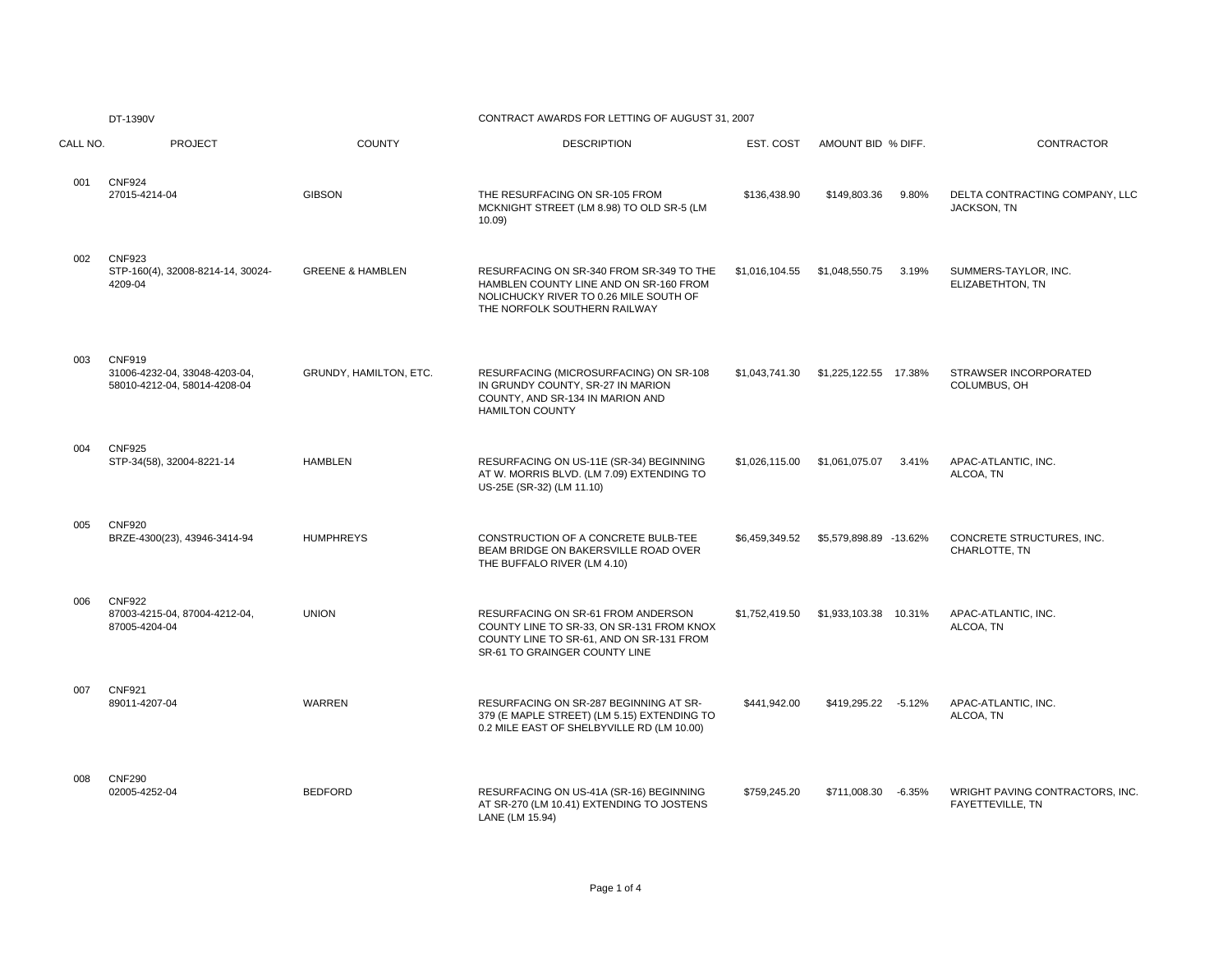| CALL NO. | <b>PROJECT</b>                                        | <b>COUNTY</b>            | <b>DESCRIPTION</b>                                                                                                                   | EST. COST    | AMOUNT BID % DIFF.       | CONTRACTOR                                                  |
|----------|-------------------------------------------------------|--------------------------|--------------------------------------------------------------------------------------------------------------------------------------|--------------|--------------------------|-------------------------------------------------------------|
| 009      | <b>CNF284</b><br>99108-4111-04                        | BEDFORD, BLOUNT, ETC.    | THE INSTALLATION OF WATERSHED SIGNS AT<br>VARIOUS LOCATIONS ON VARIOUS<br>INTERSTATE AND STATE ROUTES, STATEWIDE                     | \$449,423.00 | \$280,194.85 -37.65%     | LU, INC.<br>KINGSTON SPRINGS, TN                            |
| 010      | <b>CNF305</b><br>HSIP-75-1(116), 06001-3165-44        | <b>BRADLEY</b>           | INSTALLATION OF SIGNALS AT THE JUNCTION<br>OF I-75 WITH US-64 (US-74, SR-311)                                                        | \$135,902.50 | \$112,224.97 -17.42%     | PROGRESSION ELECTRIC, LLC<br>KNOXVILLE, TN                  |
| 011      | <b>CNF295</b><br>07100-3119-04                        | <b>CAMPBELL</b>          | THE INTERCHANGE LIGHTING ON I-75 AT THE<br>JUNCTION WITH US-25W (SR-9)                                                               | \$357,196.00 | \$326,182.10<br>$-8.68%$ | HOLLEY ELECTRIC CONSTRUCTION CO., INC.<br>LOUISVILLE, TN    |
| 012      | <b>CNF300</b><br>NHTSA-HE-FY07(8), 97107-3145-04      | DAVIDSON, HAMILTON, ETC. | INSTALLATION OF EMERGENCY REFERENCE<br>MARKERS ON VARIOUS INTERSTATE AND<br><b>STATE ROUTES</b>                                      | \$153,036.00 | \$80,076.85 -47.67%      | SUPERIOR TRAFFIC CONTROL-MEMPHIS, INC.<br>CORDOVA, TN       |
| 013      | <b>CNF311</b><br>24003-4247-04                        | <b>FAYETTE</b>           | RESURFACING ON US-64 (SR-15) BEGINNING AT<br>TOMLIN ROAD (LM 8.85) EXTENDING TO<br>TEAGUE STORE ROAD (LM 12.83)                      |              |                          | STANDARD CONSTRUCTION COMPANY, INC.<br>CORDOVA, TN          |
| 014      | <b>CNF299</b><br>NHTSA-HE-REG2(56), 97107-3246-<br>04 | FRANKLIN, HAMILTON, ETC. | THE INSTALLATION OF RAISED PAVEMENT<br>MARKERS AND THE SCORING AND MARKING OF<br>FLEXIBLE PAVEMENT ON VARIOUS STATE<br><b>ROUTES</b> | \$195.880.00 | \$219.975.00 12.30%      | HIGHWAYS, INC.<br>BRENTWOOD, TN                             |
| 015      | <b>CNF283</b><br>28946-4210-04                        | <b>GILES</b>             | THE REPAIR OF THE SALT BIN AT THE TDOT<br>MAINTENANCE FACILITY IN GILES COUNTY                                                       | \$80,000.00  | \$81,171.45<br>1.46%     | GRIFFIN BUILDING GROUP, LLC<br><b>BURNS, TN</b>             |
| 016      | <b>CNF302</b><br>30002-3244-04                        | <b>GREENE</b>            | INTERCHANGE LIGHTING ON I-81 AT THE<br>JUNCTION WITH US-11E (SR-34)                                                                  | \$564,576.00 | \$464,424.00             | DAVIS H. ELLIOT CONSTRUCTION COMPANY, INC.<br>LEXINGTON, KY |
| 017      | <b>CNF301</b><br>STP-H-34(51), 32004-3220-94          | <b>HAMBLEN</b>           | THE INSTALLATION OF SIGNALS ON US-11E (SR-<br>34, ANDREW JOHNSON HIGHWAY) AT<br>LAKESHORE ROAD IN MORRISTOWN                         | \$109,433.00 | \$90,062.00 -17.70%      | HOLLEY ELECTRIC CONSTRUCTION CO., INC.<br>LOUISVILLE, TN    |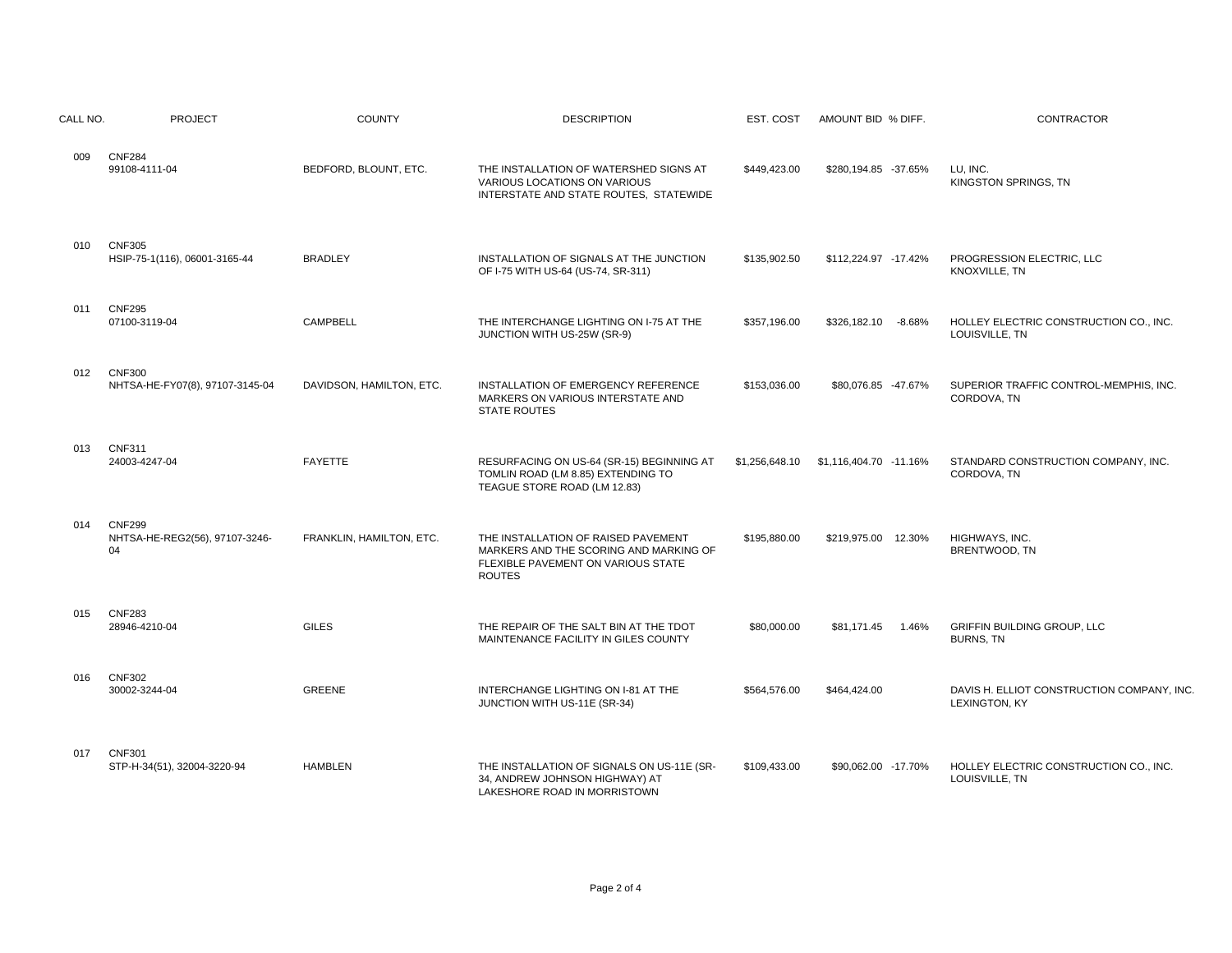| CALL NO. | <b>PROJECT</b>                                | <b>COUNTY</b>              | <b>DESCRIPTION</b>                                                                                                                                                   | EST. COST      | AMOUNT BID % DIFF.      | <b>CONTRACTOR</b>                                   |
|----------|-----------------------------------------------|----------------------------|----------------------------------------------------------------------------------------------------------------------------------------------------------------------|----------------|-------------------------|-----------------------------------------------------|
| 018      | <b>CNF292</b><br>34003-4213-04                | <b>HANCOCK</b>             | RESURFACING ON SR-70 BEGINNING AT THE<br>HAWKINS COUNTY LINE (LM 0.00) EXTENDING<br>TO THE VIRGINIA STATE LINE (LM 4.29)                                             | \$336,362.25   | \$373,845.73 11.14%     | LYONS CONSTRUCTION COMPANY, INC.<br>ROGERSVILLE, TN |
| 019      | <b>CNF313</b><br>40012-4226-04                | <b>HENRY</b>               | RESURFACING ON SR-77 BEGINNING AT SR-218<br>(LM 9.41) EXTENDING TO US-641 (SR-69) (LM<br>40.25                                                                       | \$360,107.70   | \$362,345.75<br>0.62%   | TENNESSEE ASPHALT COMPANY<br>KNOXVILLE, TN          |
| 020      | <b>CNF312</b><br>40002-4225-04, 92018-4214-04 | <b>HENRY &amp; WEAKLEY</b> | RESURFACING ON SR-54 IN HENRY CO. FROM<br>WEAKLEY CO. LINE TO US-641(SR-69, MARKET<br>STREET), AND ON SR-190 IN WEAKLEY CO.<br>FROM SR-124 EXTENDING TO CEDAR STREET | \$2,092,633.40 | \$2,181,100.17 4.23%    | TENNESSEE ASPHALT COMPANY<br>KNOXVILLE, TN          |
| 021      | <b>CNF281</b><br>BRZE-4900(50), 49114-3403-94 | LAUDERDALE                 | CONSTRUCTION OF A CONCRETE BOX BRIDGE<br>ON BLUEBIRD HILL ROAD OVER BRANCH (LM<br>0.69)                                                                              | \$315,695.22   | \$255,504.69 -19.07%    | FORD CONSTRUCTION COMPANY<br>DYERSBURG, TN          |
| 022      | <b>CNF306</b><br>50006-4206-04                | LAWRENCE                   | RESURFACING ON SR-98 BEGINNING AT THE<br>ALABAMA STATE LINE (LM 0.00) EXTENDING TO<br>NEAR RAMAH ROAD (LM 5.77)                                                      | \$582,110.20   | \$612,882.00<br>5.29%   | ROGERS GROUP, INC.<br>NASHVILLE, TN                 |
| 023      | <b>CNF211</b><br>51003-4214-04                | <b>LEWIS</b>               | THE REPAIR OF THE BRIDGE ON SR-48 OVER<br>TRACE CREEK (LM 5.14)                                                                                                      | \$431.126.25   | \$386.227.80 -10.41%    | JAMISON CONSTRUCTION, LLC<br>MCEWEN, TN             |
| 024      | <b>CNF303</b><br>51010-4223-04                | <b>LEWIS</b>               | RESURFACING ON SR-99 BEGINNING AT SEIBER<br>RIDGE ROAD (LM 2.88) EXTENDING TO HOWARD<br>SWITCH RD (LM 9.35)                                                          | \$630.931.85   | \$594,382.00<br>-5.79%  | ROGERS GROUP, INC.<br>NASHVILLE, TN                 |
| 025      | <b>CNF277</b><br>BR-STP-243(8), 60950-3238-94 | <b>MAURY</b>               | THE CONSTRUCTION OF A CONCRETE I-BEAM<br>BRIDGE ON SR-243 OVER TENNESSEE<br>SOUTHERN RAILROAD (LM 11.39) IN COLUMBIA                                                 | \$3,440,118.07 | \$3,515,484.58<br>2.19% | CIVIL CONSTRUCTORS, INC.<br>FRANKLIN, TN            |
| 026      | <b>CNF176</b><br>BRZE-6200(13), 62945-3468-94 | <b>MONROE</b>              | THE CONSTRUCTION OF A CONCRETE SLAB<br>BRIDGE ON MCLEMORE ROAD OVER POWDER<br>MILL BRANCH (LM 0.20)                                                                  | \$477,481.50   | \$460,000.99 -3.66%     | <b>GREENSTAR, LLC</b><br>CLEVELAND, TN              |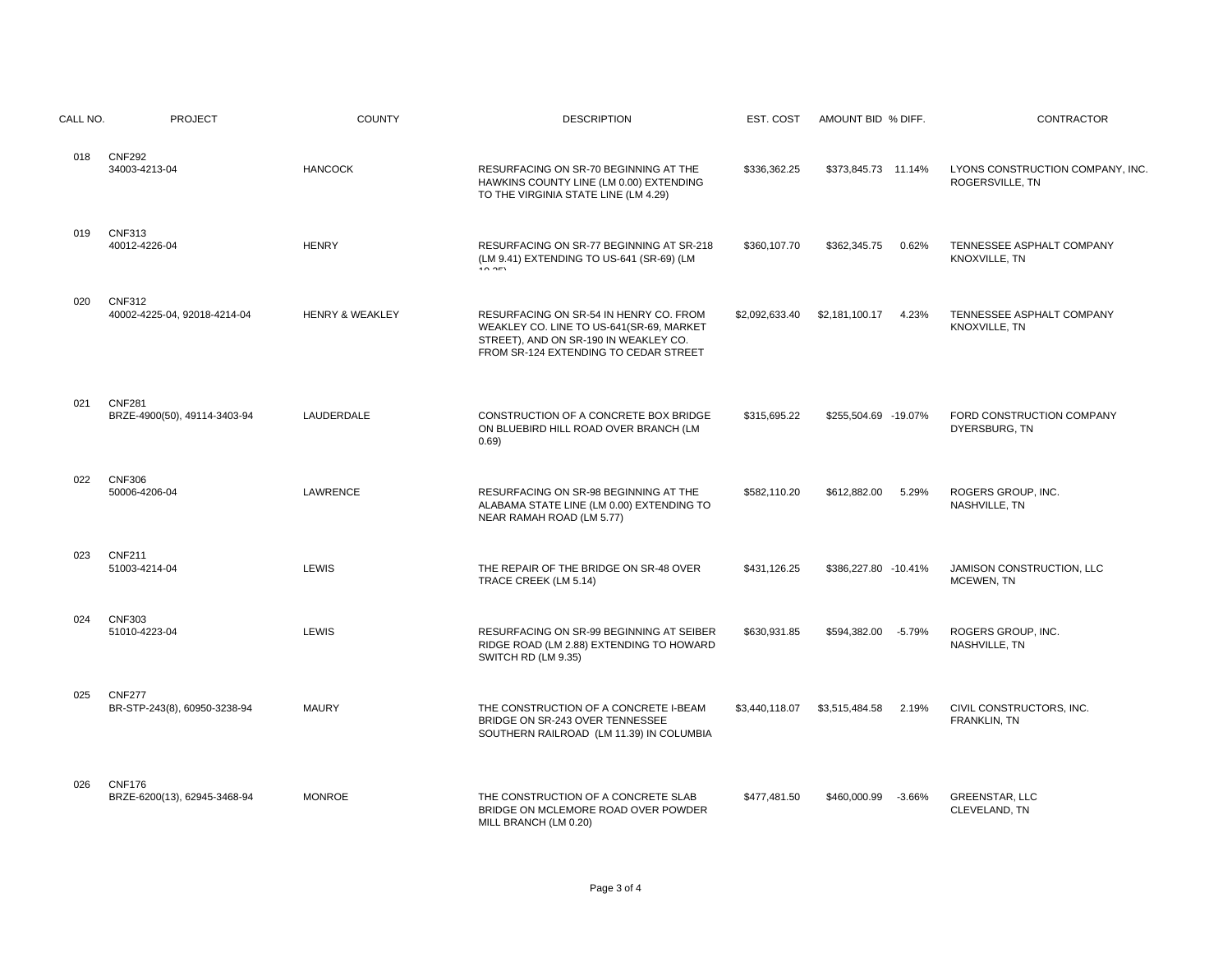| CALL NO. | <b>PROJECT</b>                                | <b>COUNTY</b>    | <b>DESCRIPTION</b>                                                                                                                            | EST. COST      | AMOUNT BID % DIFF.                     | CONTRACTOR                                      |
|----------|-----------------------------------------------|------------------|-----------------------------------------------------------------------------------------------------------------------------------------------|----------------|----------------------------------------|-------------------------------------------------|
| 027      | <b>CNF288</b><br>67011-4220-04                | <b>OVERTON</b>   | RESURFACING ON SR-164 BEGINNING AT THE<br>PUTNAM COUNTY LINE (LM 0.00) EXTENDING TO<br>0.04 MILE NORTH OF HASSLER ROAD (LM 3.25)              | \$308,492.75   | \$304,789.00 -1.20%                    | HIGHWAYS, INC.<br>BRENTWOOD, TN                 |
| 028      | <b>CNF260</b><br>PFH-306(7), 70004-3290-84    | <b>POLK</b>      | THE CONSTRUCTION OF TURN LANES AND A<br>PARKING AREA ON US-64 (SR-40) AT THE<br>ENTRANCE TO MAC POINT RECREATION AREA                         | \$392,133.50   | 6.07%<br>\$415,936.10                  | <b>GREENSTAR, LLC</b><br>CLEVELAND, TN          |
| 029      | <b>CNF296</b><br>STP-58(30), 73010-8240-14    | <b>ROANE</b>     | THE RESURFACING ON SR-58 BEGINNING 475<br>FEET NORTH OF SR-72 (LM 7.17) EXTENDING TO<br>1,478 FEET SOUTH OF THE TENNESSEE RIVER<br>(LM 11.15) | \$684.539.45   | \$685,332.13<br>0.12%                  | TENNESSEE ASPHALT COMPANY<br>KNOXVILLE, TN      |
| 030      | <b>CNF304</b><br>74031-4213-04                | <b>ROBERTSON</b> | THE RESURFACING ON SR-256 BEGINNING 0.82<br>MILE NORTH OF SULPHUR FORK CREEK (LM<br>6.70) EXTENDING TO SR76 (LM 10.50)                        | \$387,072.85   | \$359,229.50 -7.19%                    | LOJAC ENTERPRISES, INC.<br>LEBANON, TN          |
| 031      | <b>CNF177</b><br>78016-4211-04                | <b>SEVIER</b>    | THE CONSTRUCTION OF A SMALL DRAINAGE<br>STRUCTURE ON SR-339 AT LOG MILE 3.19                                                                  | \$1,054,659.25 | \$1,181,375.79 12.01%                  | CHARLES BLALOCK & SONS, INC.<br>SEVIERVILLE, TN |
| 032      | <b>CNF286</b><br>IME-65-3(114), 83001-3141-44 | <b>SUMNER</b>    | THE INSTALLATION OF SIGNALS ON RAMP<br>FROM I-65 (NORTHBOUND) AT US-31W (SR-41)<br>IN GOODLETTSVILLE                                          | \$97,868.00    | 4.03%<br>\$101,807.80                  | STANSELL ELECTRIC CO., INC.<br>NASHVILLE, TN    |
| 033      | <b>CNF287</b><br>89008-4220-04                | WARREN           | THE RESURFACING ON SR-56 BEGINNING AT<br>THE GRUNDY COUNTY LINE (LM 0.00)<br>EXTENDING TO MARTIN CREEK (LM 5.88)                              | \$547,887.05   | \$545,227.49 -0.49%                    | APAC-ATLANTIC, INC.<br>ALCOA, TN                |
| 034      | <b>CNF203</b><br>BRZE-9200(61), 92946-3426-94 | WEAKLEY          | THE CONSTRUCTION OF A CONCRETE BOX<br>BEAM BRIDGE ON CULVER LEVEE ROAD OVER<br>THOMPSON CREEK (LM 0.41)                                       | \$438,700.70   | \$391,827.14 -10.68%                   | DEMENT CONSTRUCTION COMPANY, LLC<br>JACKSON, TN |
|          | <b>LETTING TOTAL</b>                          |                  |                                                                                                                                               |                | \$28,515,370.56 \$27,625,872.10 -3.12% |                                                 |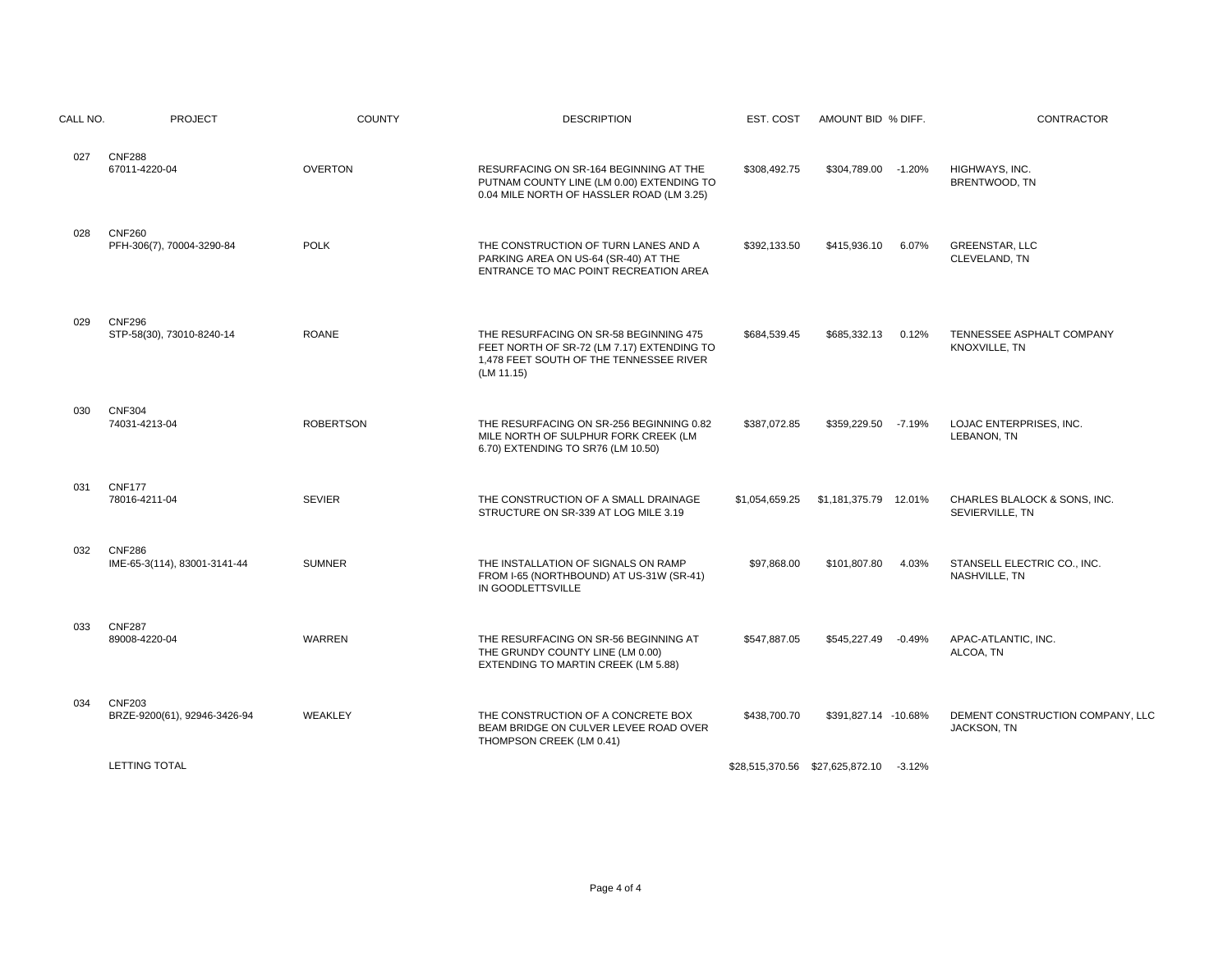|          | DT-1390V                                      |                         | CONTRACT AWARDS FOR LETTING OF OCTOBER 19, 2007                                                                                                              |                |                               |                                                                 |  |
|----------|-----------------------------------------------|-------------------------|--------------------------------------------------------------------------------------------------------------------------------------------------------------|----------------|-------------------------------|-----------------------------------------------------------------|--|
| CALL NO. | <b>PROJECT</b>                                | <b>COUNTY</b>           | <b>DESCRIPTION</b>                                                                                                                                           | EST. COST      | <b>AMOUNT BID</b>             | <b>CONTRACTOR</b>                                               |  |
| 001      | <b>CNF371</b><br>98016-4172-04, 98016-4173-04 | ANDERSON, BLOUNT, ETC.  | RANDOM ON-CALL GUARDRAIL REPAIR<br>AND NEW GUARDRAIL INSTALLATION ON<br>VARIOUS INTERSTATE AND STATE<br>ROUTES IN REGION 1                                   | \$2,851,923.70 | \$2,390,375.00                | TENNESSEE GUARDRAIL, INC.<br>KNOXVILLE, TN                      |  |
| 002      | <b>CNF373</b><br>98038-4159-04, 98038-4160-04 | BEDFORD, CHEATHAM, ETC. | RANDOM ON-CALL GUARDRAIL REPAIR<br>AND NEW GUARDRAIL INSTALLATION ON<br>VARIOUS INTERSTATE AND STATE<br><b>ROUTES IN REGION 3</b>                            | \$3,214,298.05 | \$2,052,520.50                | LU, INC.<br>KINGSTON SPRINGS, TN                                |  |
| 003      | <b>CNF374</b><br>98046-4184-04, 98046-4185-04 | BENTON, CARROLL, ETC.   | RANDOM ON-CALL GUARDRAIL REPAIR<br>AND NEW GUARDRAIL INSTALLATION ON<br>VARIOUS INTERSTATE AND STATE<br><b>ROUTES IN REGION 4</b>                            |                | \$1,810,475.00 \$1,719,505.00 | TRI-STATE GUARDRAIL & SIGN CO., INC.<br><b>COLLIERVILLE, TN</b> |  |
| 004      | <b>CNF372</b><br>98026-4153-04, 98026-4154-04 | BLEDSOE, BRADLEY, ETC.  | RANDOM ON-CALL GUARDRAIL REPAIR<br>AND NEW GUARDRAIL INSTALLATION ON<br>VARIOUS INTERSTATE AND STATE<br>ROUTES IN REGION 2                                   | \$2,684,784.05 | \$2,129,506.00                | CUMBERLAND GUARDRAIL, INC.<br>PIKEVILLE, TN                     |  |
| 005      | <b>CNF171</b><br>BRZE-800(19), 08026-3405-94  | <b>CANNON</b>           | CONSTRUCTION OF A CONCRETE I-<br>BEAM BRIDGE ON SYCAMORE ROAD<br>OVER SYCAMORE CREEK (LM 7.32)                                                               | \$921.371.21   | \$848,496.79                  | JENCO CONSTRUCTION, INC.<br><b>BON AQUA, TN</b>                 |  |
| 006      | <b>CNF278</b><br>HSIP-392(3), 18083-3210-94   | CUMBERLAND              | IMPROVEMENT OF THE INTERSECTION<br>ON SR-392 AT LIVINGSTON RD IN<br><b>CROSSVILLE</b>                                                                        | \$460,416.25   | \$398,251.50                  | HIGHWAYS, INC.<br>BRENTWOOD, TN                                 |  |
| 007      | <b>CNF075</b><br>CM-098-3(14), 19014-3149-44  | DAVIDSON, SUMNER, ETC.  | CONSTRUCTION AND COMPLETION OF<br>AN INTELLIGENT TRANSPORTATION<br>SYSTEM (PHASE III) AT VARIOUS<br>LOCATIONS ON VARIOUS INTERSTATE &<br><b>STATE ROUTES</b> |                |                               | TRANS TECH ELECTRIC, L.P.<br>SOUTH BEND, IN                     |  |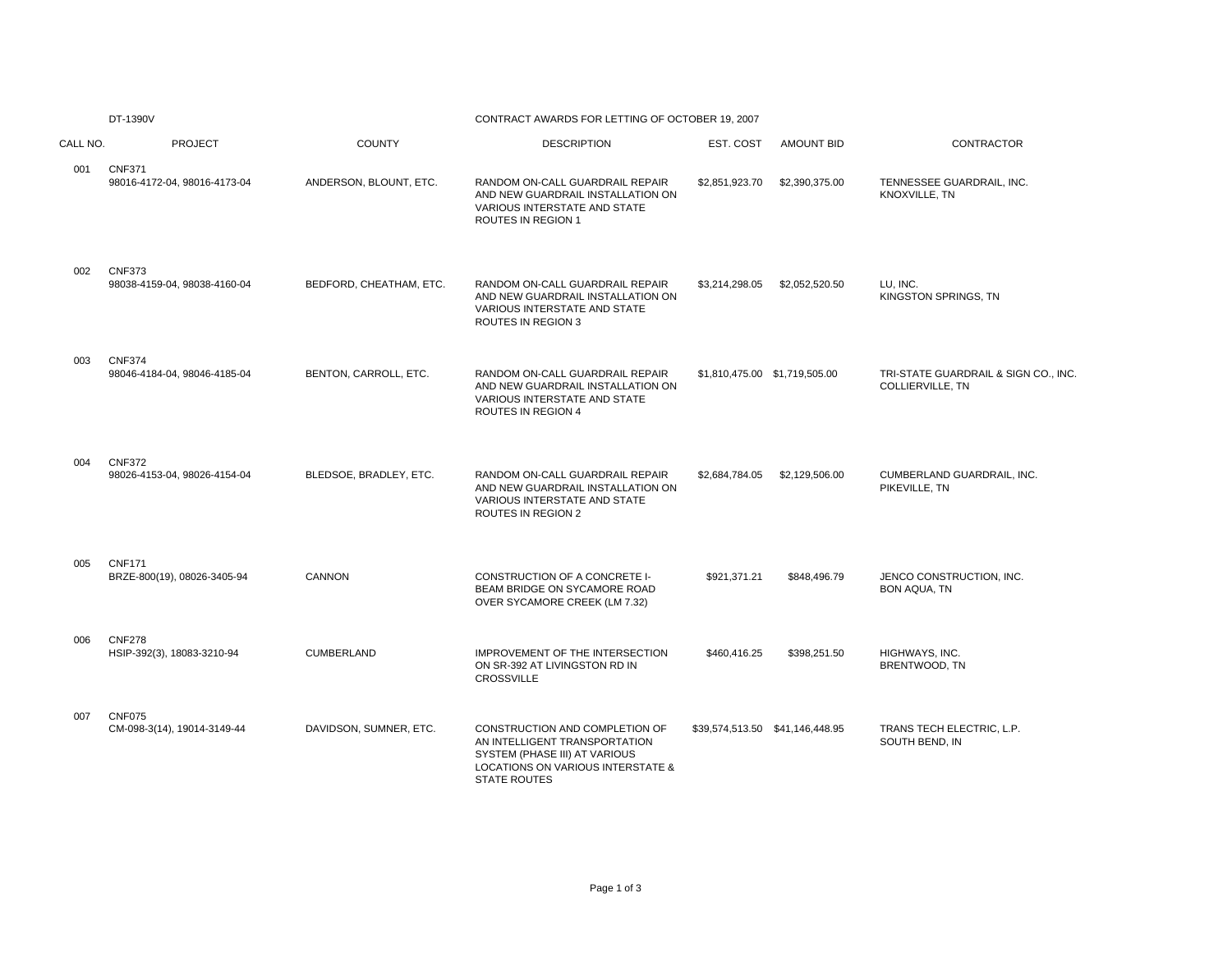| CALL NO. | <b>PROJECT</b>                                                   | <b>COUNTY</b>                   | <b>DESCRIPTION</b>                                                                                                                                          | EST. COST      | <b>AMOUNT BID</b>               | <b>CONTRACTOR</b>                                     |
|----------|------------------------------------------------------------------|---------------------------------|-------------------------------------------------------------------------------------------------------------------------------------------------------------|----------------|---------------------------------|-------------------------------------------------------|
| 008      | <b>CNF189</b><br>98038-4219-04                                   | <b>DICKSON &amp; PERRY</b>      | CONSTRUCTION OF A SMALL DRAINAGE<br>STRUCTURE ON SR-49 AT LOG MILE<br>14.62 IN DICKSON COUNTY AND ON SR-<br>438 AT LOG MILE 16.40 IN PERRY<br><b>COUNTY</b> |                | <b>WITHDRAWN</b>                |                                                       |
| 009      | <b>CNF381</b><br>NHTSA-HE-I-40-3(135), 97107-3159-<br>04         | <b>DICKSON &amp; WILLIAMSON</b> | INSTALLATION OF LONGITUDINAL CABLE<br>BARRIER, GUARDRAIL, AND SIGNS AT<br>VARIOUS LOCATIONS ON I-40 FROM<br>DEAL ROAD TO SR-96                              | \$167,948.00   | \$73,007.40                     | LU, INC.<br>KINGSTON SPRINGS, TN                      |
| 010      | <b>CNF114</b><br>NH-I-75-1(114), 33005-3172-44                   | <b>HAMILTON</b>                 | RECONSTRUCTION ON I-75 IN<br>CHATTANOOGA BEGINNING 1.1 MILES<br>SOUTH OF US-11 (SR-2) EXTENDING TO<br>1.2 MILES NORTH OF US-11                              |                |                                 | BELL & ASSOCIATES CONSTRUCTION, L.P.<br>BRENTWOOD, TN |
| 011      | <b>CNF375</b><br>BRZE-3500(33), 35945-3491-94                    | <b>HARDEMAN</b>                 | CONSTRUCTION OF A CONCRETE I-<br>BEAM BRIDGE ON PEA VINE ROAD OVER<br>PORTERS CREEK (LM 9.51)                                                               | \$545,654.30   | \$507,990.33                    | FORD CONSTRUCTION COMPANY<br>DYERSBURG, TN            |
| 012      | <b>CNF276</b><br>NH/HPP-15(137), 35001-3260-14,<br>55003-3220-14 | <b>HARDEMAN &amp; MCNAIRY</b>   | WIDENING OF US-64 (SR-15) BEGINNING<br>AT MCCLINTOCK ROAD AND EXTENDING<br>TO NEAR SR 255                                                                   |                | \$29,906,150.14 \$26,547,131.83 | DELTA CONTRACTING COMPANY, LLC<br>JACKSON, TN         |
| 013      | <b>CNF098</b><br>BR-STP-9108(19), 82956-3547-94                  | <b>HAWKINS &amp; SULLIVAN</b>   | CONSTRUCTION OF A CONCRETE BULB-<br>TEE BEAM BRIDGE ON NETHERLAND INN<br>ROAD OVER NORTH FORK OF THE<br>HOLSTON RIVER (LM 0.56)                             | \$3,033,600.75 | \$3,331,987.94                  | CHARLES BLALOCK & SONS, INC.<br>SEVIERVILLE, TN       |
| 014      | <b>CNF255</b><br>37018-4225-04                                   | <b>HAWKINS &amp; SULLIVAN</b>   | REHABILITATION OF THE BRIDGE ON SR-<br>346 OVER THE HOLSTON RIVER AND<br>NORTH HOLSTON DRIVE (LM 17.83)                                                     | \$414,850.90   | \$375,782.02                    | GENERAL CONSTRUCTORS, INC.<br>MT. JULIET, TN          |
| 015      | <b>CNF382</b><br>38003-4224-04                                   | <b>HAYWOOD</b>                  | REPAIR OF THE BRIDGE ON US-70 (SR-1)<br>OVER THE CSX RAILROAD (LM 15.70)<br>AND ON US70A (US-79, SR-76) OVER<br>OVERFLOW (LM 18.78)                         | \$754,285.50   | \$564,179.65                    | THOMSON & THOMSON, INC.<br>JACKSON, TN                |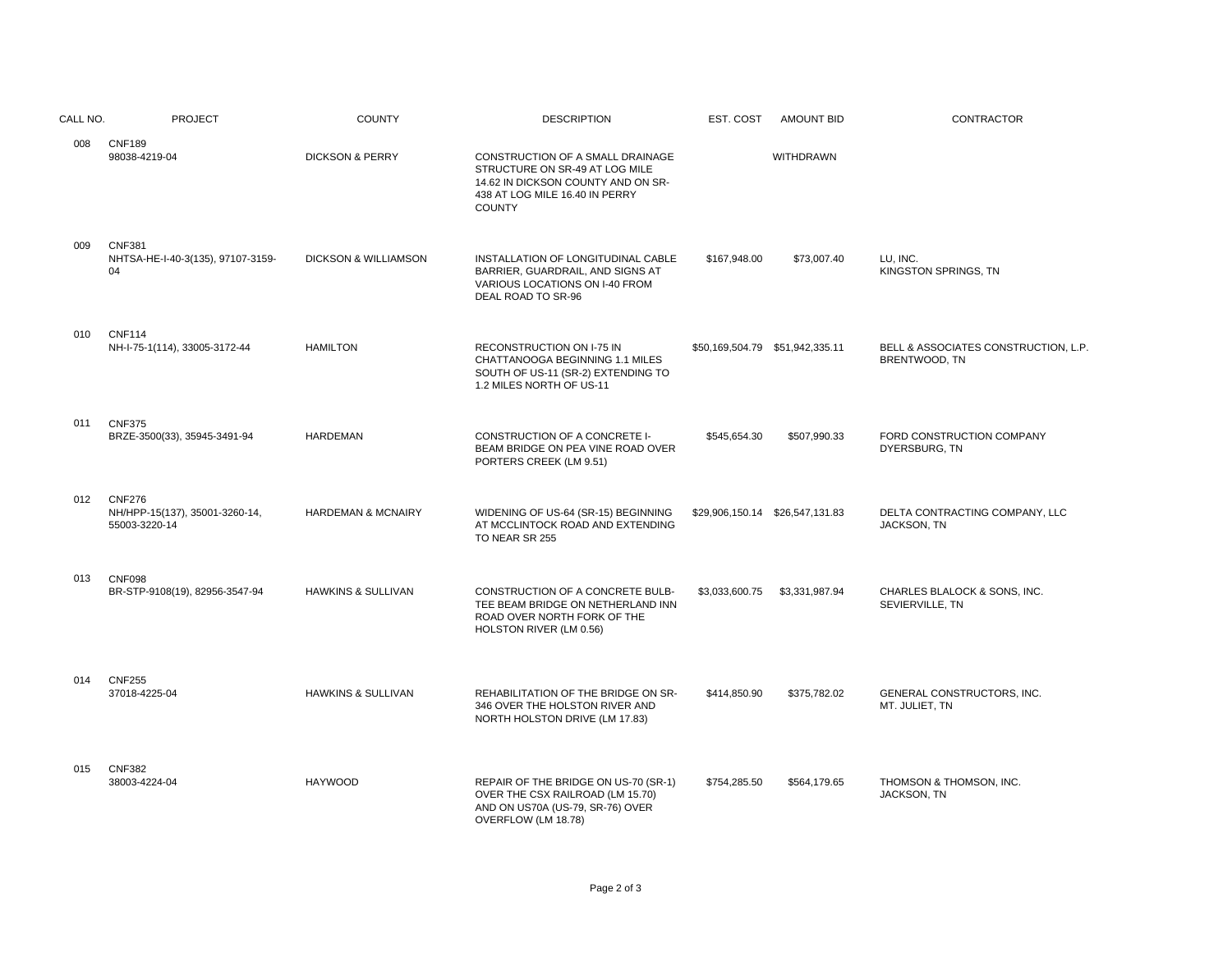| CALL NO. | <b>PROJECT</b>                                | <b>COUNTY</b>   | <b>DESCRIPTION</b>                                                                                                   | EST. COST                         | <b>AMOUNT BID</b>         | CONTRACTOR                                   |
|----------|-----------------------------------------------|-----------------|----------------------------------------------------------------------------------------------------------------------|-----------------------------------|---------------------------|----------------------------------------------|
| 016      | <b>CNF383</b><br>PSB-48(30), 41006-3215-94    | <b>HICKMAN</b>  | IMPROVEMENT OF THE INTERSECTION<br>ON SR-48 AT SKYVIEW DRIVE (LM 16.98)                                              | \$262,300.20                      | \$284,065.70              | SESSIONS PAVING COMPANY<br>NASHVILLE, TN     |
| 017      | <b>CNF232</b><br>NHE-15(111), 50002-3238-14   | LAWRENCE        | WIDENING ON US-64 (SR-15) FROM E OF<br>US-43 (SR-6) TO 0.5 MILE WEST OF THE<br>GILES CO. LINE                        | \$15,302,556.10 \$11,071,128.84   |                           | VAUGHN CONTRACTORS, INC.<br>WAVERLY, TN      |
| 018      | <b>CNF231</b><br>BRZE-6800(16), 68945-3470-94 | PERRY           | CANE CREEK CHURCH ROAD (L.M. 0.06)<br>BRIDGE OVER CANE CREEK                                                         |                                   | WITHDRAWN                 |                                              |
| 019      | <b>CNF378</b><br>IME-40-1(306), 79003-3195-44 | <b>SHELBY</b>   | INSTALLATION OF SIGNALS AT THE<br>JUNCTION OF I-40 WITH SR-205 (AIRLINE<br>ROAD), IN ARLINGTON                       |                                   | \$255.689.75 \$211.327.25 | SHELBY ELECTRIC COMPANY, INC.<br>MEMPHIS, TN |
| 020      | <b>CNF293</b><br>BH-STP-34(32), 82005-3238-94 | <b>SULLIVAN</b> | REHABILITATION OF THE EXISTING<br>STEEL TRUSS BRIDGE ON US-421 (SR-34)<br>OVER THE SOUTH HOLSTON RIVER (LM<br>28.04) | \$3,647,035.32                    | \$3,940,449.36            | GENERAL CONSTRUCTORS, INC.<br>MT. JULIET, TN |
| 021      | <b>CNF252</b><br>82006-4271-04                | <b>SULLIVAN</b> | REPAIR OF THE BRIDGES ON SR-36<br>OVER THE SOUTH FORK OF THE<br>HOLSTON RIVER (LM 5.02 RIGHT AND LM<br>5.03 LEFT)    |                                   | <b>WITHDRAWN</b>          |                                              |
| 022      | <b>CNF009</b><br>NHE-15(107), 91004-3246-14   | <b>WAYNE</b>    | WIDENING OF US-64 (SR-15) BEGINNING<br>WEST OF SR-99 AND EXTENDING TO<br>OLD HIGHWAY 64, IN WAYNESBORO               |                                   |                           | VAUGHN CONTRACTORS, INC.<br>WAVERLY, TN      |
|          | LETTING TOTAL                                 |                 |                                                                                                                      | \$170,126,839.23 \$161,772,505.76 |                           |                                              |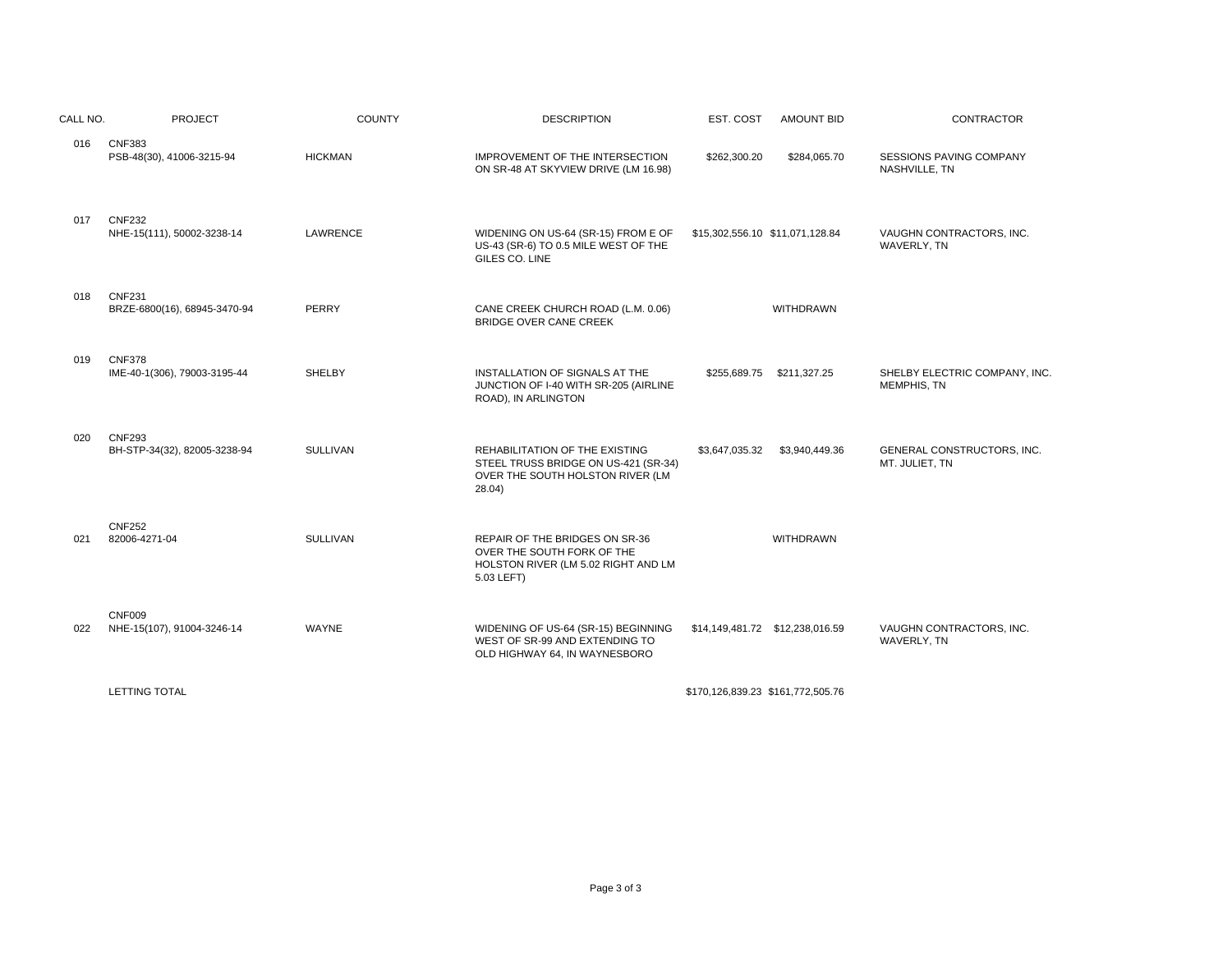|          | DT-1390V                       |                                 | CONTRACT AWARDS FOR LETTING OF OCTOBER 26, 2007                                                 |                |                   |                                                         |
|----------|--------------------------------|---------------------------------|-------------------------------------------------------------------------------------------------|----------------|-------------------|---------------------------------------------------------|
| CALL NO. | <b>PROJECT</b>                 | <b>COUNTY</b>                   | <b>DESCRIPTION</b>                                                                              | EST. COST      | <b>AMOUNT BID</b> | <b>CONTRACTOR</b>                                       |
| 001      | <b>CNF318</b><br>98016-4161-04 | ANDERSON & CAMPBELL             | MOWING & LITTER REMOVAL ON<br><b>VARIOUS INTERSTATE &amp; STATE</b><br><b>ROUTES</b>            | \$93,674.00    | \$82,509.00       | NATCO, INC.<br><b>BRISTOL, TN</b>                       |
| 002      | <b>CNF319</b><br>98016-4262-04 | ANDERSON, CAMPBELL, ETC.        | <b>MOWING ON VARIOUS STATE</b><br><b>ROUTES</b>                                                 | \$235,840.00   | \$207,722.00      | NATCO, INC.<br><b>BRISTOL, TN</b>                       |
| 003      | <b>CNF320</b><br>98038-4261-04 | BEDFORD, MARSHALL, ETC.         | MOWING & LITTER REMOVAL ON<br><b>VARIOUS STATE ROUTES</b>                                       | \$342,335.50   | \$309,291.00      | CAUDILL MOWING, INC.<br>LAVERGNE, TN                    |
| 004      | <b>CNF321</b><br>98038-4162-04 | <b>BEDFORD &amp; RUTHERFORD</b> | <b>MOWING &amp; LITTER REMOVAL ON</b><br><b>VARIOUS INTERSTATE &amp; STATE</b><br><b>ROUTES</b> | \$168,612.00   | \$137,052.25      | ONE SOURCE LANDSCAPE & GOLF SERVICES, INC.<br>MASON, TN |
| 005      | <b>CNF322</b><br>98046-4175-04 | BENTON, CARROLL, ETC.           | MOWING & LITTER REMOVAL ON I-40                                                                 | \$349,947.50   | \$315,363.25      | RIGHT OF WAY MOWING, LLC<br>GADSDEN, TN                 |
| 006      | <b>CNF323</b><br>98046-4276-04 | BENTON, CARROLL, ETC.           | MOWING & LITTER REMOVAL ON<br><b>VARIOUS STATE ROUTES</b>                                       | \$1,294,902.00 | \$1,220,907.00    | A & W LEASING CORPORATION<br>MCKENZIE, TN               |
| 007      | <b>CNF324</b><br>98026-4243-04 | BLEDSOE, GRUNDY, ETC.           | MOWING & LITTER REMOVAL ON<br><b>VARIOUS STATE ROUTES</b>                                       |                | ALL BIDS REJECTED |                                                         |
| 008      | <b>CNF325</b><br>98016-4163-04 | BLOUNT, KNOX, ETC.              | MOWING & LITTER REMOVAL ON<br><b>VARIOUS INTERSTATE &amp; STATE</b><br><b>ROUTES</b>            | \$938,353.00   | \$891,595.25      | ORR CONTRACTING, INC.<br>ROBBINSVILLE, NC               |
| 009      | <b>CNF326</b><br>98026-4144-04 | <b>BRADLEY &amp; MCMINN</b>     | <b>MOWING &amp; LITTER REMOVAL ON</b><br><b>VARIOUS INTERSTATE ROUTES</b>                       | \$133,696.00   | \$125,259.00      | NATCO, INC.<br><b>BRISTOL, TN</b>                       |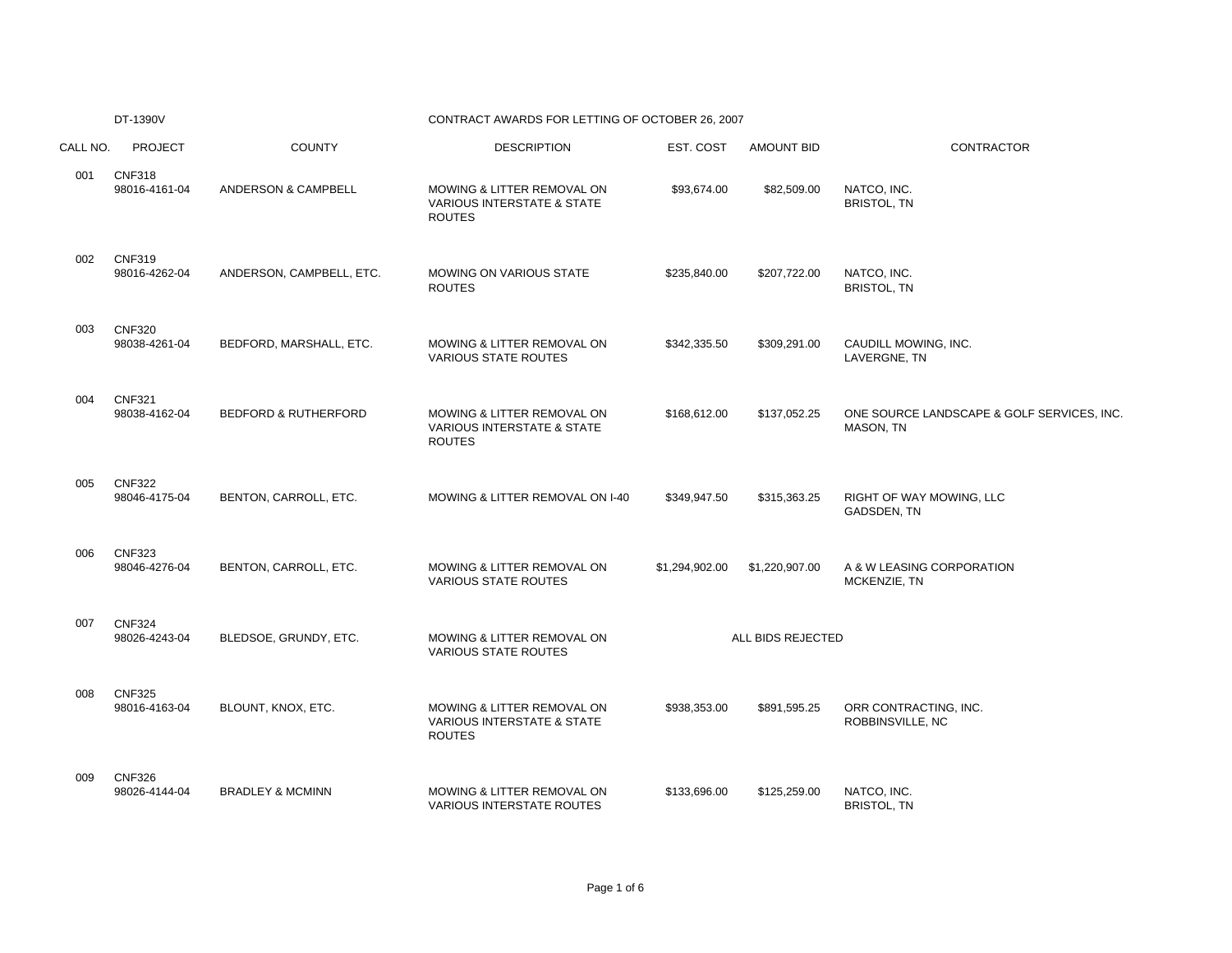| CALL NO. | <b>PROJECT</b>                 | <b>COUNTY</b>                   | <b>DESCRIPTION</b>                                                                   | EST. COST    | <b>AMOUNT BID</b> | <b>CONTRACTOR</b>                                       |
|----------|--------------------------------|---------------------------------|--------------------------------------------------------------------------------------|--------------|-------------------|---------------------------------------------------------|
| 010      | <b>CNF327</b><br>98026-4245-04 | BRADLEY, MCMINN, ETC.           | MOWING & LITTER REMOVAL ON<br><b>VARIOUS STATE ROUTES</b>                            | \$338,082.00 | \$314,479.00      | NATCO, INC.<br><b>BRISTOL, TN</b>                       |
| 011      | <b>CNF328</b><br>98026-4246-04 | CANNON, VAN BUREN, ETC.         | MOWING & LITTER REMOVAL ON<br><b>VARIOUS STATE ROUTES</b>                            | \$342,310.00 | \$315,722.52      | <b>BUMBALOUGH'S CONSTRUCTION</b><br>DOYLE, TN           |
| 012      | <b>CNF329</b><br>98016-4164-04 | CARTER, JOHNSON, ETC.           | MOWING & LITTER REMOVAL ON<br><b>VARIOUS INTERSTATE &amp; STATE</b><br><b>ROUTES</b> | \$661,152.00 | \$617,704.00      | NATCO, INC.<br><b>BRISTOL, TN</b>                       |
| 013      | <b>CNF330</b><br>98038-4163-04 | CHEATHAM, DICKSON, ETC.         | MOWING & LITTER REMOVAL ON<br><b>VARIOUS INTERSTATE &amp; STATE</b><br><b>ROUTES</b> | \$181,010.00 | \$175,286.94      | DOUBLE G, LLC<br>FAIRVIEW, TN                           |
| 014      | <b>CNF331</b><br>98038-4164-04 | CHEATHAM, MONTGOMERY, ETC.      | MOWING & LITTER REMOVAL ON<br><b>VARIOUS INTERSTATE &amp; STATE</b><br><b>ROUTES</b> | \$246,740.00 | \$182,038.20      | CLAY MOHON MOWING, LLC<br>HOPKINSVILLE, KY              |
| 015      | <b>CNF332</b><br>98038-4265-04 | <b>CHEATHAM &amp; ROBERTSON</b> | <b>MOWING ON VARIOUS STATE</b><br><b>ROUTES</b>                                      | \$185,078.00 | \$180,972.65      | DOUBLE G, LLC<br>FAIRVIEW, TN                           |
| 016      | <b>CNF333</b><br>98046-4277-04 | CHESTER, CROCKETT, ETC.         | MOWING & LITTER REMOVAL ON<br><b>VARIOUS STATE ROUTES</b>                            | \$729,105.00 | \$548,499.00      | ONE SOURCE LANDSCAPE & GOLF SERVICES, INC.<br>MASON, TN |
| 017      | <b>CNF334</b><br>98046-4278-04 | <b>CHESTER &amp; MCNAIRY</b>    | <b>MOWING &amp; LITTER REMOVAL ON</b><br><b>VARIOUS STATE ROUTES</b>                 |              | ALL BIDS REJECTED |                                                         |
| 018      | <b>CNF335</b><br>98026-4147-04 | CLAY, DEKALB, ETC.              | MOWING & LITTER REMOVAL ON<br><b>VARIOUS INTERSTATE &amp; STATE</b><br><b>ROUTES</b> | \$656,960.00 | \$581,805.00      | SWARTZ MOWING, INC.<br>OLYMPIA, KY                      |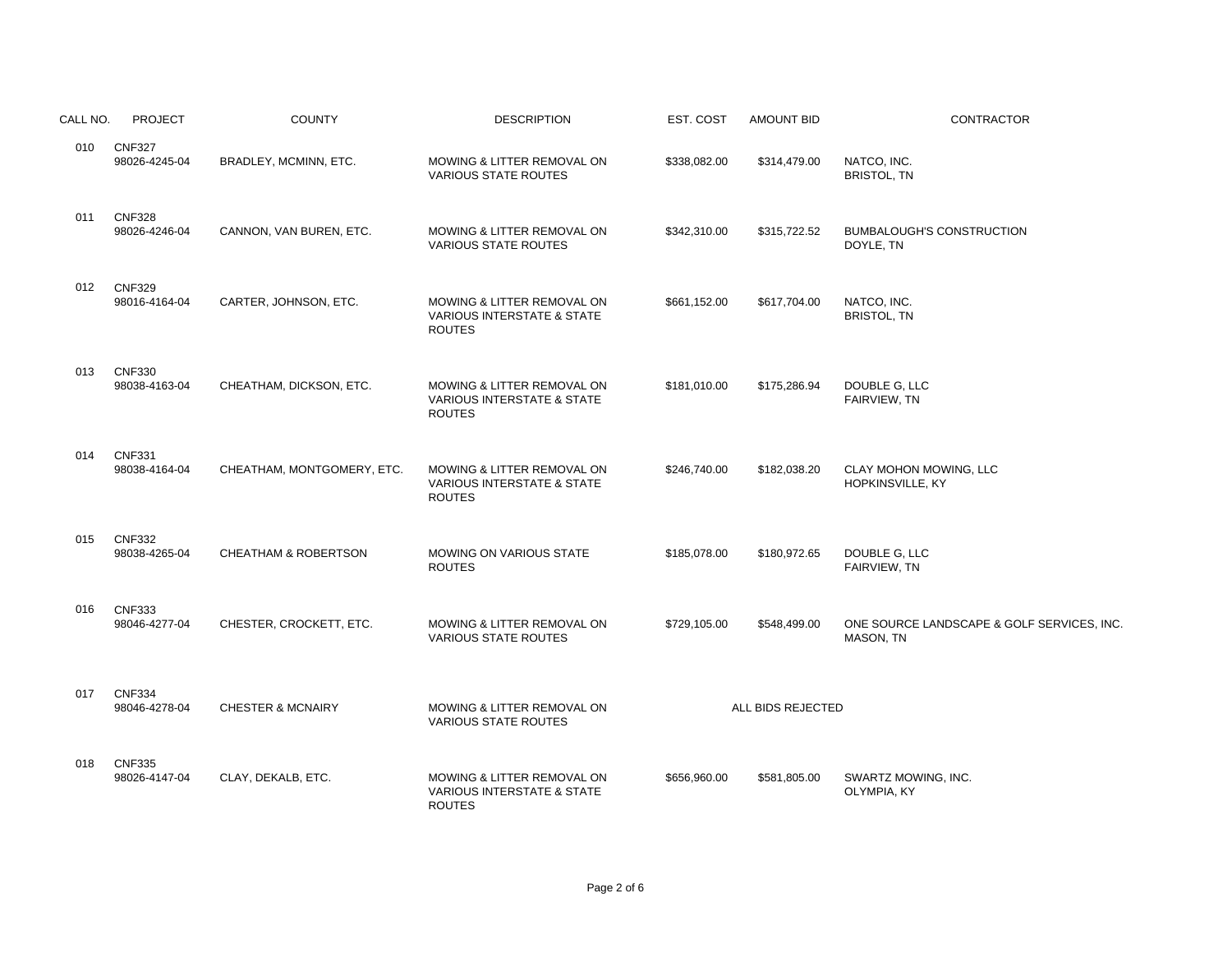| CALL NO. | <b>PROJECT</b>                 | <b>COUNTY</b>                    | <b>DESCRIPTION</b>                                                                              | EST. COST    | <b>AMOUNT BID</b> | CONTRACTOR                                              |
|----------|--------------------------------|----------------------------------|-------------------------------------------------------------------------------------------------|--------------|-------------------|---------------------------------------------------------|
| 019      | <b>CNF336</b><br>98026-4248-04 | CLAY, FENTRESS, ETC.             | MOWING & LITTER REMOVAL ON<br><b>VARIOUS STATE ROUTES</b>                                       | \$429,745.00 | \$347,897.00      | ORR CONTRACTING, INC.<br>ROBBINSVILLE, NC               |
| 020      | <b>CNF337</b><br>98016-4165-04 | COCKE, GREENE, ETC.              | MOWING & LITTER REMOVAL ON<br><b>VARIOUS INTERSTATE ROUTES</b>                                  | \$221,615.00 | \$195,265.00      | EAST TENNESSEE TURF AND LANDSCAPE<br>MORRISTOWN, TN     |
| 021      | <b>CNF338</b><br>98016-4266-04 | COCKE, GREENE, ETC.              | <b>MOWING ON VARIOUS STATE</b><br><b>ROUTES</b>                                                 | \$273.040.00 | \$258,976.00      | NATCO, INC.<br><b>BRISTOL, TN</b>                       |
| 022      | <b>CNF339</b><br>98026-4249-04 | <b>COFFEE &amp; FRANKLIN</b>     | MOWING & LITTER REMOVAL ON<br><b>VARIOUS STATE ROUTES</b>                                       | \$361,389.00 | \$377,725.00      | M & M CONTRACT MOWING, LLC<br>MADISONVILLE, TN          |
| 023      | <b>CNF340</b><br>98026-4150-04 | COFFEE, GRUNDY, ETC.             | MOWING & LITTER REMOVAL ON<br><b>VARIOUS INTERSTATE ROUTES</b>                                  | \$208,720.00 | \$231,380.00      | LOVIN CONTRACTING COMPANY, INC.<br>ROBBINSVILLE, NC     |
| 024      | <b>CNF341</b><br>98026-4151-04 | <b>CUMBERLAND &amp; RHEA</b>     | MOWING & LITTER REMOVAL ON<br><b>VARIOUS INTERSTATE &amp; STATE</b><br><b>ROUTES</b>            | \$305,020.00 | \$319,504.00      | NATCO, INC.<br><b>BRISTOL, TN</b>                       |
| 025      | <b>CNF342</b><br>19947-4160-04 | <b>DAVIDSON</b>                  | MOWING & LITTER REMOVAL ON I-440                                                                | \$142,980.00 | \$135,309.14      | CLAY MOHON MOWING, LLC<br>HOPKINSVILLE, KY              |
| 026      | <b>CNF343</b><br>19947-4261-04 | <b>DAVIDSON</b>                  | MOWING ON VARIOUS STATE<br><b>ROUTES</b>                                                        | \$202,570.00 | \$215,778.00      | BILL LEDFORD & SON, INC.<br><b>WELLINGTON, KY</b>       |
| 027      | <b>CNF344</b><br>98038-4166-04 | <b>DAVIDSON &amp; WILLIAMSON</b> | <b>MOWING &amp; LITTER REMOVAL ON</b><br><b>VARIOUS INTERSTATE &amp; STATE</b><br><b>ROUTES</b> | \$747,296.00 | \$640,103.00      | ONE SOURCE LANDSCAPE & GOLF SERVICES. INC.<br>MASON, TN |
| 028      | <b>CNF345</b><br>98038-4267-04 | DICKSON, HICKMAN, ETC.           | MOWING ON VARIOUS STATE<br><b>ROUTES</b>                                                        | \$198,090.00 | \$178,269.50      | LARRY D. SKAGGS CONTRACTING<br>HODGENVILLE, KY          |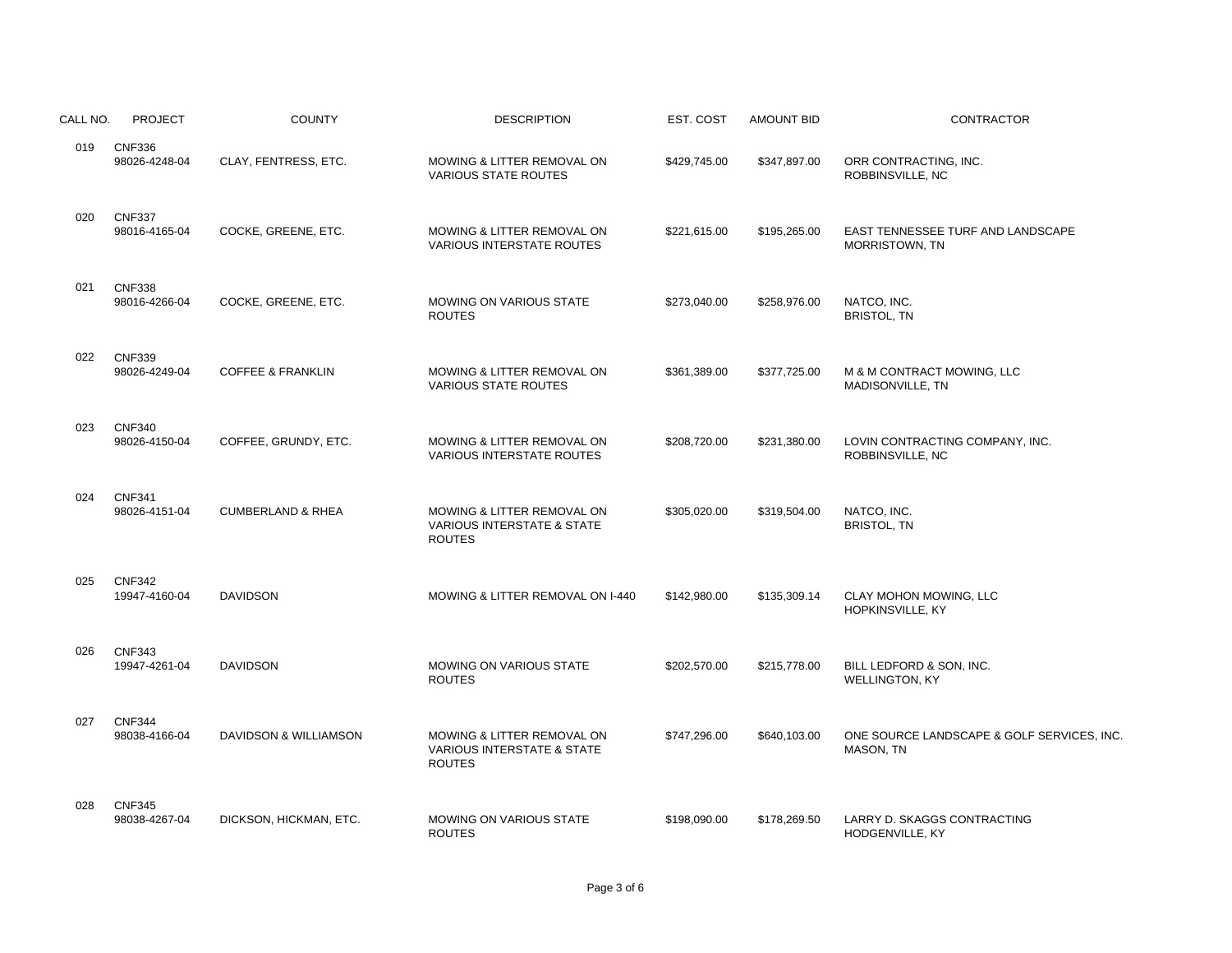| CALL NO. | <b>PROJECT</b>                 | <b>COUNTY</b>                 | <b>DESCRIPTION</b>                                                                   | EST. COST    | <b>AMOUNT BID</b> | <b>CONTRACTOR</b>                                       |
|----------|--------------------------------|-------------------------------|--------------------------------------------------------------------------------------|--------------|-------------------|---------------------------------------------------------|
| 029      | <b>CNF346</b><br>98046-4179-04 | DYER, GIBSON, ETC.            | MOWING & LITTER REMOVAL ON I-155<br>AND VARIOUS STATE ROUTES                         | \$550,097.75 | \$493,213.00      | ONE SOURCE LANDSCAPE & GOLF SERVICES, INC.<br>MASON, TN |
| 030      | <b>CNF347</b><br>98046-4280-04 | DYER, GIBSON, ETC.            | MOWING & LITTER REMOVAL ON<br><b>VARIOUS STATE ROUTES</b>                            | \$402,815.00 | \$390,003.00      | RIGHT OF WAY MOWING, LLC<br>GADSDEN, TN                 |
| 031      | <b>CNF348</b><br>24945-4296-04 | <b>FAYETTE</b>                | MOWING & LITTER REMOVAL ON<br><b>VARIOUS STATE ROUTES</b>                            | \$224,520.00 | \$219,430.50      | RIGHT OF WAY MOWING, LLC<br>GADSDEN, TN                 |
| 032      | <b>CNF349</b><br>28946-4211-04 | <b>GILES</b>                  | MOWING ON VARIOUS STATE<br><b>ROUTES</b>                                             | \$126,150.00 | \$119,204.20      | <b>BASS MOWING LLC</b><br>PROSPECT, TN                  |
| 033      | <b>CNF350</b><br>98038-4168-04 | GILES, MARSHALL, ETC.         | MOWING & LITTER REMOVAL ON<br><b>VARIOUS INTERSTATE &amp; STATE</b><br><b>ROUTES</b> | \$221,938.00 | \$191,739.00      | ONE SOURCE LANDSCAPE & GOLF SERVICES, INC.<br>MASON, TN |
| 034      | <b>CNF351</b><br>98016-4267-04 | <b>GRAINGER &amp; HAMBLEN</b> | MOWING ON VARIOUS STATE<br><b>ROUTES</b>                                             | \$110,254.00 | \$93,543.00       | EAST TENNESSEE TURF AND LANDSCAPE<br>MORRISTOWN, TN     |
| 035      | <b>CNF352</b><br>98026-4252-04 | <b>HAMILTON &amp; MEIGS</b>   | MOWING ON VARIOUS INTERSTATE &<br><b>STATE ROUTES</b>                                | \$466,185.00 | \$480,010.00      | GERALD DAVID ORR CONTRACTING, INC.<br>ENGLEWOOD, TN     |
| 036      | <b>CNF353</b><br>98016-4268-04 | <b>HANCOCK &amp; HAWKINS</b>  | MOWING ON VARIOUS STATE<br><b>ROUTES</b>                                             | \$189,836.00 | \$152,264.00      | M & M CONTRACT MOWING, LLC<br>MADISONVILLE, TN          |
| 037      | <b>CNF354</b><br>35945-4298-04 | <b>HARDEMAN</b>               | MOWING & LITTER REMOVAL ON<br><b>VARIOUS STATE ROUTES</b>                            | \$208,375.00 | \$174,040.50      | RIGHT OF WAY MOWING, LLC<br>GADSDEN, TN                 |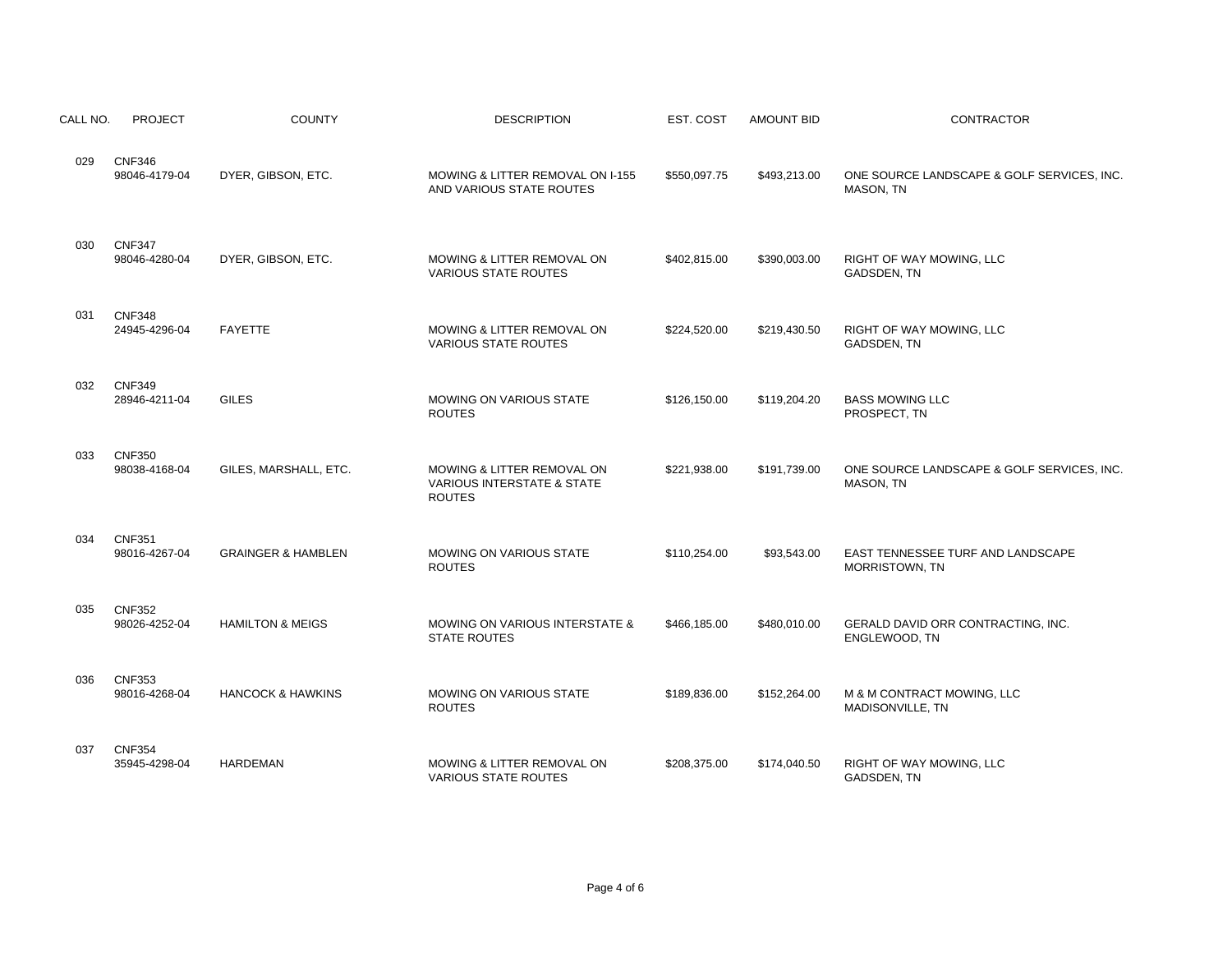| CALL NO. | <b>PROJECT</b>                 | <b>COUNTY</b>              | <b>DESCRIPTION</b>                                                                              | EST. COST    | <b>AMOUNT BID</b> | <b>CONTRACTOR</b>                                       |
|----------|--------------------------------|----------------------------|-------------------------------------------------------------------------------------------------|--------------|-------------------|---------------------------------------------------------|
| 038      | <b>CNF355</b><br>98046-4281-04 | <b>HARDIN &amp; WAYNE</b>  | MOWING & LITTER REMOVAL ON<br><b>VARIOUS STATE ROUTES</b>                                       |              | ALL BIDS REJECTED |                                                         |
| 039      | <b>CNF356</b><br>98038-4269-04 | HOUSTON, MONTGOMERY, ETC.  | MOWING ON VARIOUS STATE<br><b>ROUTES</b>                                                        | \$255,363.00 | \$235,107.50      | CAUDILL MOWING, INC.<br>LAVERGNE, TN                    |
| 040      | <b>CNF357</b><br>98046-4182-04 | LAUDERDALE, SHELBY, ETC.   | MOWING & LITTER REMOVAL ON<br><b>VARIOUS INTERSTATE &amp; STATE</b><br><b>ROUTES</b>            | \$621,294.50 | \$420,777.00      | ONE SOURCE LANDSCAPE & GOLF SERVICES, INC.<br>MASON, TN |
| 041      | <b>CNF358</b><br>98046-4283-04 | LAUDERDALE, SHELBY, ETC.   | MOWING & LITTER REMOVAL ON<br><b>VARIOUS STATE ROUTES</b>                                       | \$176,100.00 | \$148,146.00      | B.M.T., LLC<br>NASHVILLE, TN                            |
| 042      | <b>CNF359</b><br>98038-4253-04 | LAWRENCE, LEWIS, ETC.      | <b>MOWING ON VARIOUS STATE</b><br><b>ROUTES</b>                                                 |              | ALL BIDS REJECTED |                                                         |
| 043      | <b>CNF360</b><br>98038-4254-04 | LEWIS, PERRY, ETC.         | <b>MOWING ON VARIOUS STATE</b><br><b>ROUTES</b>                                                 | \$165,000.00 | \$148,716.00      | CAUDILL MOWING, INC.<br>LAVERGNE, TN                    |
| 044      | <b>CNF361</b><br>98038-4255-04 | LINCOLN & MOORE            | MOWING & LITTER REMOVAL ON<br><b>VARIOUS STATE ROUTES</b>                                       | \$227,565.00 | \$226,636.75      | <b>BASS MOWING LLC</b><br>PROSPECT, TN                  |
| 045      | <b>CNF362</b><br>98016-4269-04 | <b>LOUDON &amp; MONROE</b> | <b>MOWING ON VARIOUS STATE</b><br><b>ROUTES</b>                                                 | \$141,792.00 | \$163,170.00      | NATCO, INC.<br><b>BRISTOL, TN</b>                       |
| 046      | <b>CNF363</b><br>98016-4170-04 | LOUDON, MONROE, ETC.       | <b>MOWING &amp; LITTER REMOVAL ON</b><br><b>VARIOUS INTERSTATE &amp; STATE</b><br><b>ROUTES</b> | \$138,830.00 | \$153,050.50      | NATCO, INC.<br><b>BRISTOL, TN</b>                       |
| 047      | <b>CNF364</b><br>98038-4256-04 | MACON, RUTHERFORD, ETC.    | MOWING ON VARIOUS STATE<br><b>ROUTES</b>                                                        | \$346,691.00 | \$331,443.50      | LARRY D. SKAGGS CONTRACTING<br>HODGENVILLE, KY          |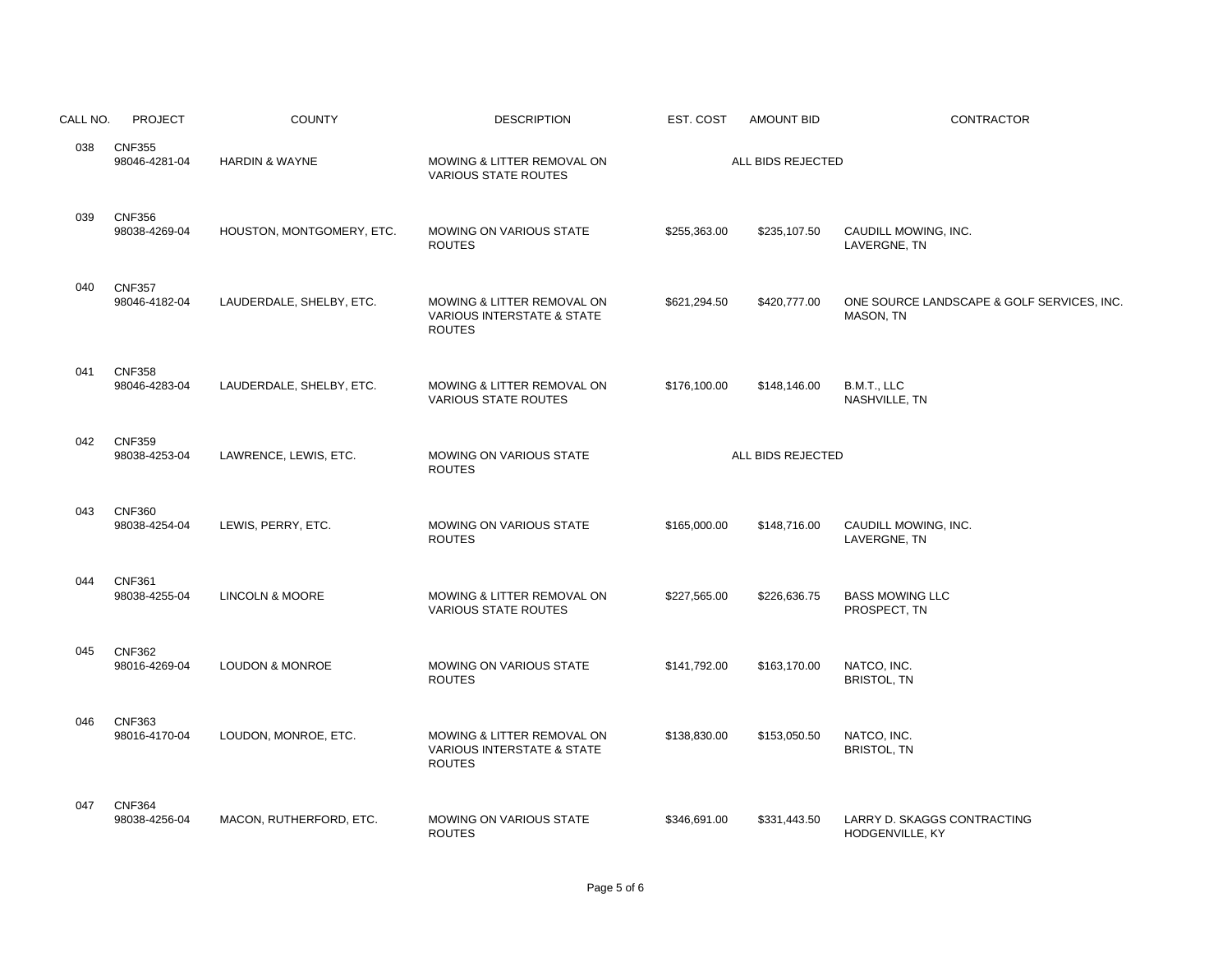| CALL NO. | <b>PROJECT</b>                 | <b>COUNTY</b>             | <b>DESCRIPTION</b>                                                                              | EST. COST    | <b>AMOUNT BID</b> | <b>CONTRACTOR</b>                                       |
|----------|--------------------------------|---------------------------|-------------------------------------------------------------------------------------------------|--------------|-------------------|---------------------------------------------------------|
| 048      | <b>CNF365</b><br>60946-4222-04 | <b>MAURY</b>              | MOWING ON VARIOUS STATE<br><b>ROUTES</b>                                                        | \$223,227.00 | \$204,221.00      | CAUDILL MOWING, INC.<br>LAVERGNE, TN                    |
| 049      | <b>CNF366</b><br>98016-4271-04 | <b>MORGAN &amp; ROANE</b> | MOWING ON VARIOUS STATE<br><b>ROUTES</b>                                                        | \$142,400.00 | \$131,696.00      | NATCO, INC.<br><b>BRISTOL, TN</b>                       |
| 050      | <b>CNF367</b><br>98038-4257-04 | RUTHERFORD & WILLIAMSON   | MOWING ON VARIOUS STATE<br><b>ROUTES</b>                                                        | \$120,240.00 | \$110,508.75      | CAUDILL MOWING, INC.<br>LAVERGNE, TN                    |
| 051      | <b>CNF368</b><br>79946-4188-04 | <b>SHELBY</b>             | <b>MOWING &amp; LITTER REMOVAL ON</b><br><b>VARIOUS INTERSTATE &amp; STATE</b><br><b>ROUTES</b> |              | <b>WITHDRAWN</b>  |                                                         |
| 052      | <b>CNF369</b><br>98038-4158-04 | <b>SMITH &amp; WILSON</b> | <b>MOWING &amp; LITTER REMOVAL ON</b><br><b>VARIOUS INTERSTATE &amp; STATE</b><br><b>ROUTES</b> | \$176,696.50 | \$151,338.00      | ONE SOURCE LANDSCAPE & GOLF SERVICES, INC.<br>MASON, TN |
| 053      | <b>CNF370</b><br>94946-4216-04 | <b>WILLIAMSON</b>         | MOWING ON VARIOUS STATE<br><b>ROUTES</b>                                                        | \$196,485.00 | \$188,323.00      | BILL LEDFORD & SON, INC.<br><b>WELLINGTON, KY</b>       |
|          |                                | <b>LETTING TOTAL</b>      |                                                                                                 |              |                   |                                                         |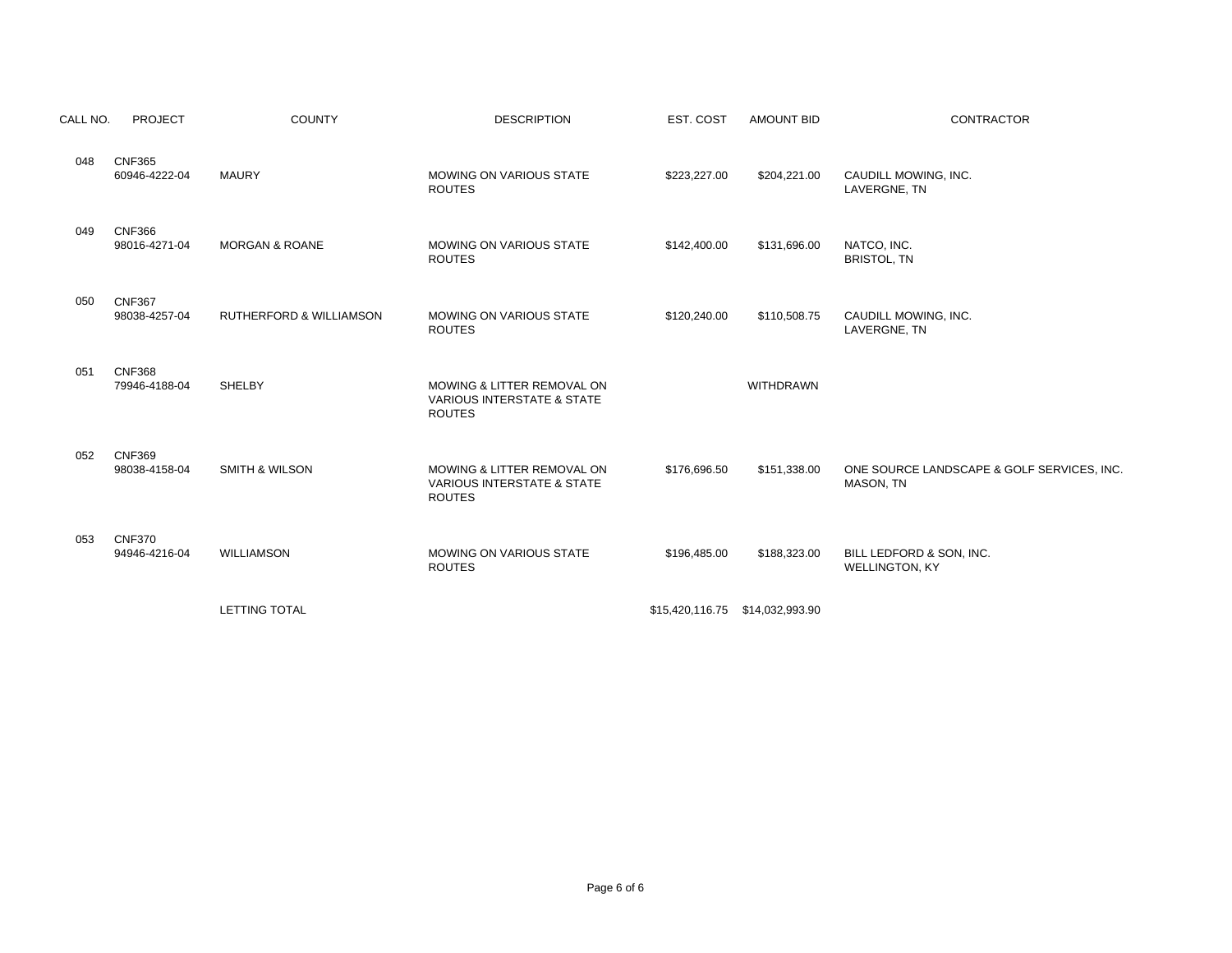| DT-1390V |                                |                   | CONTRACT AWARDS FOR LETTING OF NOVEMBER 2, 2007                                  |              |              |                                                        |
|----------|--------------------------------|-------------------|----------------------------------------------------------------------------------|--------------|--------------|--------------------------------------------------------|
| CALL NO. | <b>PROJECT</b>                 | <b>COUNTY</b>     | <b>DESCRIPTION</b>                                                               | EST. COST    | AMOUNT BID   | <b>CONTRACTOR</b>                                      |
| 001      | <b>CNF415</b><br>18055-4206-04 | <b>CUMBERLAND</b> | THE REPAIR OF THE BRIDGE ON<br>S.R. 419 OVER BYRDS CREEK<br>AND LAKE (L.M. 0.41) | \$925.830.60 | \$699.999.99 | MID-STATE CONSTRUCTION COMPANY, INC.<br>LIVINGSTON, TN |
|          | <b>LETTING TOTAL</b>           |                   |                                                                                  | \$925,830,60 | \$699.999.99 |                                                        |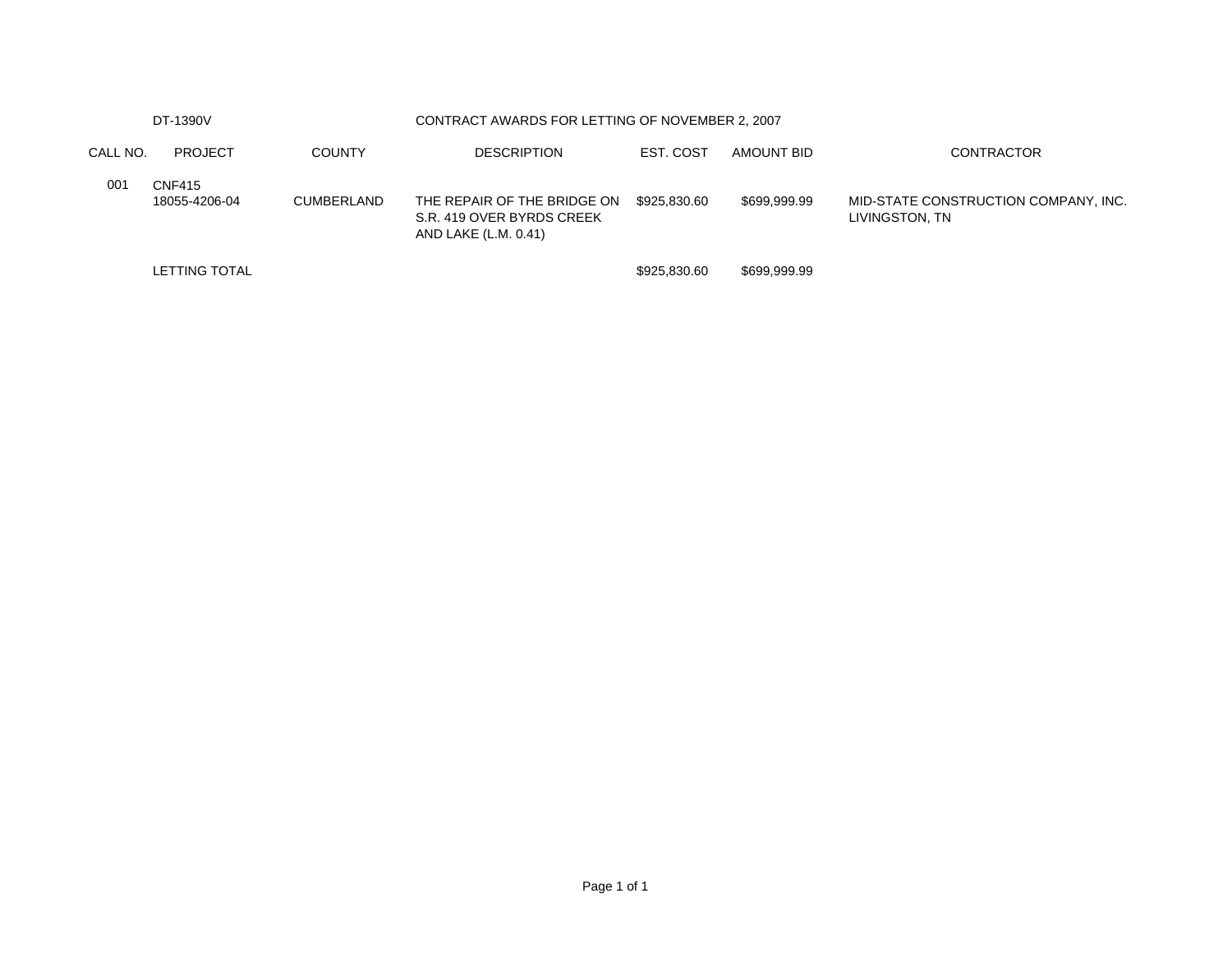## DT-1390V CONTRACT AWARDS FOR LETTING OF DECEMBER 7, 2007

| CALL NO. | <b>PROJECT</b>                                                                                                 | <b>COUNTY</b>                 | <b>DESCRIPTION</b>                                                                                                                              | EST. COST         | <b>AMOUNT BID</b> | <b>CONTRACTOR</b>                                     |
|----------|----------------------------------------------------------------------------------------------------------------|-------------------------------|-------------------------------------------------------------------------------------------------------------------------------------------------|-------------------|-------------------|-------------------------------------------------------|
| 001      | <b>CNF916</b><br>IME-40-2(85), 03001-8186-44,<br>IME-40-3(134), 43001-8153-44,<br>IME-40-3(136), 43001-8154-44 | <b>BENTON &amp; HUMPHREYS</b> | RESURFACING ON I-40 FROM THE<br>BENTON/DECATUR CO. LINE TO THE<br>HUMPHREYS-HICKMAN CO. LINE,<br>EXCLUDING THE TENNESSEE RIVER<br><b>BRIDGE</b> | \$6,041,181.95    | \$6,345,678.86    | DELTA CONTRACTING COMPANY, LLC<br>JACKSON, TN         |
| 002      | <b>CNF926</b><br>19047-4225-04                                                                                 | <b>DAVIDSON</b>               | THE TUNNEL CLEANING ON THE<br>THOMPSON LANE UNDERPASS ON SR 155                                                                                 | \$81,400.00       | \$80,000.00       | DIAMOND SPECIALIZED. INC.<br>STEUBENVILLE, OH         |
| 003      | <b>CNF444</b><br>98016-4148-04, 98016-4175-04                                                                  | ANDERSON, BLOUNT, ETC.        | RANDOM ON CALL PAVEMENT MARKING<br>AND RETRACING OF PAINTED PAVEMENT<br>MARKINGS ON VARIOUS INTERSTATE AND<br><b>STATE ROUTES</b>               | \$2,375,377.68    | \$2,056,913.14    | SUPERIOR PAVEMENT MARKING, INC.<br>KNOXVILLE, TN      |
| 004      | <b>CNF404</b><br>98016-4174-04                                                                                 | ANDERSON, BLOUNT, ETC.        | RANDOM ON CALL CONCRETE PAVEMENT<br>REPAIR ON VARIOUS INTERSTATE AND<br><b>STATE ROUTES</b>                                                     | \$1,101,869.00    | \$882,199.00      | LOJAC, INC.<br>LEBANON, TN                            |
| 005      | <b>CNF446</b><br>98038-4144-04, 98038-4172-04                                                                  | BEDFORD, CHEATHAM, ETC.       | RANDOM ON CALL PAVEMENT MARKING<br>AND RETRACING OF PAINTED PAVEMENT<br>MARKINGS ON VARIOUS INTERSTATE AND<br><b>STATE ROUTES</b>               | ALL BIDS REJECTED |                   |                                                       |
| 006      | <b>CNF447</b><br>98046-4166-04, 98046-4190-04                                                                  | BENTON, CARROLL, ETC.         | RANDOM ON CALL PAVEMENT MARKING<br>AND RETRACING OF PAINTED PAVEMENT<br>MARKINGS ON VARIOUS INTERSTATE AND<br><b>STATE ROUTES</b>               | ALL BIDS REJECTED |                   |                                                       |
| 007      | <b>CNF420</b><br>98046-4167-04                                                                                 | BENTON, CARROLL, ETC.         | THE SWEEPING AND DRAIN CLEANING ON<br>VARIOUS INTERSTATE AND STATE<br><b>ROUTES</b>                                                             | \$377,765.00      | \$287,870.54      | SWEEPING CORPORATION OF AMERICA, INC<br>NASHVILLE, TN |
| 008      | <b>CNF414</b><br>98046-4187-04                                                                                 | BENTON, CARROLL, ETC.         | RANDOM ON CALL CONCRETE PAVEMENT<br>REPAIR ON VARIOUS INTERSTATE AND<br><b>STATE ROUTES</b>                                                     | \$1,163,267.00    | \$837,395.75      | LOJAC, INC.<br>LEBANON, TN                            |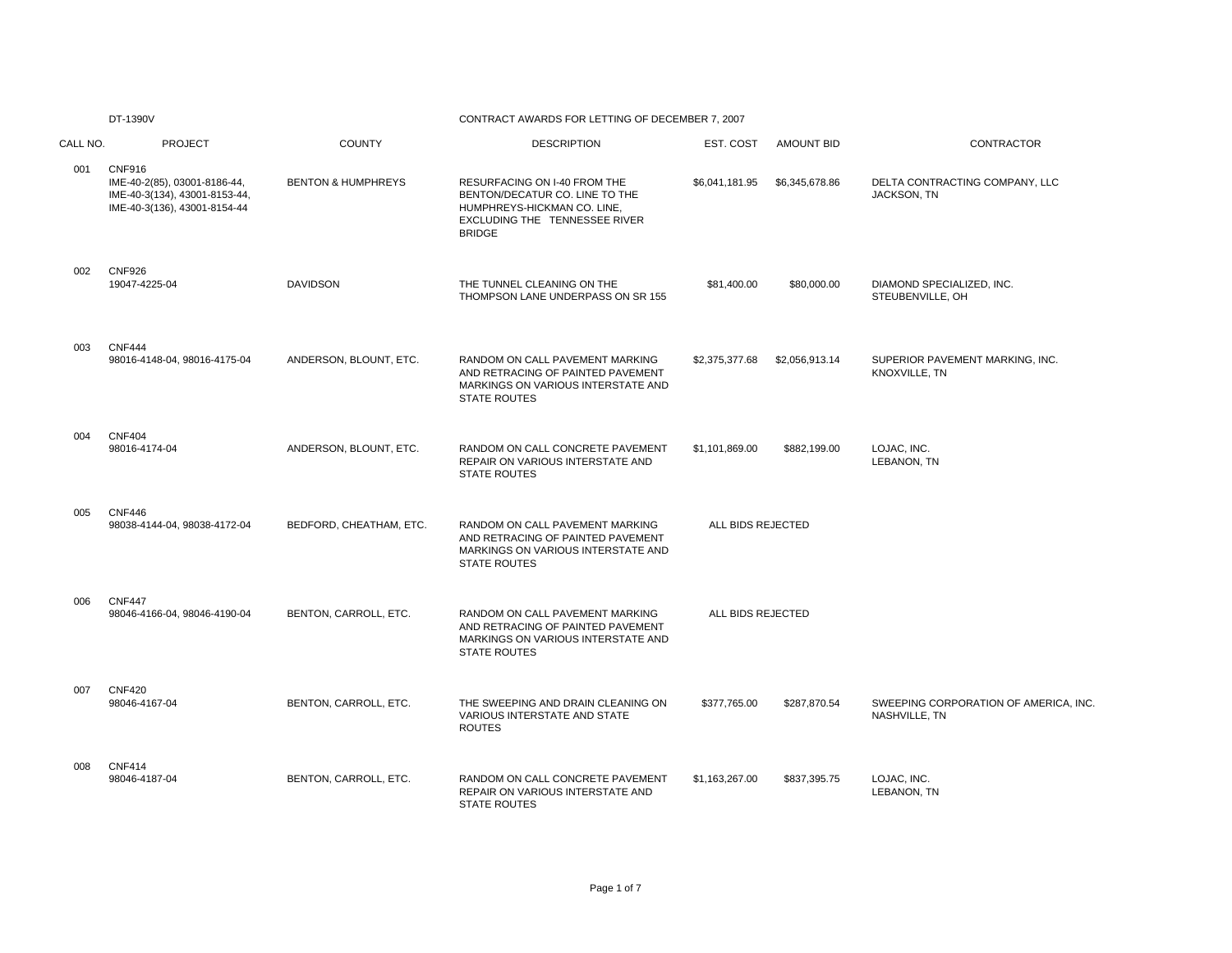| CALL NO. | <b>PROJECT</b>                                | <b>COUNTY</b>                 | <b>DESCRIPTION</b>                                                                                                                          | EST. COST         | AMOUNT BID     | <b>CONTRACTOR</b>                                   |
|----------|-----------------------------------------------|-------------------------------|---------------------------------------------------------------------------------------------------------------------------------------------|-------------------|----------------|-----------------------------------------------------|
| 009      | <b>CNF445</b><br>98026-4134-04, 98026-4156-04 | BLEDSOE, BRADLEY, ETC.        | RANDOM ON CALL PAVEMENT MARKING<br>AND RETRACING OF PAINTED PAVEMENT<br>MARKINGS ON VARIOUS INTERSTATE AND<br><b>STATE ROUTES</b>           | ALL BIDS REJECTED |                |                                                     |
| 010      | <b>CNF429</b><br>06001-4170-04                | <b>BRADLEY</b>                | THE BRIDGE REPAIR ON I-75 OVER THE<br>HIWASSEE RIVER @ LM 19.20                                                                             | \$53,640.00       | \$49,988.00    | SOUTHERN CONSTRUCTORS, INC.<br>KNOXVILLE, TN        |
| 011      | <b>CNF391</b><br>06007-4138-04                | <b>BRADLEY</b>                | THE BRIDGE REPAIR ON US-74 (SR-311)<br><b>OVER I-75</b>                                                                                     | \$319,323.58      | \$260,881.50   | JAMISON CONSTRUCTION, LLC<br>MCEWEN, TN             |
| 012      | <b>CNF412</b><br>98026-4155-04                | BRADLEY, COFFEE, ETC.         | RANDOM ON CALL CONCRETE PAVEMENT<br>REPAIR ON VARIOUS INTERSTATE AND<br><b>STATE ROUTES</b>                                                 | \$1,093,918.00    | \$883,876.50   | LOJAC, INC.<br>LEBANON, TN                          |
| 013      | <b>CNF419</b><br>98026-4135-04                | BRADLEY, GRUNDY, ETC.         | THE SWEEPING AND DRAIN CLEANING ON<br>VARIOUS INTERSTATE AND STATE<br><b>ROUTES</b>                                                         | \$461,155.00      | \$330,064.29   | BLEVINS ENTERPRISES, INC.<br>ALTAMONT, TN           |
| 014      | <b>CNF398</b><br>98016-4151-04                | CARTER, SULLIVAN, ETC.        | THE SWEEPING AND DRAIN CLEANING ON<br><b>VARIOUS INTERSTATE AND STATE</b><br><b>ROUTES</b>                                                  | \$112,925.00      | \$82,842.50    | BLEVINS ENTERPRISES, INC.<br>ALTAMONT, TN           |
| 015      | <b>CNF413</b><br>98038-4171-04                | CHEATHAM, DAVIDSON, ETC.      | RANDOM ON CALL CONCRETE PAVEMENT<br>REPAIR ON VARIOUS INTERSTATE AND<br><b>STATE ROUTES</b>                                                 | \$1,434,253.00    | \$1,228,661.50 | LOJAC, INC.<br>LEBANON, TN                          |
| 016      | <b>CNF440</b><br>98038-4170-04                | <b>CHEATHAM &amp; DICKSON</b> | THE REPAINTING OF EIGHT (8) BRIDGES<br><b>OVER I-40</b>                                                                                     | \$1,315,008.00    | \$693,264.00   | SEMINOLE EQUIPMENT, INC.<br>TARPON SPRINGS, FL      |
| 017      | <b>CNF431</b><br>14945-4252-04                | <b>CLAY</b>                   | THE CONSTRUCTION OF A SMALL<br>DRAINAGE STRUCTURE ON SR-52 AT LM<br>22.41 AND ON SR-151 AT LM 0.11                                          | \$1,066,030.30    | \$1,072,635.40 | HIGHWAYS, INC.<br>BRENTWOOD, TN                     |
| 018      | <b>CNF228</b><br>15946-4215-04                | COCKE                         | CONSTRUCTION OF TWO (2) SMALL<br>DRAINAGE STRUCTURES ON US-321(SR-32)<br>AT LM 15.80 AND 15.85 AND ONE (1) ON US-<br>321 (SR-35) AT LM 9.40 | \$1,054,764.40    | \$950,974.85   | LYONS CONSTRUCTION COMPANY, INC.<br>ROGERSVILLE, TN |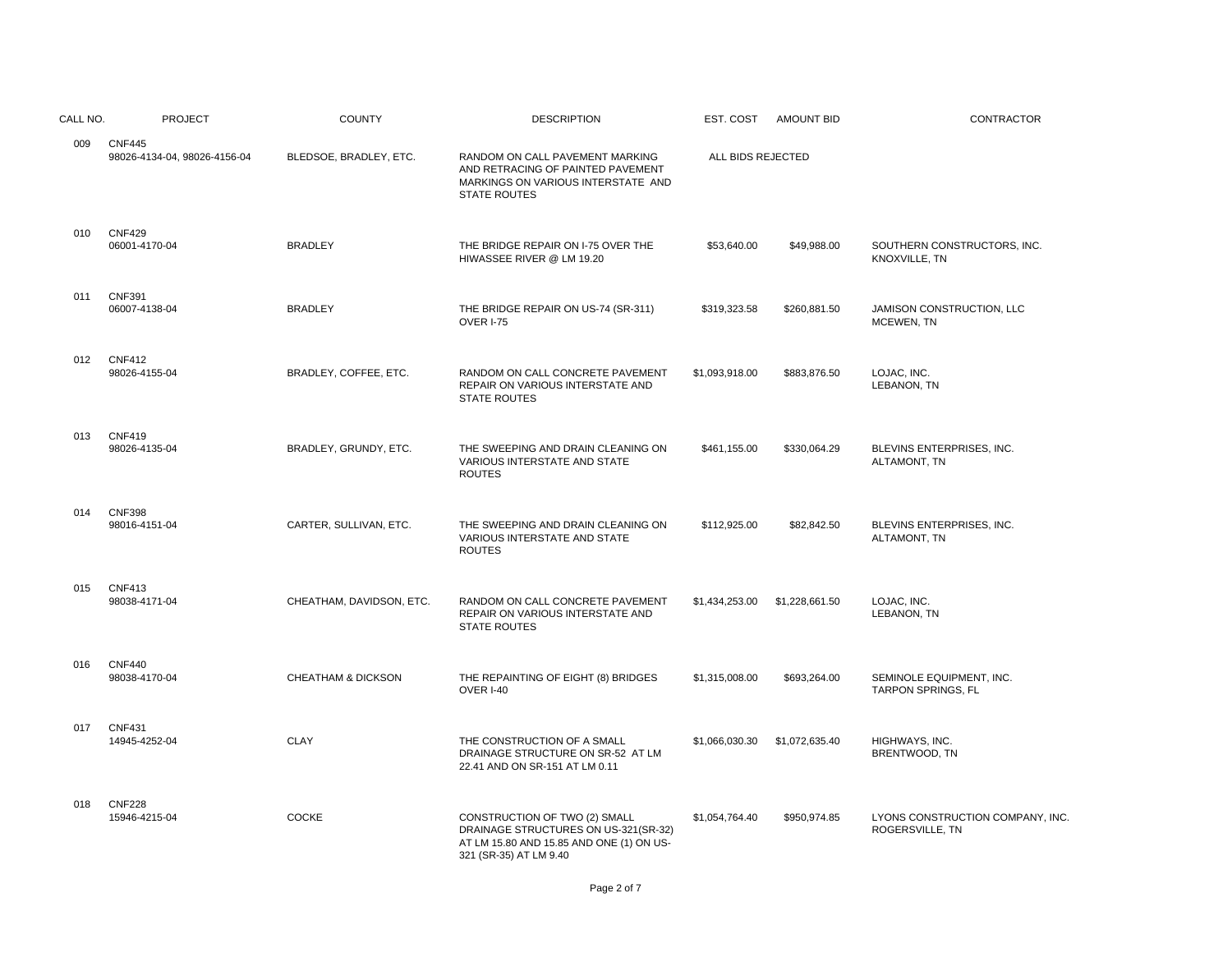| CALL NO. | <b>PROJECT</b>                                                               | <b>COUNTY</b>              | <b>DESCRIPTION</b>                                                                                                                   | EST. COST      | <b>AMOUNT BID</b> | CONTRACTOR                                                   |
|----------|------------------------------------------------------------------------------|----------------------------|--------------------------------------------------------------------------------------------------------------------------------------|----------------|-------------------|--------------------------------------------------------------|
| 019      | <b>CNF421</b><br>IME-40-6(140), 18100-8131-44                                | <b>CUMBERLAND</b>          | THE RESURFACING ON I-40 BEGINNING AT<br>THE OZONE BRIDGES (LM 29.19) AND<br>EXTENDING TO THE ROANE COUNTY LINE<br>(LM 36.05)         | \$1,961,030.30 | \$1,834,970.00    | HIGHWAYS, INC.<br>BRENTWOOD, TN                              |
| 020      | <b>CNF432</b><br>IME-65-2(91), 19009-8179-44,<br>IME-65-2(92), 19009-8180-44 | <b>DAVIDSON</b>            | RESURFACING ON I-65 FROM THE<br>WILLIAMSON CO LINE TO I-40                                                                           | \$5,952,991.80 | \$5,537,183.75    | MOUNTAIN STATES CONTRACTORS, LLC<br>MT. JUILET, TN           |
| 021      | <b>CNF387</b><br>NH/HPP-I-40-4(77)<br>19006-3121-44                          | <b>DAVIDSON</b>            | CONSTRUCTION OF A NOISE BARRIER<br>WALL ON I-40 EASTBOUND BEGINNING AT I-<br>65 AND EXTENDING TO I-24                                | \$2,026,640.85 | \$1,841,851.20    | DEMENT CONSTRUCTION COMPANY, LLC<br>JACKSON, TN              |
| 022      | <b>CNF184</b><br>19947-4150-04                                               | <b>DAVIDSON</b>            | BRIDGE REPAIR ON SR 155 (THOMPSON<br>LANE), WOODMONT BLVD, ARMORY DRIVE<br>AND I-440 AT VARIOUS LOCATIONS                            | \$3.570.390.00 | \$3,268,342.49    | DEMENT CONSTRUCTION COMPANY, LLC<br>JACKSON, TN              |
| 023      | <b>CNF189</b><br>98038-4219-04                                               | <b>DICKSON &amp; PERRY</b> | CONSTRUCTION OF A SMALL DRAINAGE<br>STRUCTURE ON SR-49 AT LM 14.62 IN<br>DICKSON COUNTY AND ON SR-438 AT LM<br>16.40 IN PERRY COUNTY | \$866,720.70   | \$726,747.66      | EUBANK ASPHALT PAVING & SEALING<br>CHARLOTTE, TN             |
| 024      | <b>CNF389</b><br>BR-STP-52(42), 25003-3215-94                                | <b>FENTRESS</b>            | CONSTRUCTION OF A CONCRETE BULB-<br>TEE BEAM BRIDGE ON SR-52 OVER BIG<br>INDIAN CREEK (LM 1.45)                                      | \$1,720,419.27 | \$1,811,798.82    | WRIGHT BROTHERS CONSTRUCTION COMPANY, INC.<br>CHARLESTON, TN |
| 025      | <b>CNF280</b><br>BRZE-2500(15), 25945-3461-94                                | <b>FENTRESS</b>            | CONSTRUCTION OF A CONCRETE SLAB<br>BRIDGE ON JONESVILLE ROAD OVER MILL<br><b>CREEK (LM 14.22)</b>                                    | \$1,365,568.70 | \$994,847.60      | <b>J &amp; M INCORPORATED</b><br>HUNTSVILLE, TN              |
| 026      | <b>CNF393</b><br>BRZE-2700(40), 27945-3487-94                                | <b>GIBSON</b>              | CONSTRUCTION OF A CONCRETE BOX<br>BRIDGE ON JIM BOB SCRUGGS ROAD<br>OVER LITTLE SUGAR CREEK (LM 2.55)                                | \$339,237.78   | \$293,302.92      | FORD CONSTRUCTION COMPANY<br>DYERSBURG, TN                   |
| 027      | <b>CNF409</b><br>BRZE-2700(41), 27136-3407-94                                | <b>GIBSON</b>              | CONSTRUCTION OF A CONCRETE BOX<br>BRIDGE ON BOB CRAIG ROAD OVER<br>EDMUNDSON CREEK (LM 2.34)                                         | \$314,727.20   | \$271,490.98      | KING CONSTRUCTION CO., INC.<br>GIBSON, TN                    |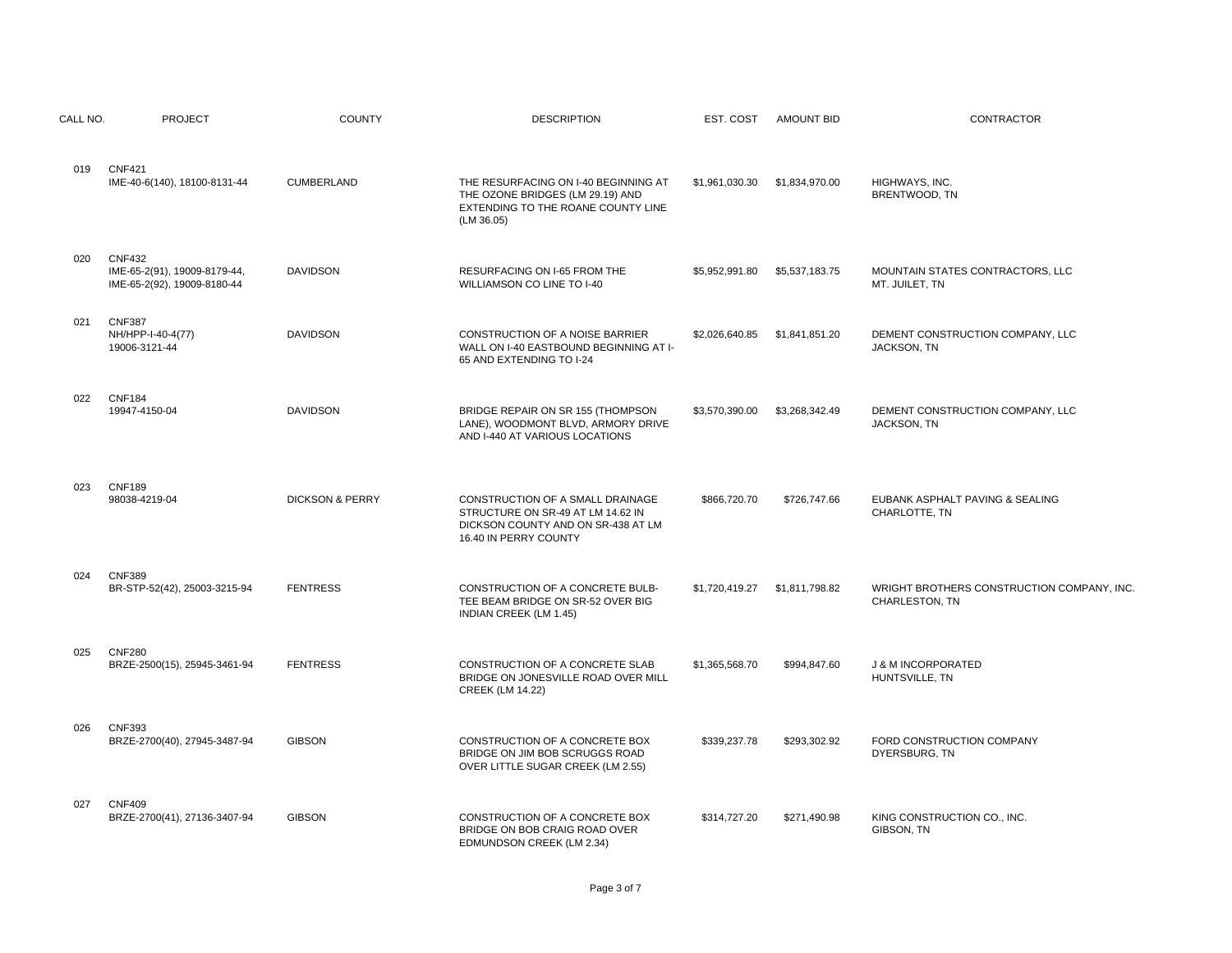| CALL NO. | <b>PROJECT</b>                                                                 | <b>COUNTY</b>      | <b>DESCRIPTION</b>                                                                                                                        | EST. COST      | <b>AMOUNT BID</b>               | CONTRACTOR                                              |
|----------|--------------------------------------------------------------------------------|--------------------|-------------------------------------------------------------------------------------------------------------------------------------------|----------------|---------------------------------|---------------------------------------------------------|
| 028      | <b>CNF441</b><br>33947-4198-04                                                 | <b>HAMILTON</b>    | THE REPAINTING OF SIX (6) BRIDGES ON<br>AND OVER I-24 & I-124                                                                             | \$826,345.00   | \$555,394.00                    | INDUSTRIAL PAINTING SERVICES, INC.<br><b>BUFORD, GA</b> |
| 029      | <b>CNF442</b><br>33947-4199-04                                                 | <b>HAMILTON</b>    | THE REPAINTING OF THREE (3) BRIDGES<br><b>OVER I-24</b>                                                                                   | \$760,008.00   | \$632,280.00                    | SEMINOLE EQUIPMENT, INC.<br>TARPON SPRINGS, FL          |
| 030      | <b>CNF433</b><br>IME-40-1(310), 38001-8181-44                                  | <b>HAYWOOD</b>     | RESURFACING ON I-40 BEGINNING AT BIG<br>MUDDY CREEK (LM 2.86) EXTENDING TO<br>SR-76 (SR-179)(LM 8.36)                                     | \$2,568,575.95 | \$1,218,183.90                  | FORD CONSTRUCTION COMPANY<br>DYERSBURG, TN              |
| 031      | <b>CNF380</b><br>BRZE-4100(14), 41945-3455-94                                  | <b>HICKMAN</b>     | CONSTRUCTION OF A CONCRETE I-BEAM<br>BRIDGE ON LICK CREEK ROAD OVER LICK<br><b>CREEK (LM 0.90)</b>                                        | \$873,952.16   | \$978,003.31                    | CONCRETE STRUCTURES, INC.<br>CHARLOTTE, TN              |
| 032      | <b>CNF434</b><br>44009-4213-04                                                 | <b>JACKSON</b>     | CONSTRUCTION OF A SMALL DRAINAGE<br>STRUCTURE ON SR-151 AT LM 2.71                                                                        | \$480,308.50   | \$443,415.75                    | EATHERLY GROUP, INC.<br>CARTHAGE, TN                    |
| 033      | <b>CNF406</b><br>47008-4147-04                                                 | <b>KNOX</b>        | THE BRIDGE REPAIR ON I-640 OVER<br>WASHINGTON PIKE (LM 4.66)                                                                              | \$870,846.50   | \$821,111.00                    | SOUTHERN CONSTRUCTORS, INC.<br>KNOXVILLE, TN            |
| 034      | <b>CNF289</b><br>BRZE-4900(51), 49945-3487-94                                  | LAUDERDALE         | CONSTRUCTION OF A CONCRETE BOX<br>BRIDGE ON BUTLER BOTTOM ROAD OVER<br>NELSON CREEK (LM 0.72)                                             |                | WITHDRAWN                       |                                                         |
| 035      | <b>CNF425</b><br>NHE-15(100), 52005-3225-14                                    | LINCOLN & FRANKLIN | WIDENING ON US-64 (SR-15) FROM E OF<br>SR-275 (FLINTVILLE ROAD) IN LINCOLN<br>COUNTY AND EXTENDING TO LM 0.164<br>MILE IN FRANKLIN COUNTY |                | \$23,959,106.08 \$27,206,528.30 | CIVIL CONSTRUCTORS, INC.<br>FRANKLIN, TN                |
| 036      | <b>CNF435</b><br>IME-24-2(126), 58100-8154-44                                  | <b>MARION</b>      | RESURFACING ON I-24 EASTBOUND FROM<br>THE GRUNDY CO LINE (LM 0.00) TO CAVE<br>COVE CREEK (LM 6.31)                                        | \$1,393,340.40 | \$1,625,310.15                  | ROGERS GROUP, INC.<br>NASHVILLE, TN                     |
| 037      | <b>CNF422</b><br>IME-75-1(117), 54001-8173-44,<br>IME-75-1(124), 54001-8174-44 | <b>MCMINN</b>      | RESURFACING ON I-75 BEGINNING AT THE<br>REST AREA @ LM 10.00 AND EXTENDING<br>TO THE MONROE COUNTY LINE (LM 24.99)                        | \$4,451,048.25 | \$4,336,569.66                  | APAC-ATLANTIC, INC.<br>ALCOA, TN                        |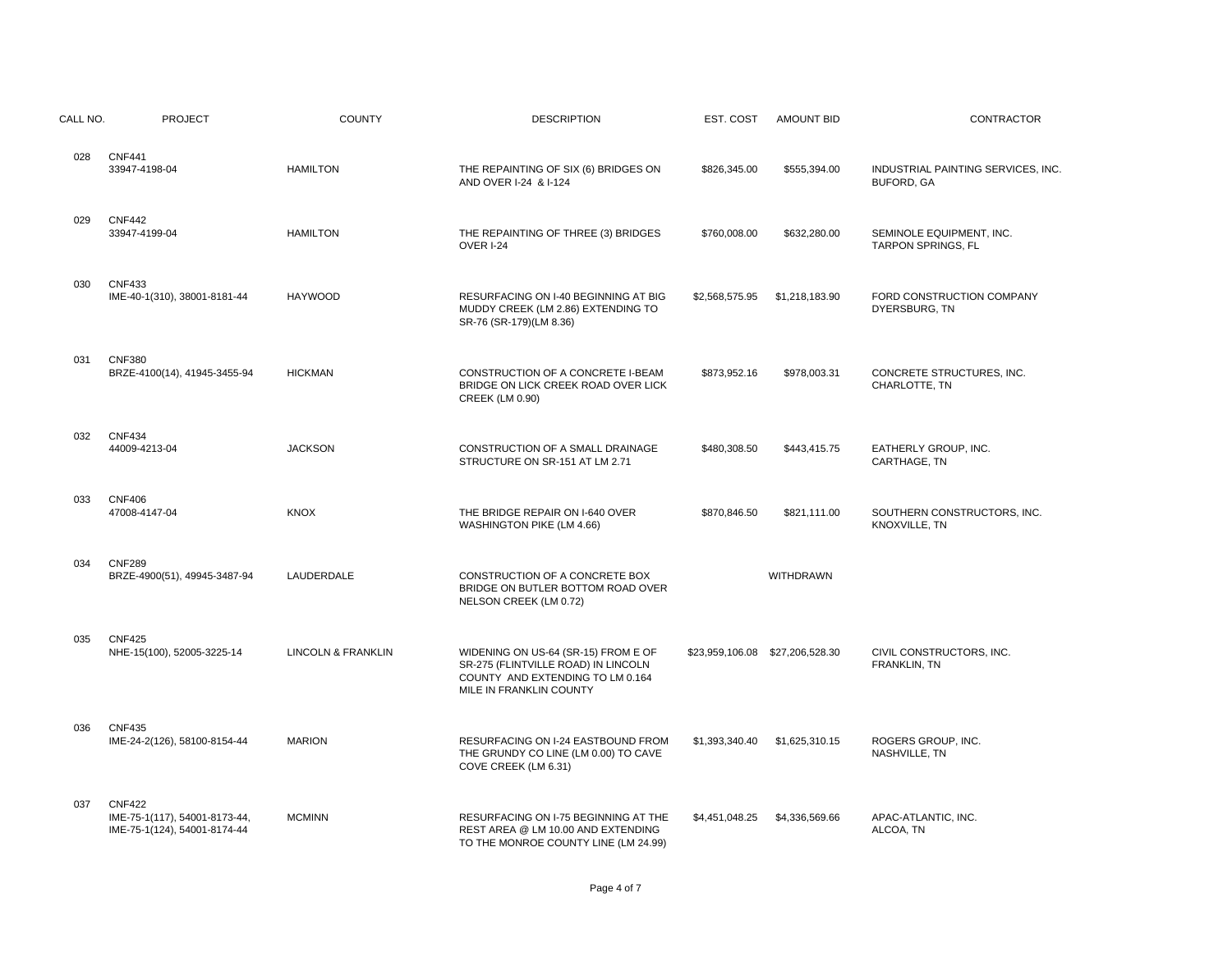| CALL NO. | <b>PROJECT</b>                                                                                | <b>COUNTY</b> | <b>DESCRIPTION</b>                                                                                                                                                    | EST. COST                       | <b>AMOUNT BID</b> | CONTRACTOR                                         |
|----------|-----------------------------------------------------------------------------------------------|---------------|-----------------------------------------------------------------------------------------------------------------------------------------------------------------------|---------------------------------|-------------------|----------------------------------------------------|
| 038      | <b>CNF430</b><br>61003-4254-04                                                                | <b>MEIGS</b>  | CONSTRUCTION OF A SMALL DRAINAGE<br>STRUCTURE ON SR-58 AT LOG MILE 17.18                                                                                              | \$463,849.70                    | \$410,041.40      | <b>GREENSTAR, LLC</b><br>CLEVELAND, TN             |
| 039      | <b>CNF423</b><br><b>HSIP-NHE-33(66)</b><br>62004-3249-94                                      | <b>MONROE</b> | THE IMPROVEMENT OF THE<br>INTERSECTION ON US-411(SR-33) AT<br>ENTRANCE TO WAL MART (LM 6.17)                                                                          | \$383,500.00                    | \$484,569.25      | ROGERS GROUP, INC.<br>NASHVILLE, TN                |
| 040      | <b>CNF390</b><br>BR-STP-21(7), 66010-3208-94                                                  | <b>OBION</b>  | CONSTRUCTION OF A CONCRETE BOX<br>BEAM BRIDGE ON SR-21 OVER PURSLEY<br><b>CREEK (LM 22.87)</b>                                                                        | \$1,056,973.67                  | \$966,874.74      | FORD CONSTRUCTION COMPANY<br>DYERSBURG, TN         |
| 041      | <b>CNF231</b><br>BRZE-6800(16), 68945-3470-94                                                 | PERRY         | CONSTRUCTION OF A CONCRETE I-BEAM<br>BRIDGE ON CANE CREEK CHURCH ROAD<br>OVER CANE CREEK (LM 0.06)                                                                    | \$723,328.65                    | \$713,230.16      | CONCRETE STRUCTURES, INC.<br>CHARLOTTE, TN         |
| 042      | <b>CNF424</b><br>HSIP-IE-40-6(141), 73100-3106-<br>94, NHTSA-HE-I-40-6(139),<br>97073-3104-04 | <b>ROANE</b>  | THE RESURFACING WITH OGFC ON I-40<br>BEGINNING AT LM 4.68 AND EXTENDING TO<br>LM 6.78                                                                                 | \$376,770.00                    | \$378,763.00      | HIGHWAYS, INC.<br>BRENTWOOD, TN                    |
| 043      | <b>CNF443</b><br>78007-4230-04                                                                | <b>SEVIER</b> | REPAIR OF THE BRIDGE ON SR-338 OVER<br>THE FRENCH BROAD RIVER (LM 17.21)                                                                                              | \$390,360.65                    | \$360,111.50      | JAMISON CONSTRUCTION, LLC<br>MCEWEN, TN            |
| 044      | <b>CNF178</b><br>BR-STP-3(66), 79016-3225-94                                                  | <b>SHELBY</b> | CONSTRUCTION OF A WELDED STEEL<br>PLATE GIRDER BRIDGE ON US-51 (SR-3)<br>OVER THE WOLF RIVER (LM 15.25)                                                               | \$14,186,066.35 \$13,723,802.95 |                   | MOUNTAIN STATES CONTRACTORS, LLC<br>MT. JUILET, TN |
| 045      | <b>CNF437</b><br>IME-40-1(311), 79100-8102-44                                                 | <b>SHELBY</b> | RESURFACING (MICROSURFACING) ON I-40<br>FROM WEST OF DAVIES PLANTATION RD<br>TO CYPRESS CREEK BRIDGE, AND FROM<br>WEST OF HALL CREEK TO THE FAYETTE<br><b>CO LINE</b> | \$791,606.50                    | \$853,078.20      | MICRO-SURFACING, INC.<br>ST. LOUIS, MO             |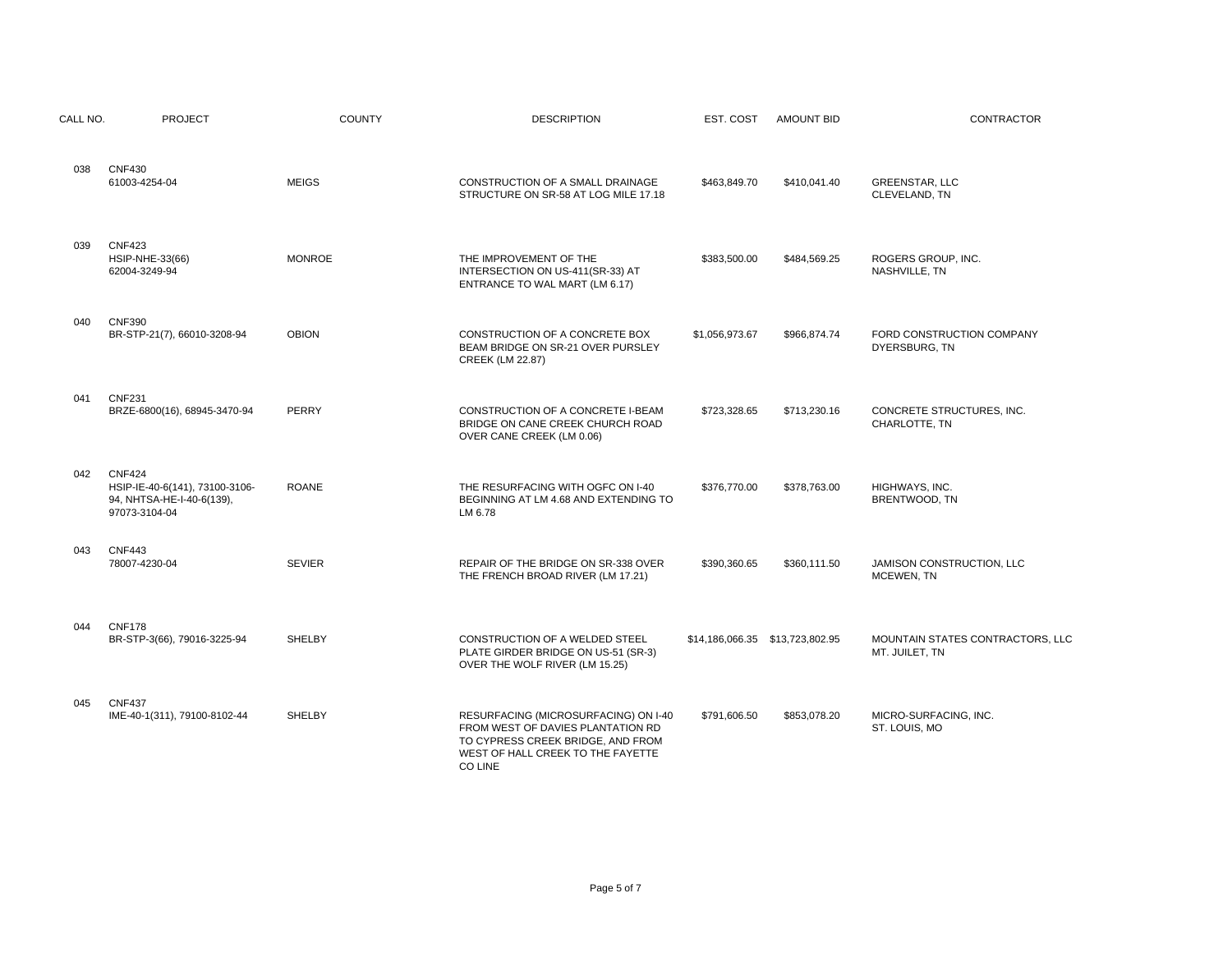| CALL NO. | <b>PROJECT</b>                                                                 | <b>COUNTY</b>                 | <b>DESCRIPTION</b>                                                                                                                                        | EST. COST      | <b>AMOUNT BID</b> | CONTRACTOR                                                  |
|----------|--------------------------------------------------------------------------------|-------------------------------|-----------------------------------------------------------------------------------------------------------------------------------------------------------|----------------|-------------------|-------------------------------------------------------------|
| 046      | <b>CNF438</b><br>79026-4217-04                                                 | <b>SHELBY</b>                 | REPAIR OF THE VIADUCT ON SR-23 (UNION<br>AVE.) OVER UNION AVE. EXTENSION,<br>FLICKER ST, AND THE C.S.X.T., I.C., AND<br>UNION PACIFIC RAILROADS (LM 2.61) | \$1,416,961.89 | \$2,299,052.70    | DEMENT CONSTRUCTION COMPANY, LLC<br>JACKSON, TN             |
| 047      | CNF010<br>IME-26(24), 82084-8127-44,<br>ME-26(25), 82084-8128-44               | SULLIVAN                      | RESURFACING ON I-26 FROM US 11W (SR-<br>1) (LM 0.00) TO 0.2 MI W OF KENDRICK'S<br>CREEK RD (LM 8.00)                                                      | \$7,023,780.60 | \$7,458,682.00    | APAC-ATLANTIC, INC.<br>ALCOA, TN                            |
| 048      | <b>CNF392</b><br>STP-H-394(10), 82099-3214-94                                  | <b>SULLIVAN</b>               | INSTALLATION OF SIGNALS ON SR-394 AT<br><b>EXIDE DRIVE IN BRISTOL</b>                                                                                     | \$127,491.00   | \$121,133.00      | DAVIS H. ELLIOT CONSTRUCTION COMPANY, INC.<br>LEXINGTON, KY |
| 049      | <b>CNF308</b><br>82003-3262-04, 82003-4263-04                                  | <b>SULLIVAN</b>               | GRADING, DRAINAGE, AND PAVING ON US-<br>11E (SR-34) FROM BEAVER CREEK TO<br>EXIDE DRIVE AND THE BRIDGE REPAIR<br>OVER BEAVER AND BACK CREEK               | \$4,497,197.50 | \$4,071,977.40    | SUMMERS-TAYLOR, INC.<br>ELIZABETHTON, TN                    |
| 050      | <b>CNF252</b><br>82006-4271-04                                                 | SULLIVAN                      | BRIDGE REPAIR ON SR-36 OVER THE<br>SOUTH FORK OF THE HOLSTON RIVER (LM<br>5.02 RIGHT AND LM 5.03 LEFT)                                                    | \$1,022,245.45 | \$1,077,502.50    | JAMISON CONSTRUCTION, LLC<br>MCEWEN, TN                     |
| 051      | <b>CNF309</b><br>82946-4440-04                                                 | <b>SULLIVAN</b>               | REPAIR OF BRIDGE ON OREBANK ROAD<br>OVER SR-93                                                                                                            | \$783,993.21   | \$691,400.45      | SUMMERS-TAYLOR, INC.<br>ELIZABETHTON, TN                    |
| 052      | <b>CNF025</b><br>IME-65-3(110), 83001-8139-44,<br>IME-65-3(115), 74003-8161-44 | <b>SUMNER &amp; ROBERTSON</b> | RESURFACING ON I-65 FROM US 31W (SR-<br>41) (LM 1.00) IN SUMNER CO AND<br>EXTENDING TO LM 0.823 IN ROBERTSON<br>CO                                        | \$4,339,793.40 | \$4,226,467.70    | ROGERS GROUP, INC.<br>NASHVILLE, TN                         |
| 053      | <b>CNF439</b><br>NHTSA-HE-10(36),<br>97085-3206-04                             | TROUSDALE                     | IMPROVEMENT OF THE INTERSECTIONS<br>ON SR-10 (SR-25) AT TWO (2) JUNCTIONS<br>WITH SR-141                                                                  | \$719,872.55   | \$541,036.24      | LOJAC ENTERPRISES, INC.<br>LEBANON, TN                      |
| 054      | <b>CNF417</b><br>IME-26(26), 86004-8149-44                                     | <b>UNICOI</b>                 | RESURFACING ON I-26 BEGINNING AT SR-<br>36 (LM 15.84) EXTENDING TO THE NORTH<br>CAROLINA STATE LINE (LM 26.73)                                            | \$7,647,705.85 | \$8,204,151.10    | SUMMERS-TAYLOR, INC.<br>ELIZABETHTON, TN                    |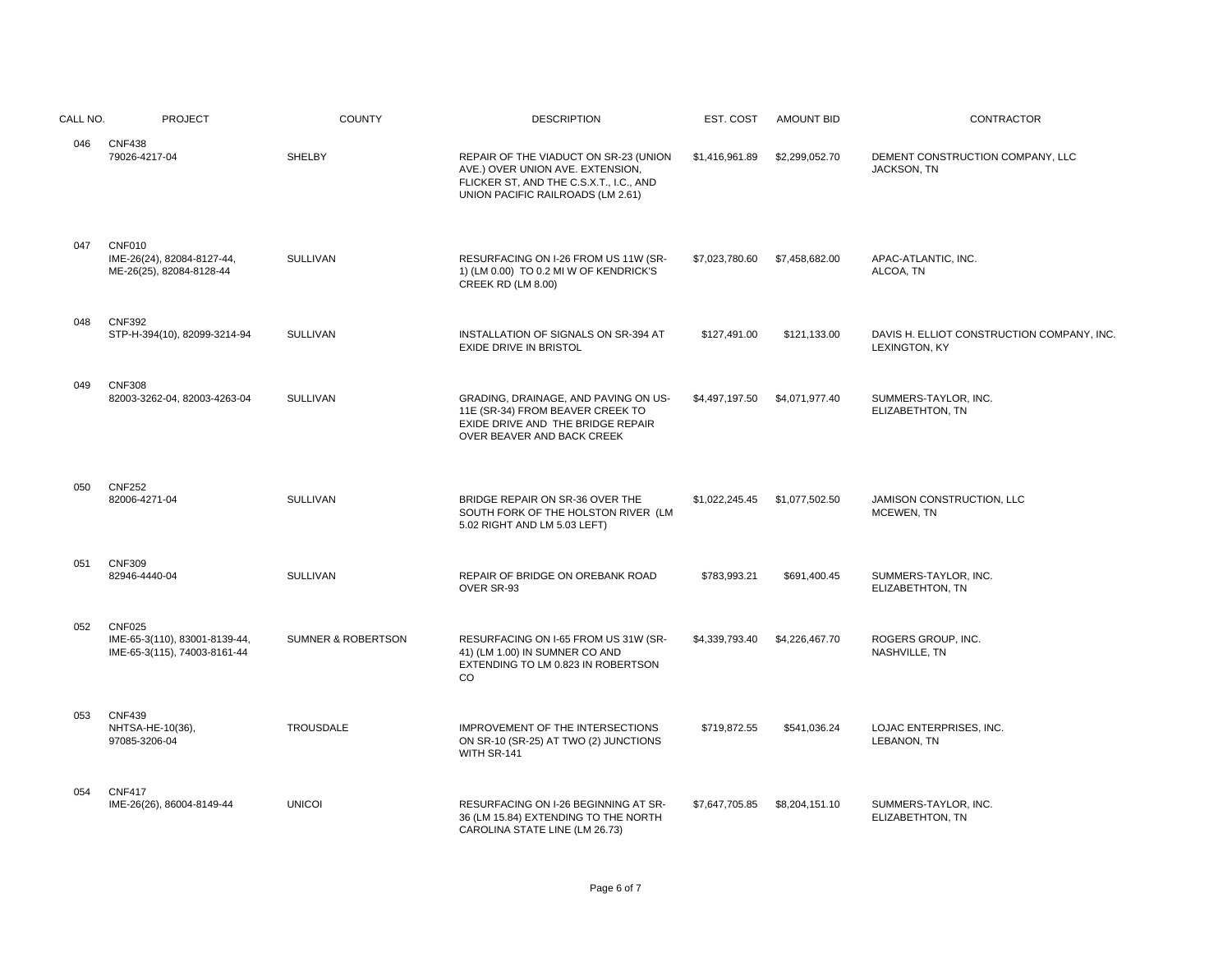| CALL NO. | PROJECT                                        | <b>COUNTY</b> | <b>DESCRIPTION</b>                                                                                                                        | EST. COST                         | <b>AMOUNT BID</b> | <b>CONTRACTOR</b>                            |
|----------|------------------------------------------------|---------------|-------------------------------------------------------------------------------------------------------------------------------------------|-----------------------------------|-------------------|----------------------------------------------|
| 055      | <b>CNF394</b><br>STP-M-8600(29), 86950-8517-54 | <b>UNICOI</b> | RESURFACING ON MOHAWK DRIVE FROM<br>SOUTH OF MEADOW VIEW DRIVE TO GAY<br>STREET, AND ON OHIO AVENUE FROM<br>BROYLES AVENUE TO LOVE STREET | \$404.064.60                      | \$448,648,00      | SUMMERS-TAYLOR, INC.<br>ELIZABETHTON, TN     |
| 056      | <b>CNF426</b><br>STP-M-96(19), 94011-3250-54   | WILLIAMSON    | INSTALLATION OF SIGNALS ON SR-96 AT<br>THE INTERSECTION WITH SR-46 (OLD<br>HILLSBORO ROAD)                                                | \$98,970.00                       | \$79.774.80       | STANSELL ELECTRIC CO., INC.<br>NASHVILLE, TN |
|          | <b>LETTING TOTAL</b>                           |               |                                                                                                                                           | \$118.807.666.92 \$117.550.874.41 |                   |                                              |